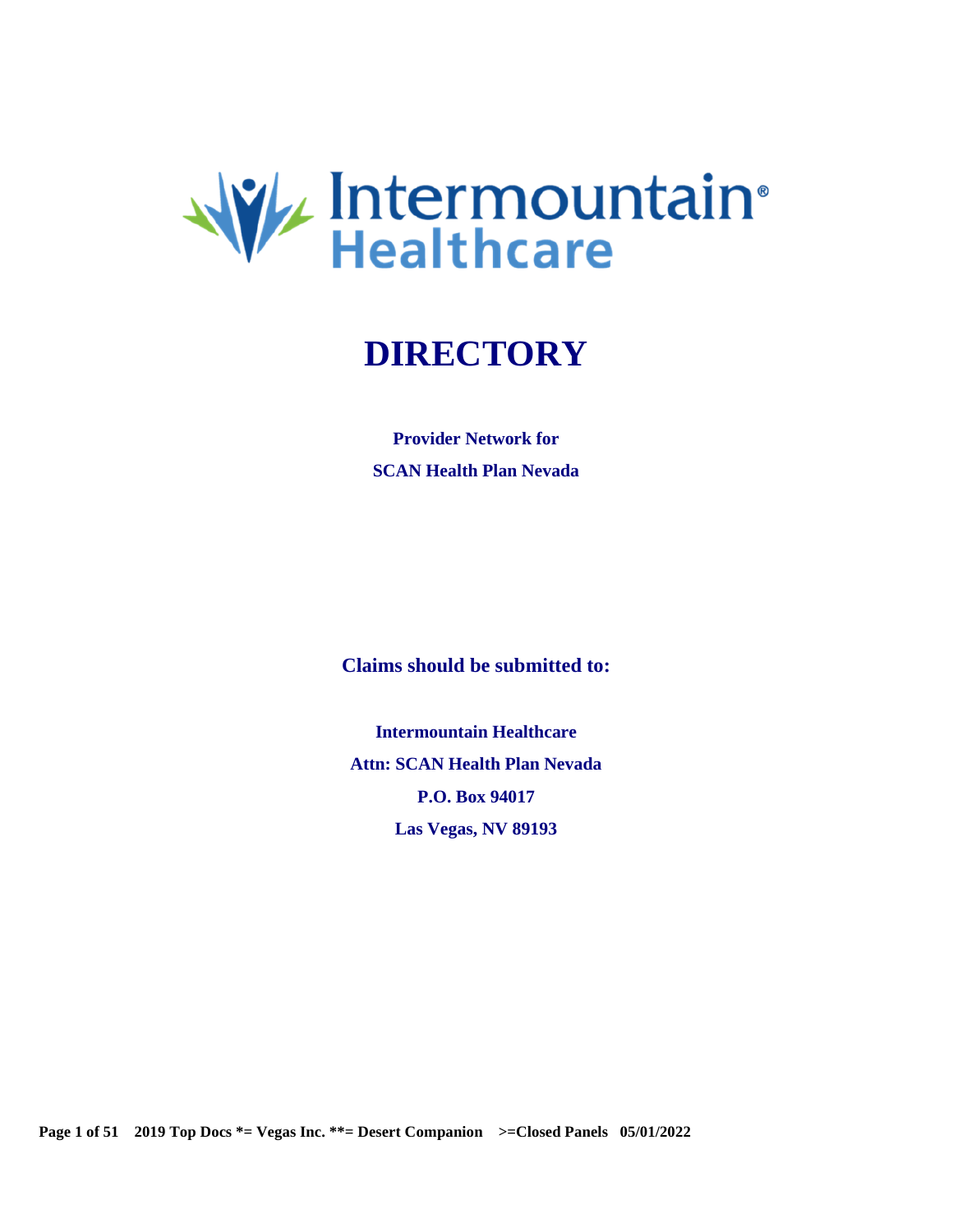| <b>Prior Authorization Dept. Phone: 318-2402</b> |          |
|--------------------------------------------------|----------|
| <b>Prior Authorization Dept. Fax:</b>            | 318-2404 |
| <b>Provider Services Dept. Phone:</b>            | 318-2468 |
| <b>Case Management Dept. Phone:</b> 318-2486     |          |

**A publication by: Intermountain Healthcare 6355 S. Buffalo Drive, 3rd Floor Las Vegas, NV 89113 Phone: (702) 318-2403 Fax: (702) 318-2497**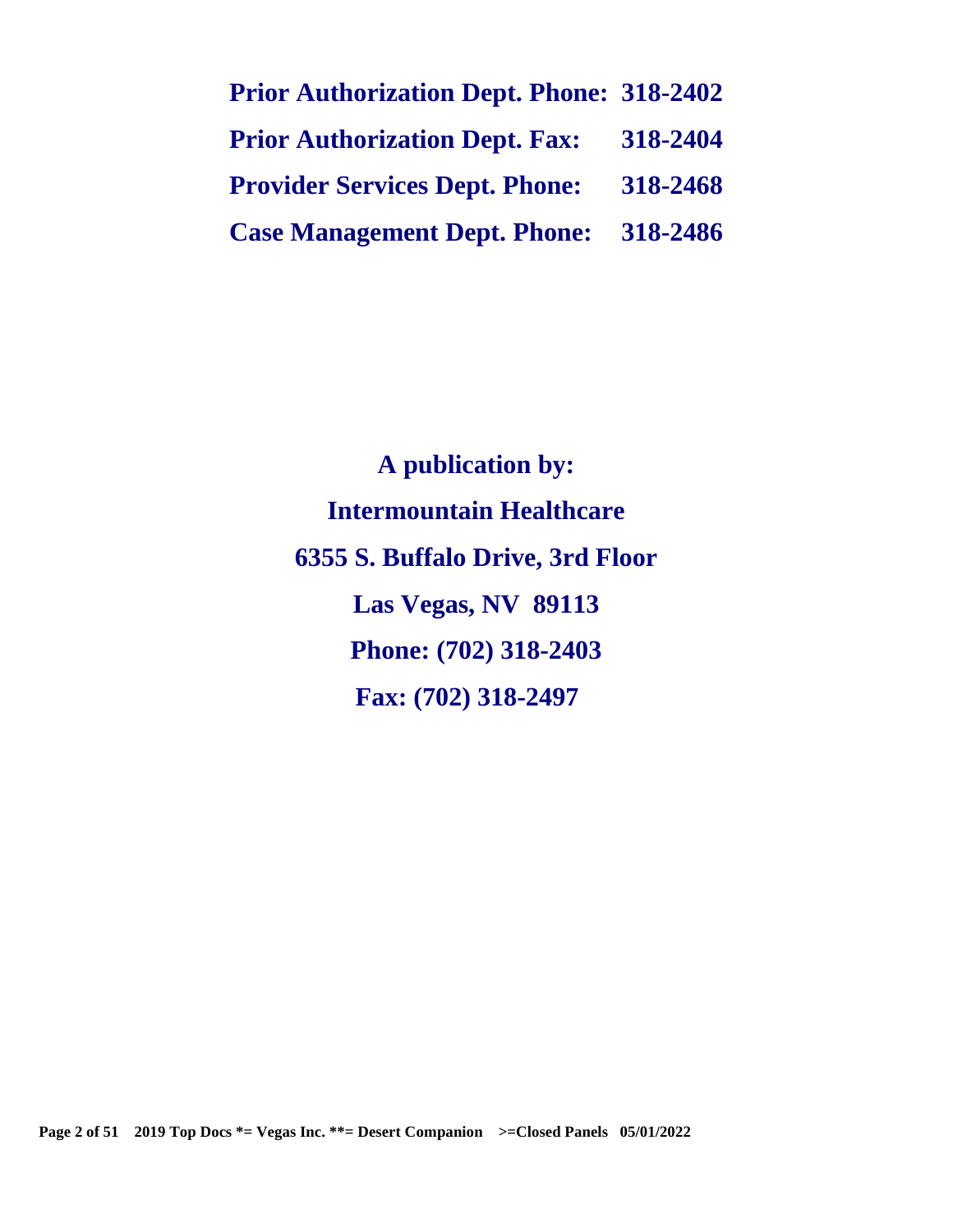## **Intermountain Healthcare**

## **Introduction:**

**Intermountain Healthcare** – Intermountain Healthcare is a physician run organization with local groups of Primary Care, Specialty, and Ancillary providers. Intermountain Healthcare goal is to maintain a provider contracted delivery system where Intermountain Healthcare accepts financial responsibility for the delivery of all professional medical services for enrollees covered under local HMOs, Health Insurance companies or Selfinsured groups

**Intermountain Healthcare** – Intermountain Healthcare also provides medical management and network management services through its company, HCP IPA Nevada, LLC is a third party administrator licensed by the State of Nevada. HCP IPA Nevada, LLC offers the following services to local HMOs, Health Insurers and/or Self-Insured companies: (1) claims adjudication, (2) medical management including, but not limited to, case management, utilization review, prior authorization review, & high-risk case management, and (3) standard utilization reporting.

Your participation and cooperation with Intermountain Healthcare is greatly appreciated.

## **Network Management and Contracting Department contact numbers:**

| $(702)$ 479-2310 |
|------------------|
| $(702)$ 932-8580 |
| $(702)$ 318-2438 |
| $(702)$ 318-2407 |
| $(702)$ 318-2479 |
| $(702)$ 318-2485 |
| $(702)$ 318-2455 |
| $(702)$ 318-2458 |
| $(702)$ 217-4497 |
| $(702)$ 501-1929 |
|                  |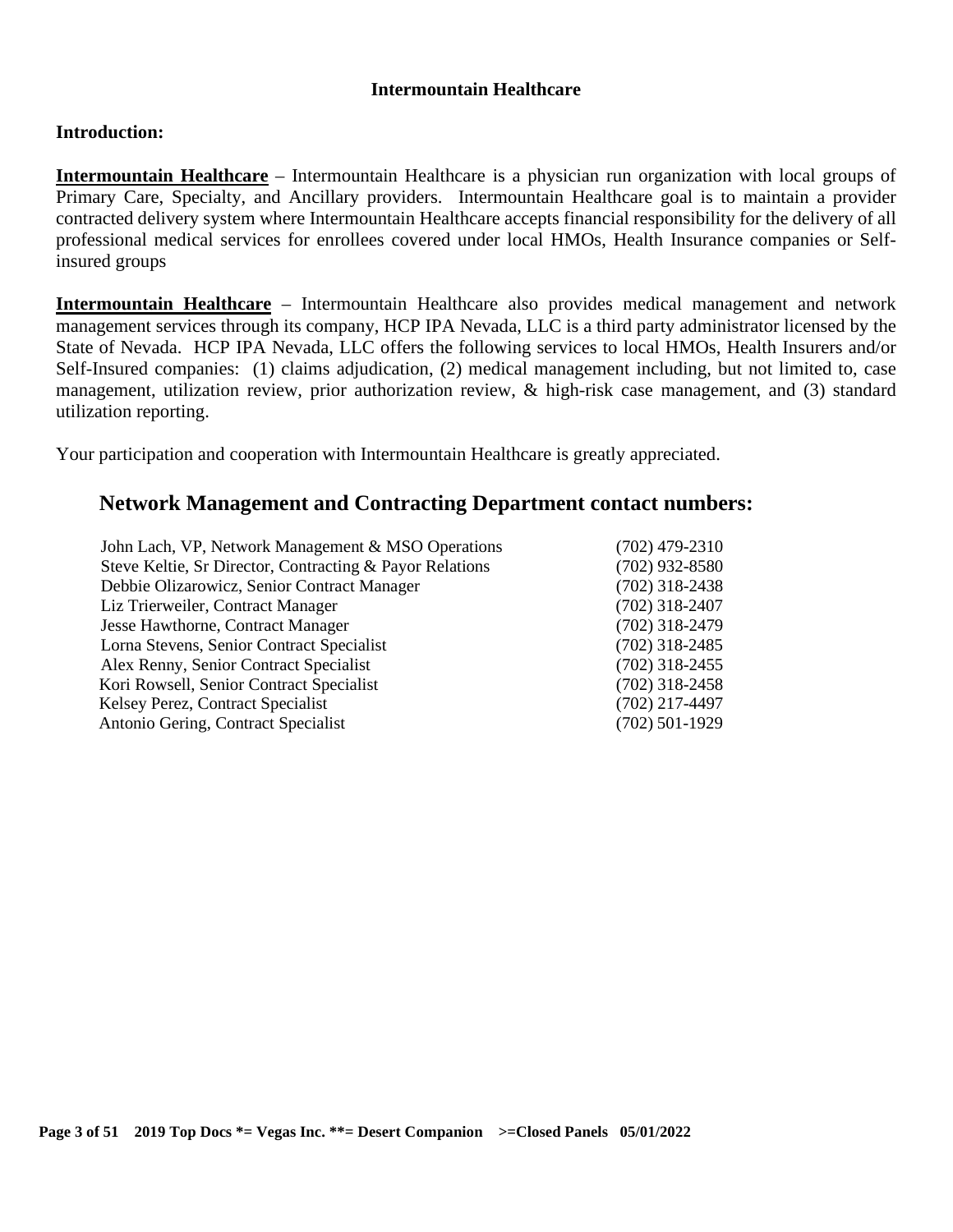## **DIRECT REFERRALS**

## **The Referral Process**

- 1. Direct referrals should be entered into the automated referral system as a **ROUTINE** request. The automated referral system should only serve as a communication tool between the specialist and the PCP and should not result in any patient care delay. If you do not have access to the automated referral system, please fax the information directly to the specialist or contact your network specialist to setup an account in the automated referral system.
- 2. Providers should not refuse to see a member for a direct referral visit without an authorization number. Direct referrals do not require an authorization and an authorization number is not necessary to see a member. If you need more information on the referral, please work with the PCP's office to ensure that all records that you need are forwarded to you.
- 3. **Referrals maybe initiated by the PCP.** Referrals will be good for one-year and may authorize 12 visits or more within the one-year period depending on the member's condition.
- 4. **Referrals may alternately be initiated by the treating specialist**. Specialist to Specialist referrals must be for 1 consult visit only and are good for a 180 day period.
- 5. Member self-referrals do not require a written referral or an entry in the automated referral system.

#### **The following Services are a direct referral to a network specialist identified in this directory. You may fax a copy of the referral directly to the specialist's office.**

- Allergy
- Audiology
- Bariatric Surgery
- Cardiac Rehab (outpatient)
- Cardiology
- Cardiothoracic and Vascular **Surgery**
- Colon Rectal Surgery
- Dermatology
- Endocrinology
- Ear Nose and Throat
- Gastroenterology
- General Surgery
- **Gynecologic** Oncology/Surgery
- Gynecological Urology
- Hand Surgery
- Infectious Disease
- Lymphatic Therapy
- Maternal and Fetal Medicine
- Nephrology
- Neurology
- Neuro-Ophthalmology (referred by Nevada Eye PA only, see process below)
- Neurosurgery Brain only **(Neck, Back, Spine require Prior Authorization and must be requested for our capitated Neurosurgery provider)**
- Nutritional Services
- Oculoplastic (referred by Nevada Eye PA only, see process below)
- Oncology/Hematology
- Optometry (if a covered benefit)
- Occupational Therapy (outpatient)
- **Orthopedics**
- Pediatric Specialties except Pediatric Ophthalmology
- (referred by Nevada Eye PA only, see process below)
- Perinatology
- Physical Therapy (outpatient)
- Physical Medicine and Rehab
	- Pulmonary Rehab (outpatient) (first 36 visits only)
	- Pulmonology
	- Radiation Therapy
	- Renal Dialysis
	- Retina (referred by Nevada Eye PA only, see process below)
	- Rheumatology
	- Sleep Studies
	- Speech Therapy (outpatient)
	- Sports Medicine
	- **Urology**
	- Vascular Access for **Hemodialysis**

**Please contact NV Eye PA directly at 702-550-4013 (local) or 1-833-266-7393 (toll free) or via Fax 702-508-9118 for instructions on where to send the referral and the patient's medical information for the following specialties: Pediatric ophthalmology, Retina Specialists, Oculoplastic and Neuro-Ophthalmology services** 

#### **The following are "Member" self-referral to an In-Network provider identified in this Directory:**

- General Ophthalmology **Services**
- Gynecology and Obstetrical Services
- General Podiatry Services
- Outpatient Behavioral and Mental Health
- Outpatient Substance Abuse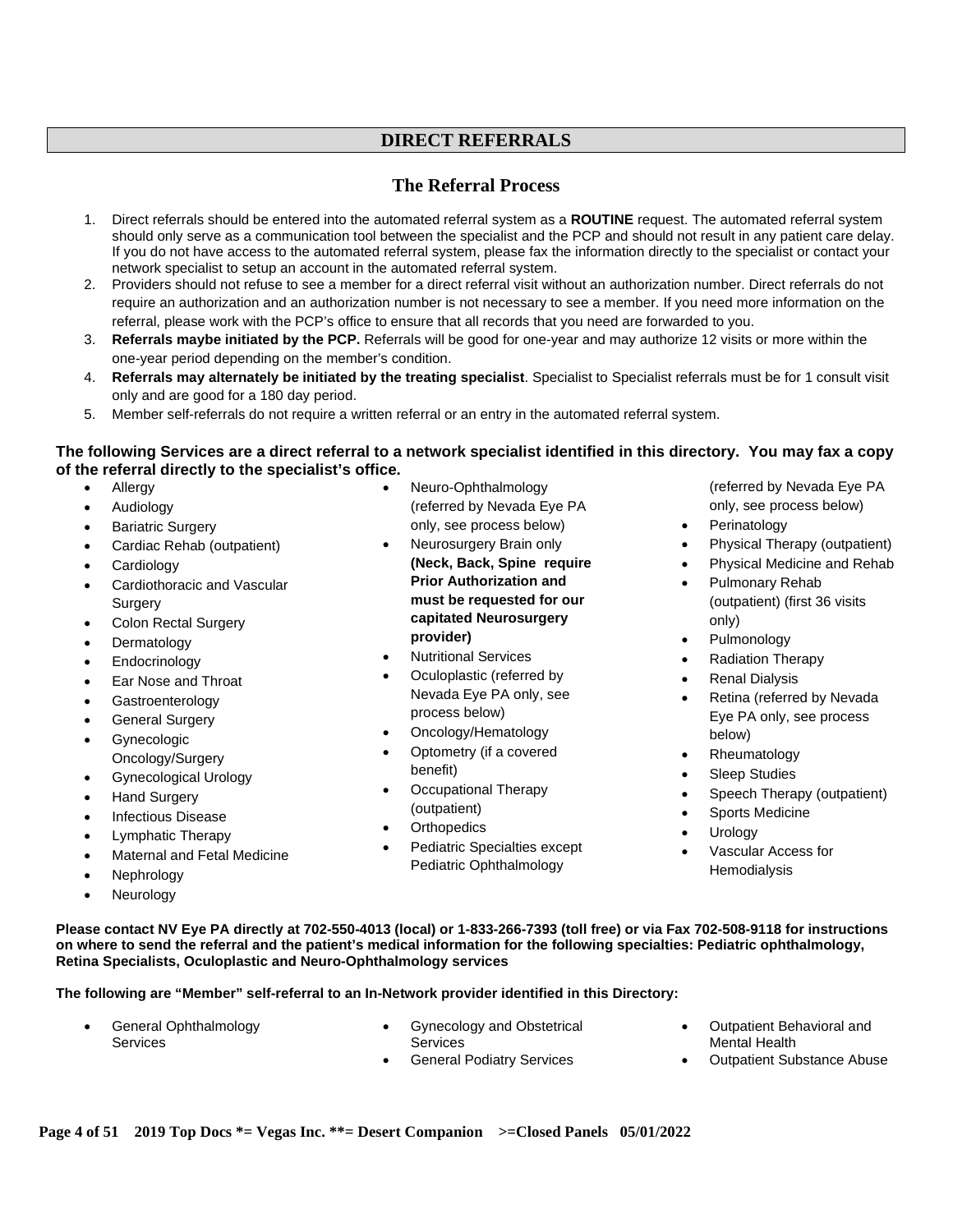Note: Providers may change at any time without notice. Prior to making an appointment or selecting a provider, please call your respective Intermountain Healthcare Network Specialist/Manager to confirm continued participation.

## **TABLE OF CONTENTS**

Page 5 of 51 2019 Top Docs \*= Vegas Inc. \*\*= Desert Companion >= Closed Panels 05/01/2022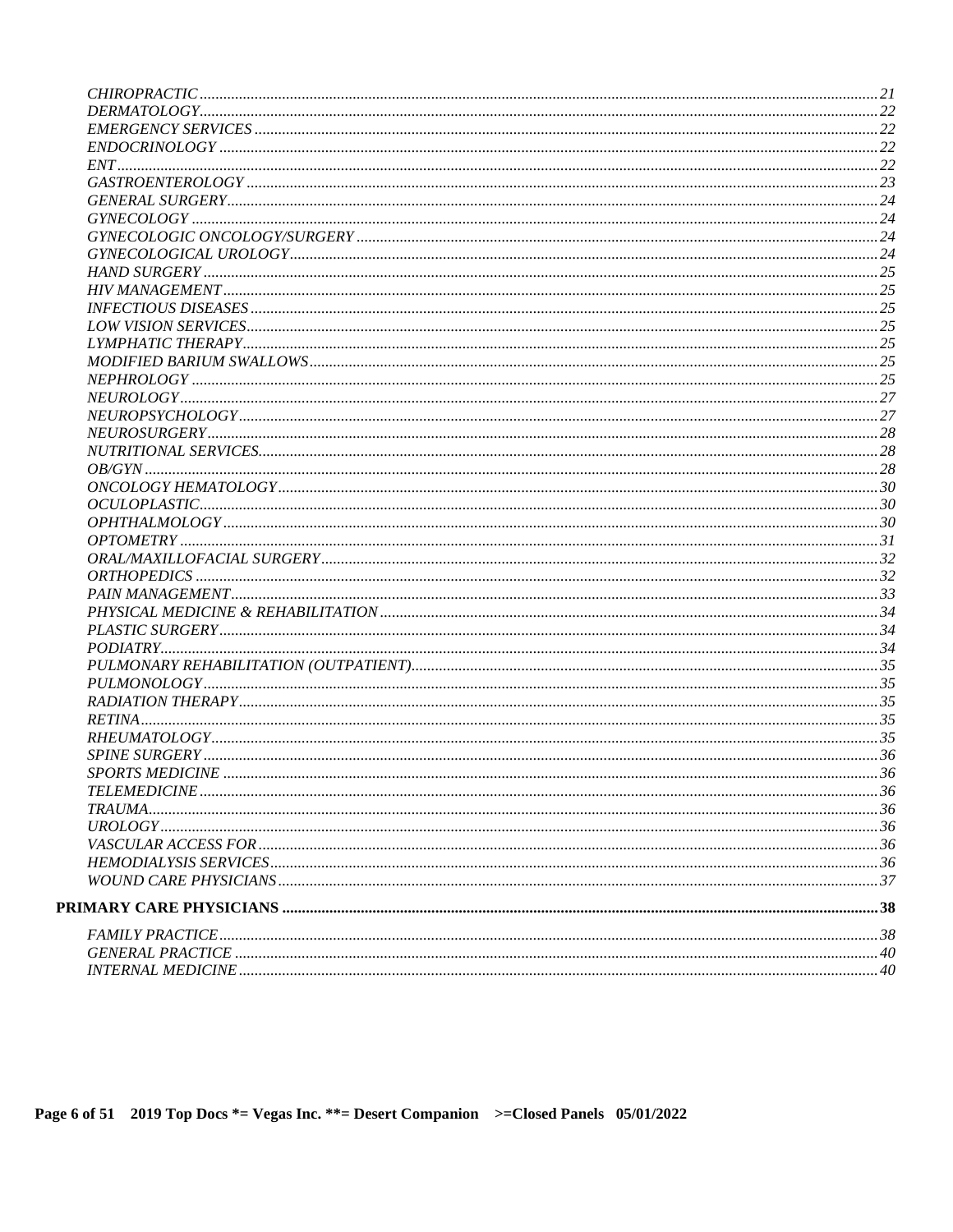## **HOSPITALS**

#### **Dignity St. Rose – Blue Diamond**

4855 Blue Diamond Rd Las Vegas, NV 89139 Phone: 216-7305

## **Dignity St. Rose – Craig Ranch**

1550 W Craig Rd N Las Vegas, NV 89032 Phone: 777-3615

## **Dignity St. Rose – Flamingo**

9880 W Flamingo Rd Las Vegas, NV 89147 Phone: 216-7335

## **Dignity St. Rose – Sahara**

4980 W Sahara Ave Las Vegas, NV 89146 Phone: 216-7365

## **Mesa View Regional Hospital**

 1299 Bertha Howe Avenue Mesquite, NV 89027 Phone: 346-8040 Fax: 345-4285

## **North Vista Hospital**

1409 E Lake Mead Drive North Las Vegas, NV 89030 Phone: 649-7711 Fax: 657-5658 or 657-5564

## **St. Rose Dominican Hospital – De Lima Campus**

102 E Lake Mead Drive Henderson, NV 89015 Phone: 616-5000 Fax: 616-5011

## **St. Rose Dominican Hospital – Siena Campus**

3001 St. Rose Parkway Henderson, NV 89052 Phone: 616-5000 Fax: 616-5011

## **St. Rose Dominican Hospital – San Martin Campus**  8280 W Warm Springs Road Las Vegas, NV 89113

Phone: 492-8000 Fax: 616-5011

## **University Medical Center**

1800 W Charleston Blvd Las Vegas, NV 89102 Phone: 383-2000 Fax: 383-2446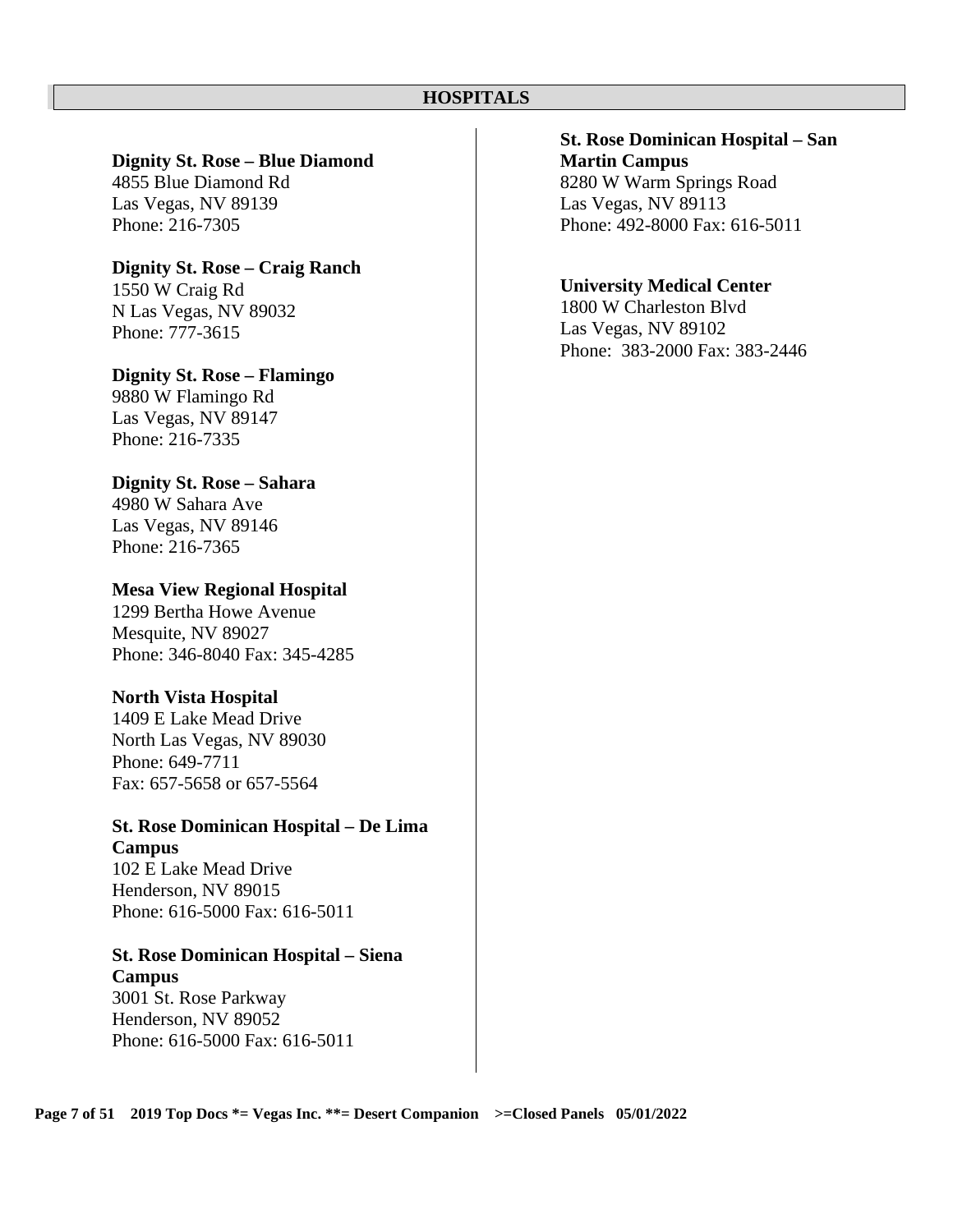#### **HOSPITALISTS**

## **Intermountain Healthcare**

6355 S Buffalo Dr 3rd Fl Las Vegas, NV 89113 Phone: 216-3350 Fax: 216-3356

**Adrian, Charlene, DO Alikozai, Farzad, DO Aurelio, Danilo Miguel, DO Bharucha, Prashant, MD Bubb, Chard, MD Calica, Nicholas, MD Calica, Nicole Aragon, DO Casillas, Benjamin, MD Dabra, Sundeep Kumar, MD Damasco Ty, Edeson, MD Das, Sachit, MD Downes, Christopher, MD Gholamrezaee, Rashin, MD Gibson, Gina Yakia, DO Gyang, Andrew, MD Hanna, Sylvester F., DO Harrison, Jennifer A, DO Johnstone, Cameron Miles, MD Nandalur, Karunakar R, MD Nguyen, Michael H., DO Nguyen, Tuananh, MD Ozir, Orlando, MD Pabby, Kavita, MD Pakdeesupapol, Pongchanok, MD Politis, Peter, MD Sehdev, Karishma, MD Truc, Clarice B., MD Truc, Teddy T., MD Venkatesan, SriniVasan, MD Vu, Tuan A., MD**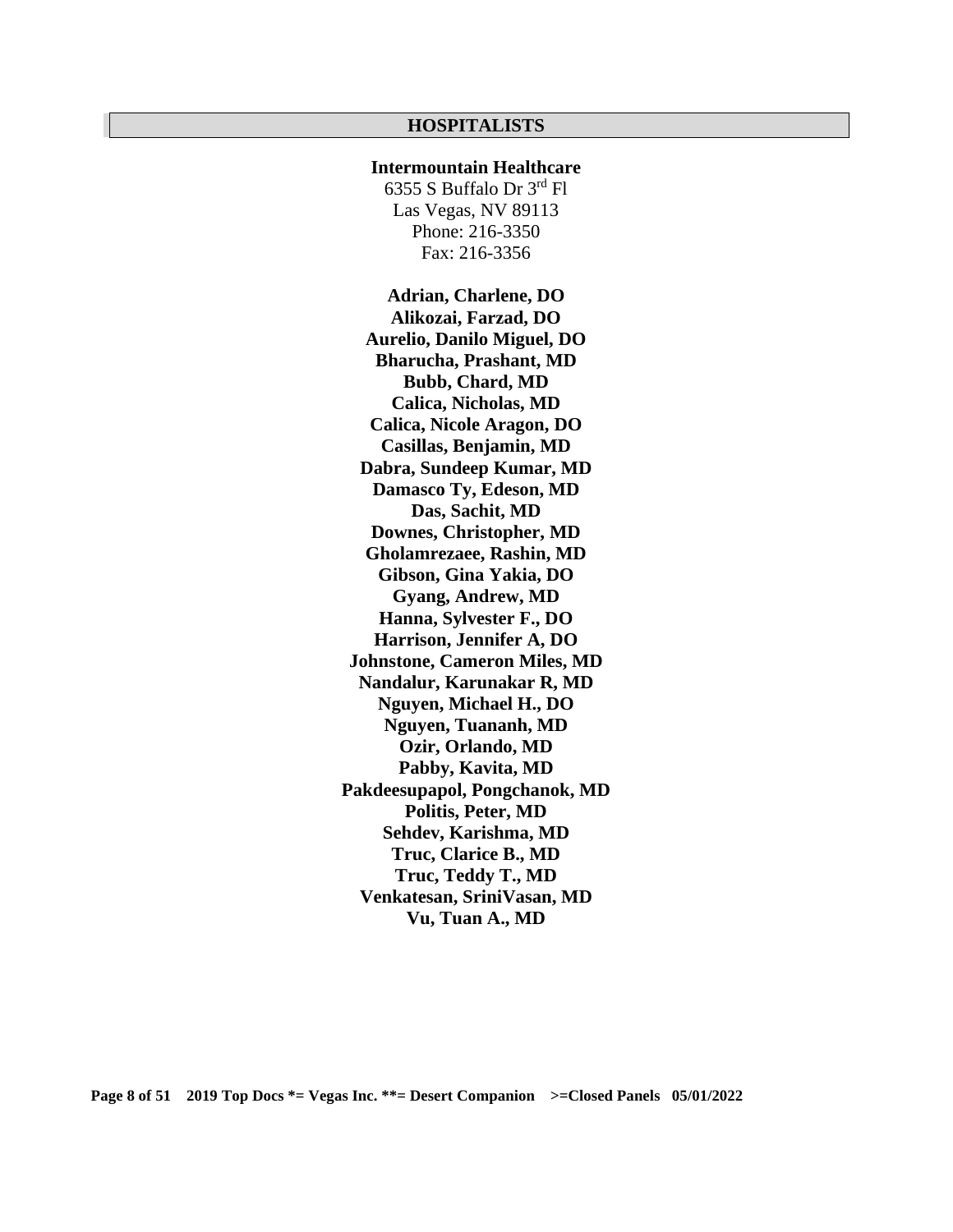## **URGENT CARE CENTERS**

#### **American Urgent Care & Infusion Centers**

4161 S Eastern Ave Ste B3 Las Vegas, NV 89119 Phone: 693-6222 Fax: 369-6504

#### **Intermountain Healthcare**

4880 Wynn Rd Las Vegas, NV 89103 Phone: 871-5005 Fax: 871-1349 7am to 10pm, 7days/wk and 595 W Lake Mead Pkwy Henderson, NV 89015 Phone: 566-5500 Fax: 558-7238 7am to 7pm, 6days/wk (Mon-Sat)

#### **Advanced Urgent Care**

9975 S Eastern Ave #110 Las Vegas, NV 89183 Phone: 840-7163 Fax: 888-288-5030 8am to 9pm Mon-Fri 9am to 4pm Sat – Sun

## **Bullhead Urgent Care Center**

1355 Ramar Rd # 11 Bullhead City, AZ 86442 Phone: 928-704-9202 Fax: 928-704-9207 9am to 5:45pm Mon-Fri 10am to 3pm Saturday

#### **Genesis Medical Group/Parkway Urgent Care**

100 N Green Valley Pkwy #110 Henderson, NV 89014 Phone: 436-7700 Fax: 436-3800 7am to 7pm, Mon-Fri 9am to 5pm, Sat, Holidays 9am to 2pm, Sun

#### **Sunset Clinic – East Side**

3551 E Bonanza Rd Ste 107 Las Vegas, NV 89110-2198 Phone: 589-5135 Fax: 202-1066

#### **Sunset Clinic – West Side**

4830 W Lone Mountain Rd Las Vegas, NV 89130 Phone: 645-8555 Fax: 645-8585

#### **Sunset Clinic – Henderson**

3175 Saint Rose Pkwy Ste 121 Henderson, NV 89052 Phone: 802-5100 Fax: 202-1066

#### **Sunset Clinic – South West**

8530 W Sunset Rd Ste 110 Las Vegas, NV 89113 Phone: 754-1900 Fax: 750-1535

#### **Sunset Clinic – North West**

6525 N Buffalo Dr. Ste 130 Las Vegas, NV 89131 Phone: 851-0911 Fax: 784-0065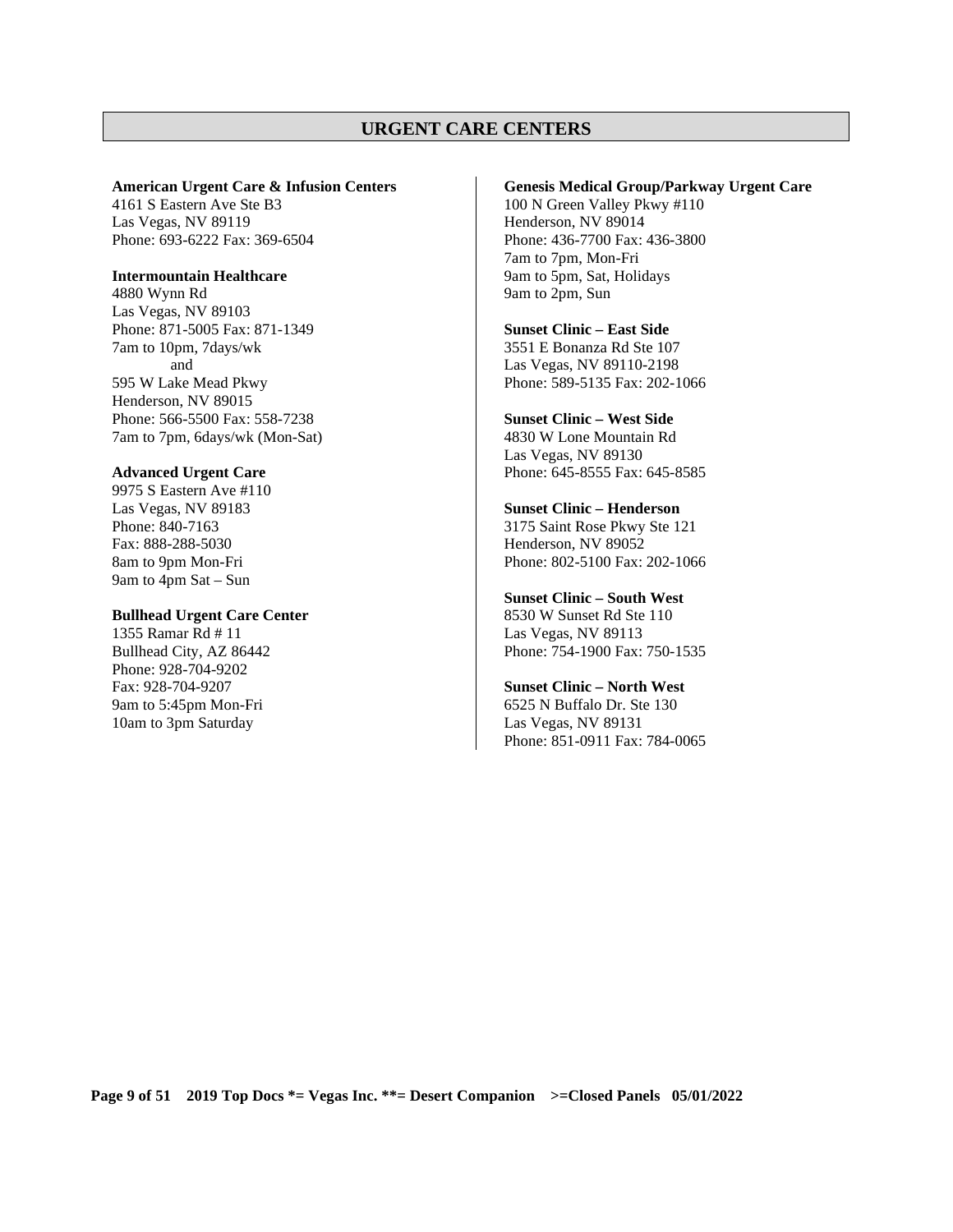## **UNIVERSITY MEDICAL CENTER QUICK CARE CENTERS**

#### **Blue Diamond Quick Care**

4760 Blue Diamond Rd #110 Las Vegas, NV 89139 Phone: 383-2300 Fax: 678-1886 8am to 8pm, 7 days/wk

#### **Centennial Quick Care**

5785 Centennial Center Blvd #190 Las Vegas, NV 89149 Phone: 383-6270 Fax: Fax: 366-0570 8am to 8pm, 7days/wk

#### **Enterprise Quick Care**

1700 Wheeler Peak St Las Vegas, NV 89106 Phone: 383-2565 Fax: 646-0298 8am to 8pm, 7 days/wk

## **Nellis Quick Care**

61 N Nellis Blvd Las Vegas, NV 89110 Phone: 383-6240 Fax: 459-8586 8am to 8pm, 7days/wk

#### **Peccole Ranch Quick Care**

9320 W Sahara Ave Las Vegas, NV 89117 Phone: 383-3850 Fax: 562-2816 8am to 8pm, 7days/wk

#### **Rancho Quick Care**

4231 N Rancho Dr Las Vegas, NV 89130 Phone: 383-3800 Fax: 645-1589 8am to 8pm, 7days/wk

#### **Spring Valley Quick Care**

4180 S Rainbow Blvd #810 Las Vegas, NV 89103 Phone: 383-3645 Fax: 227-8429 8am to 8pm, 7days/wk

#### **Summerlin Quick Care**

2031 N Buffalo Dr Las Vegas, NV 89128 Phone: 383-3750 Fax: 256-3231 8am to 8pm 7days/wk

#### **Sunset Quick Care**

525 Marks St Henderson, NV 89014 Phone: 383-6210 Fax: 435-7050 8am to 8pm 7days/wk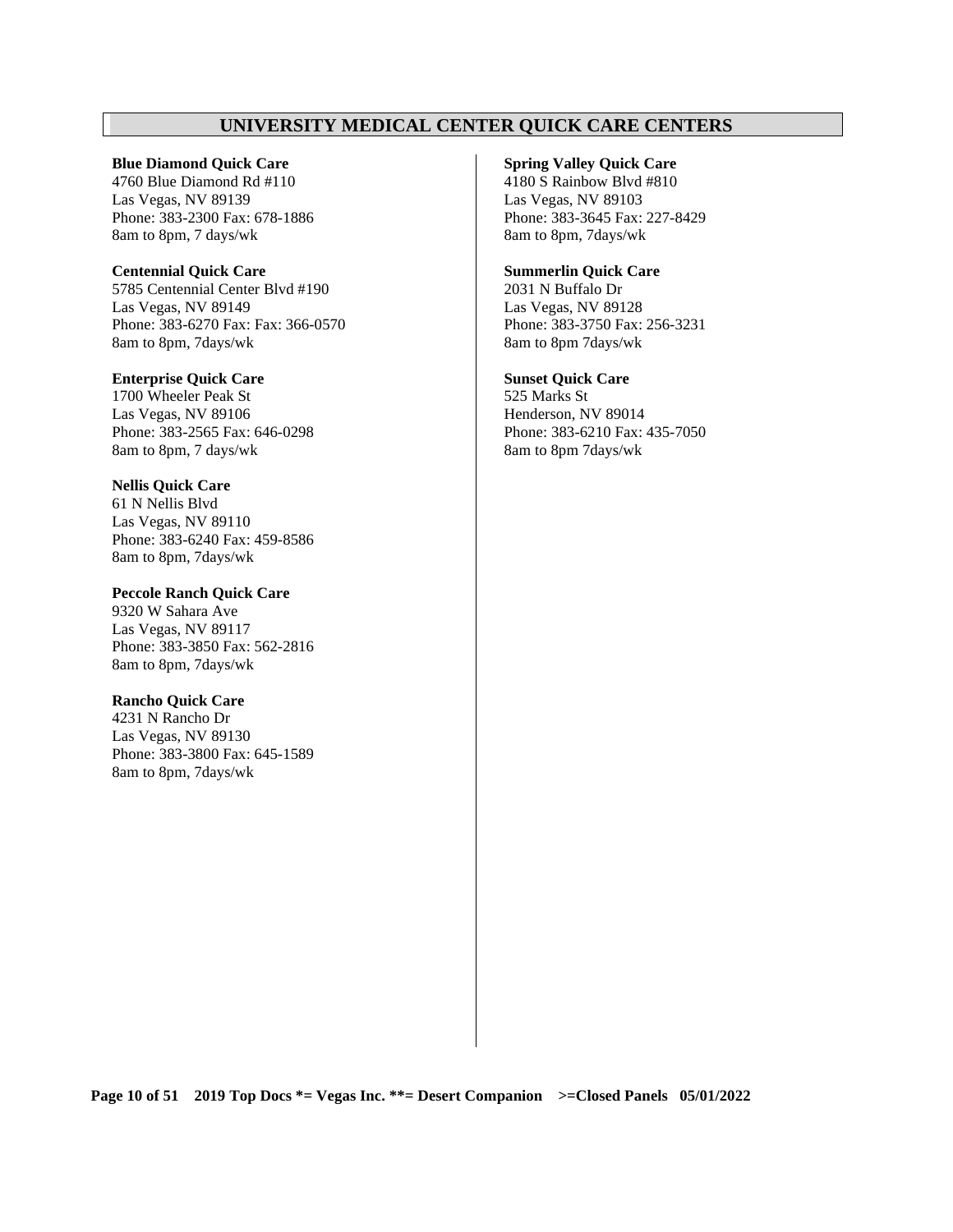## **ANCILLARY PROVIDERS**

**Note: Providers may change at any time without notice. Prior to making an appointment or selecting a provider, please call Intermountain Healthcare Provider Services department at (702) 318-2468 to confirm continued participation.** 

#### **AMBULANCE**

**American Medical Response**  7201 W Post Rd. Las Vegas, NV 89113 Phone: 384-3400

**Community Ambulance**  91 Corporate Park Dr #120 Henderson, NV 89074 Phone: 222-9111

**MedicWest Ambulance**  9 West Delhi N. Las Vegas, NV 89032 Phone: 792-9111

**OptimuMedicine**  5010 S Decatur Blvd Ste GH Las Vegas, NV 89118 Phone: 620-7002

#### **BALANCE THERAPY**

**Smith Therapy Partners**  10785 W Twain Ave Ste 223 Las Vegas, NV 89135 Phone: 725-726-7847 Fax: 725-726-7876

**BEHAVIORAL & MENTAL HEALTH** 

**Nevada Behavioral Health Systems**  Phone: 844-978-8100

> **DURABLE MEDICAL EQUIPMENT**

**(Requires Prior Authorization)** 

**Preferred Homecare**  871 Grier Drive S-C&B-2 Las Vegas, NV 89119 Phone: 951-6900 Fax: 951-6904

#### **ENTERAL THERAPY**

**Aveanna Healthcare Medical Solutions**  3230 W. Hacienda Ave # 305 Las Vegas, NV 89118 Phone: 866-883-1188 Fax: 855-751-6891

#### **HOME IV THERAPY**

**Sisu Healthcare Solutions**  871 Grier Dr Ste B2 Las Vegas, NV 89119 Phone: 577-1617 Fax: 577-3442

#### **HOME HEALTH**

**Intermountain Healthcare Directed** Phone: 318-2402 Fax: 966-8652

#### **HOME UTERINE MONITORING**

**Alere Women's &Children's Health**  3020 E Camelback #105 Phoenix, AZ 85016 Phone: 800-289-7744 Fax: 888-283-7390

#### **INPATIENT LONG TERM ACUTE CARE**

**Horizon Specialty Hospital of Henderson**  8550 S Eastern Ave Las Vegas, NV 89123 Phone: 382-3155 Fax: 405-1961

**Horizon Specialty Hospital of Las Vegas**  640 Desert Lane Las Vegas, NV 89106 Phone: 382-3155 Fax: 405-1961

#### **NON-EMERGENT TRANSPORTATION**

**Carevans Medical Transport Services**  8440 W Lake Mead Blvd Ste 210 Las Vegas, NV 89128 Phone: 522-7700 Fax: 522-7701

**GMTCare, LLC**  3645 W Oquendo Rd Ste 400 Las Vegas, NV 89118 Phone: 979-9696 Fax: 979-9686

#### **Medical Transport Company, LLC (Intra-Facility Only)**  187 N Gibson Rd Henderson, NV 89014 Phone: 367-7433 Fax: 446-8108

**Medlife Transportation LLC (Intra-Facility Only)**  8170 W Sahara Ave #102 Las Vegas, NV 89117 Phone: 648-8000 Fax: 648-0048

#### **OPHTHALMOLOGIC SURGERY**

**Nevada EyePA, LTD Shepherd Eye SurgiCenter**  3575 Pecos McCleod Las Vegas, NV 89121 Phone: 731-2088 Fax: 948-6358

**Nevada EyePA, LTD Seven Hills Surgery Center**  876 Seven Hills Dr Henderson, NV 89052 Phone: 914-2028 Fax: 914-6290

**Page 11 of 51 2019 Top Docs \*= Vegas Inc. \*\*= Desert Companion >=Closed Panels 05/01/2022**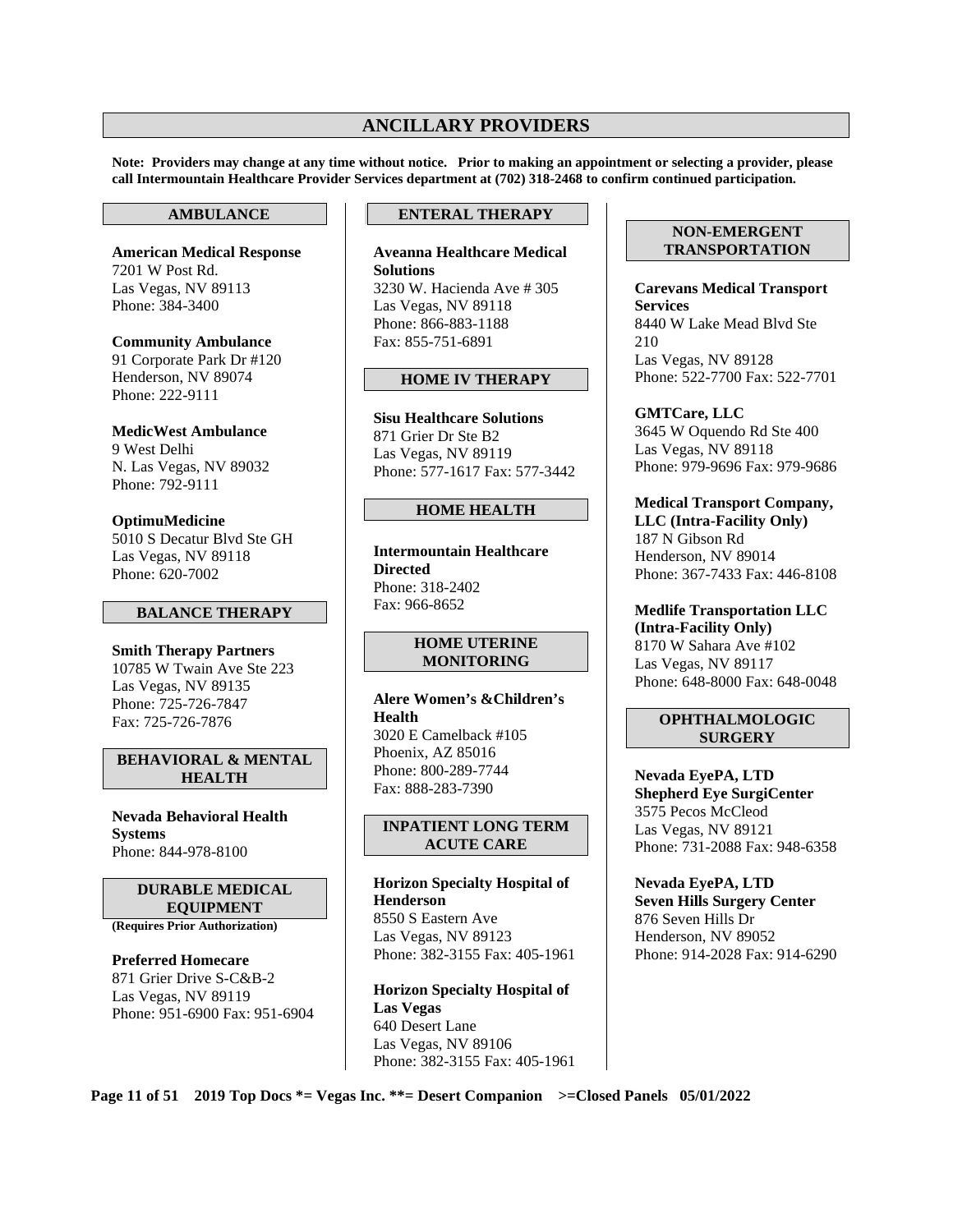#### **ORTHOTICS**

#### **Advanced Prosthetics & Orthotics**

7455 W Washington Ste 215 Las Vegas, NV 89128 Phone: 256-5265 Fax: 256-5205 and 1505 Wigwam Pkwy #340 Henderson, NV 89074 Phone: 260-0467 Fax: 260-8104

#### **Brace Yourself**  5240 W Charleston Blvd Las Vegas, NV 89146

Phone: 888-402-2992 Fax: 877-588-8501

#### **Crown City Orthopedic**

5240 W Charleston Blvd Las Vegas, NV 89146 Phone: 888-402-2992 Fax: 949-209-4424

#### **Dia-Foot**

68 N Pecos Rd Ste A Henderson, NV 89074 Phone: 877-405-3668 Fax: 888-342-3668 and 2649 W Horizon Ridge Hwy Henderson, NV 89062 and 3150 Tenaya Way Las Vegas, NV 89128 and 2249 N Rampart Blvd Las Vegas, NV 89128 and 3000 W Charleston Blvd #6 Las Vegas, NV 89202

#### **Evolve Prosthetics and Orthotics**

601 Whitney Ranch Drive Ste C17 Henderson, NV 89014 Phone: 898-6000 Fax: 898-6080

**Hanger Prosthetics & Orthotics, Inc**  4615 W Flamingo Rd Las Vegas, NV 89103 Phone: 366-9681 Fax: 383-6977

## and

3175 St Rose Pkwy Ste 311 Henderson, NV 89052 Phone: 614-5232 Fax: 614-5233

## **Hanger Prosthetics &**

**Orthotics West, Inc**  7250 Peak Dr Ste 120 Las Vegas, NV 89128 Phone: 360-9162 Fax: 360-9163

#### **Mobile Medical Services, Inc**

3441 W Sahara Ave Ste D5 Las Vegas, NV 89102 Phone: 733-1900 Fax: 737-9354

#### **Mobility Clinic**

2585 S Jones Blvd Ste 1 Las Vegas, NV 89146 Phone: 800-6520 Fax: 800-6492

#### **Mobility Prosthetic and**

**Orthotic Services**  1921 Motor Ave Kingman, AZ 86401 Phone: 928-377-4180 Fax: 928-277-4400 and 400 Shadow Ln Ste 110 Las Vegas, NV 89106 Phone: 800-6520 Fax: 800-6492

#### **Nevada Orthotics & Prosthetics**  3435 W Cheyenne Ave #102

N Las Vegas, NV 89032 Phone: 233-5500 Fax: 233-2131

#### **Orthopedic Motion**

3233 W Charleston Blvd #111 Las Vegas, NV 89102 Phone: 697-7070 Fax: 697-7077 and 653 Town Center Dr, Ste 507 Las Vegas, NV 89144 Phone: 697-7070 Fax: 697-7077

## **POP Prosthetics**

526 S Tonopah, Ste 120 Las Vegas, NV 89106 Phone: 243-7671 Fax: 259-7671 and 7350 W Cheyenne Ave Ste 110 Las Vegas, NV 89129

Phone: 243-7671 Fax: 259-7671 and 8915 S Pecos Ste A Henderson, NV 89074 Phone: 243-7671 Fax: 259-7671

**Prosthetic Center of Excellence** 400 Shadow Lane #110 Las Vegas, NV 89106 Phone: 384-1410 Fax: 384-0479

#### **OUTPATIENT REHAB THERAPY – PT, OT, ST**

**ATI Physical Therapy**  1950 E Desert Inn Rd Las Vegas, NV 89169 Phone: 735-1501 Fax: 735-1875 and 7455 W Washington Ave Ste 100 Las Vegas, NV 89128 Phone: 655-9456 Fax: 655-9594 and 6830 W Oquendo #101 Las Vegas, NV 89118 Phone: 258-3066 Fax: 258-1907 and 1701 N Green Valley Pkwy, Ste 8B Henderson, NV 89074 Phone: 998-3333 Fax: 260-4051 and 3233 W Charleston Suite 107 Las Vegas, NV 89102 Phone: 258-9381 Fax: 258-9584 and 1252 S Nellis Blvd. Las Vegas, NV 89104 Phone: 459-4900 Fax: 459-8686 and 4000 S Eastern Ave Ste 300 Las Vegas, NV 89119 Phone: 734-2732 Fax: 737-1453 and 1525 E Windmill Lane Ste 202 Las Vegas, NV 89123 Phone: 202-1280 Fax: 361-8596 and 1505 Wigwam Parkway Ste 240 Henderson, NV 89074 Phone: 568-0195 Fax: 568-0365 and

**Page 12 of 51 2019 Top Docs \*= Vegas Inc. \*\*= Desert Companion >=Closed Panels 05/01/2022**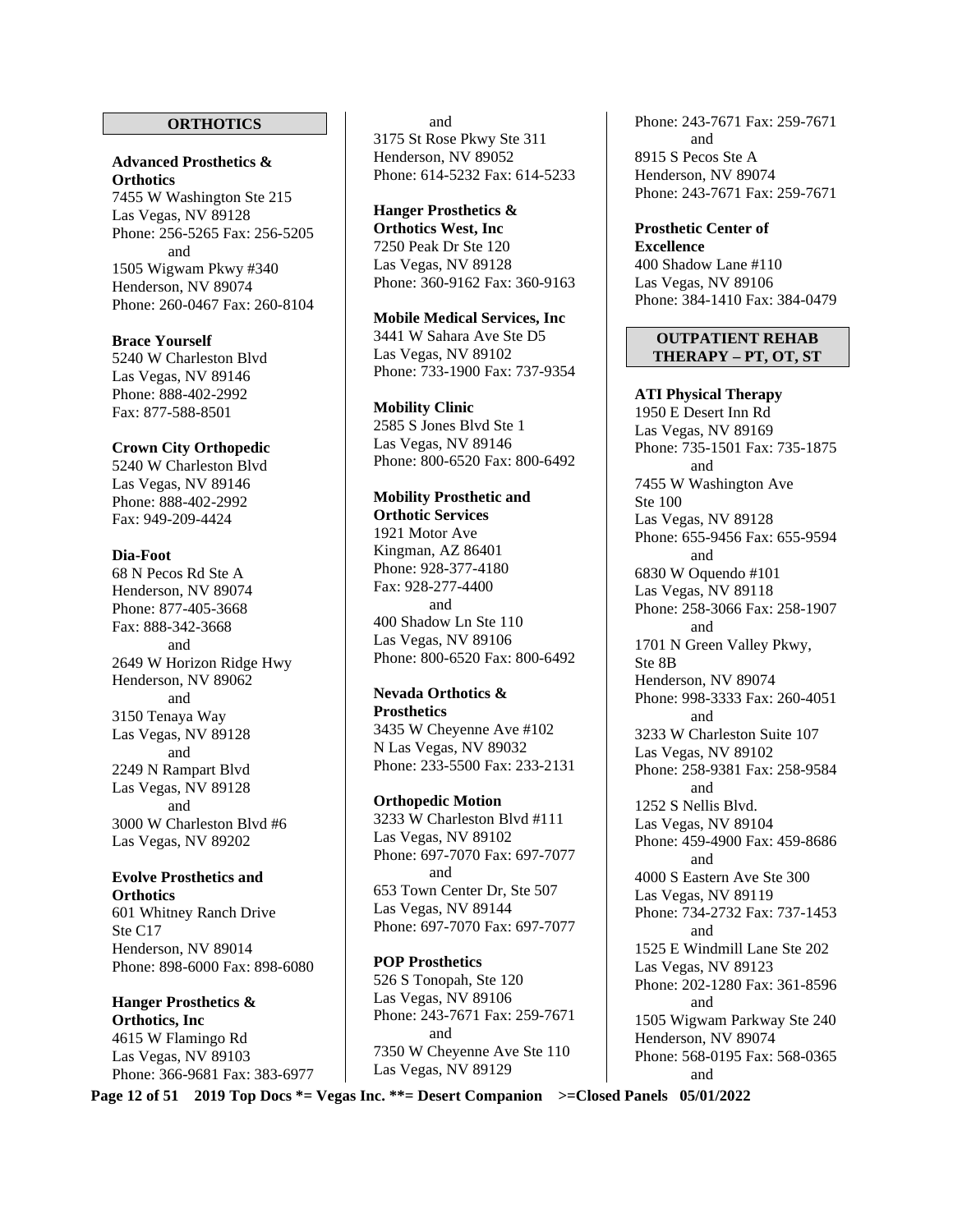8551 W Lake Mead Blvd Ste 170 Las Vegas, NV 89128 Phone: 363-9000 Fax: 363-1978 and 3155 W Craig Rd Ste 140 N Las Vegas, NV 89032 Phone: 639-2333 Fax: 639-2334 and 3175 St Rose Parkway Ste 331 Henderson, NV 89052 Phone: 474-7212 Fax: 474-7458 and 8945 W Post Road Ste 200 Las Vegas, NV 89148 Phone: 251-7147 Fax: 251-8151 and 7301 Peak Drive, Ste 101 Las Vegas, NV 89128 Phone: 940-3000 Fax: 940-3004 and 10000 W Sahara Ave, #105 Las Vegas, NV 89117 Phone: 826-5750 Fax: 243-1735 and 7060 N Durango Dr Ste 130 Las Vegas, NV 89149 Phone: 826-5749 Fax: 273-3015 and 4370 Blue Diamond Rd Ste 100 Las Vegas, NV 89139 Phone: 443-9301 Fax: 342-0600 and 3233 W Charleston Blvd Ste 207 Las Vegas, NV 89102 Phone: 978-5220 Fax: 323-0090 and 2225 East Centennial Pkwy, Ste 106 North Las Vegas, NV 89081 Phone: 936-7165 Fax: 677-3334 and 1331 W Warm Springs Henderson, NV 89014

#### **FIT Physical Therapy**

340 Falcon Ridge Pkwy #500 Mesquite, NV 89027 Phone: 702-346-3105 Fax: 702-346-3544 and 475 N Moapa Valley Blvd Overton, NV 89040

Phone: 702-397-6700 Fax: 702-397-6707

**Mesa View Physical Rehabilitation**  1140 W. Pioneer Blvd. Mesquite, NV 89027 Phone 702-346-1899 Fax: 702-346-8581 and 1170 N Moapa Valley Blvd, #B Overton, NV 89040 Phone: 702-397-2000 Fax: 702-397-2028

**Speech Therapy Associates**  501 S Rancho Dr #I-60 Las Vegas, NV 89106 Phone: 598-1622 Fax: 598-1696

#### **OUTPATIENT SURGERY CENTER**

**Azura Surgery Center Las Vegas**  2450 Fire Mesa St Ste 100 Las Vegas, NV 89128 Phone: 726-6344 Fax: 725-444- 1331

**Durango Outpatient Surgery Center**  8530 W Sunset Rd Las Vegas, NV 89113

Phone: 789-5700 Fax: 789-5656 **Elite Endoscopy** 

7150 Smoke Ranch Rd #150 Las Vegas, NV 89128 Phone: 485-5100 Fax: 485-5101

**Ear Nose and Throat Surgery Center**  8840 W Sunset Rd, Ste B Las Vegas, NV 89148 Phone: 209-3377 Fax: 209-3369

**Flamingo Surgery**  2565 E Flamingo Rd Las Vegas, NV 89121 Phone: 697-7900 Fax: 796-6250

**Green Valley Surgery Center**  7365 South Pecos Rd

Las Vegas, NV 89120 Phone: 857-6500 Fax: 857-6501

**Henderson Surgery Center** 1110 Wigwam Parkway #105 Henderson, NV 89074 Phone: 564-1344 Fax: 564-3211

**Institute of Orthopedic Surgery** 

2800 E Desert Inn Rd #150 Las Vegas, NV 89121 Phone: 735-7355 Fax: 735-7966

**Kidney Specialists Surgery Center**  7326 Cheyenne Ave Ste. 110 Las Vegas, NV 89129 Phone: 258-0078 Fax: 870-0731

**Las Vegas Surgery Center**  870 S Rancho Dr Las Vegas, NV 89106 Phone: 870-2090 Fax: 870-5468

**Nevada Surgical Suites**  2809 W Charleston Blvd, #100 Las Vegas, NV 89102 Phone: 476-1800 Fax: 476-9500 and 1569 E Flamingo Rd Las Vegas, NV 89119 Phone: 476-9999

**Parkway Surgery Center**  100 N Green Valley Pkwy #125 Henderson, NV 89174 Phone: 616-4954 Fax: 269-0436

**Parkway Surgery Center at Horizon Ridge**  10561 Jeffreys St, Ste 130 Henderson, NV 89052 Phone: 724-8900 Fax: 982-8854

**Red Rock Surgery Center**  7135 W Sahara Ave Ste 101 Las Vegas, NV 89117 Phone: 227-5848 Fax: 357-9475

**Sahara Surgery Center**  2401 Paseo Del Prado Las Vegas, NV 89102 Phone: 362-7874 Fax: 966-8995

**Page 13 of 51 2019 Top Docs \*= Vegas Inc. \*\*= Desert Companion >=Closed Panels 05/01/2022**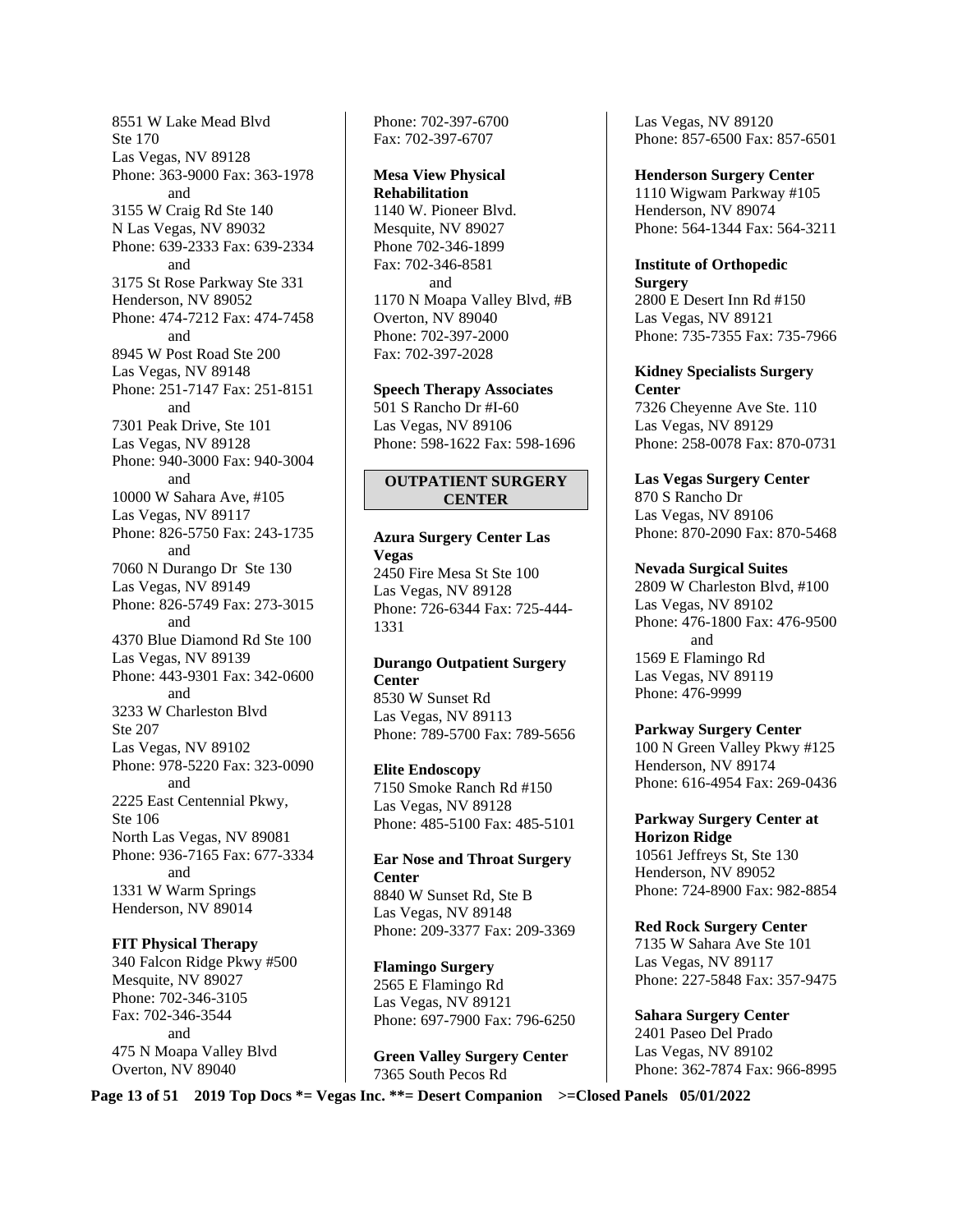**Seven Hills ASC LLC**  876 Seven Hills Drive Henderson, NV 89052 Phone: 914-2028 Fax: 914-6290

**Siena Heights Surgery Center**  2865 Siena Heights Drive #200 Henderson, NV 89052 Phone: 586-3211 Fax: 586-4922

**Specialty Surgery Center**  7250 Cathedral Rock Dr Las Vegas, NV 89128 Phone: 933-3999 Fax: 933-3997

**Stonecreek Surgery Center**  5915 S Rainbow Blvd #108 Las Vegas, NV 89118 Phone: 227-7959 Fax: 227-6344

**Sunset Surgery Center**  9120 W Russell Rd Ste 200 Las Vegas, NV 89148 Phone: 476-2897 Fax: 489-3403

**Surgeon's Surgery Center**  6940 S Cimarron Rd Ste 100 Las Vegas, NV 89113 Phone: 982-3555 Fax: 866-787-4371

**Surgical Arts Center**  9499 W Charleston Blvd, #250 Las Vegas, NV 89117 Phone: 933-3600 Fax: 933-3601

**Valley View Surgery Center**  1330 South Valley View Blvd Las Vegas, NV 89102 Phone: 675-4600 Fax: 675-4604

#### **PATHOLOGY**

**Associated Pathologists Chartered** 4230 Burnham Ave #250 Las Vegas, NV 89119 Phone: 733-7866 Fax: 369-6693

**Laboratory Medicine Consultants**  7455 West Washington Ave #301

Las Vegas, NV 89128 Phone: 732-3441 Fax: 732-2310

#### **PROSTHETICS**

**Advanced Prosthetics & Orthotics**  7455 W Washington Ste 215 Las Vegas, NV 89128 Phone: 256-5265 Fax: 256-5205 and 1505 Wigwam Pkwy #340 Henderson, NV 89074 Phone: 260-0467 Fax: 260-8104

**Brace Yourself**  5240 W Charleston Blvd Las Vegas, NV 89146 Phone: 888-402-2992 Fax: 877-588-8501

**Crown City Orthopedic**  5240 W Charleston Blvd Las Vegas, NV 89146 Phone: 888-402-2992 Fax: 949-209-4424

**D. Danz & Sons** (Ocular Prosthetics) 2820 W Charleston Blvd #39D Las Vegas, NV 89102 Phone: 258-6256 Fax: 258-7383

**Dia-Foot** 

68 N Pecos Rd Ste A Henderson, NV 89074 Phone: 877-405-3668 Fax: 888-342-3668 and 2649 W Horizon Ridge Hwy Henderson, NV 89062 and 3150 Tenaya Way Las Vegas, NV 89128 and 2249 N Rampart Blvd Las Vegas, NV 89128 and 3000 W Charleston Blvd #6 Las Vegas, NV 89202

**Evolve Prosthetics and Orthotics**  601 Whitney Ranch Drive

 Ste C17 Henderson, NV 89014 Phone: 898-6000 Fax: 898-6080

**Hanger Prosthetics & Orthotics, Inc**  4615 W Flamingo Rd Las Vegas, NV 89103 Phone: 366-9681 Fax: 383-6977 and 3175 St Rose Pkwy Ste 311 Henderson, NV 89052 Phone: 614-5232 Fax: 614-5233

**Hanger Prosthetics & Orthotics West, Inc**  7250 Peak Dr Ste 120 Las Vegas, NV 89128 Phone: 360-9162 Fax: 360-9163

**Mobile Medical Services, Inc**  3441 W Sahara Ave Ste D5 Las Vegas, NV 89102 Phone: 733-1900 Fax: 737-9354

**Mobility Clinic**  2585 S Jones Blvd Ste 1 Las Vegas, NV 89146 Phone: 800-6520 Fax: 800-6492

**Mobility Prosthetic and Orthotic Services**  1921 Motor Ave Kingman, AZ 86401 Phone: 928-377-4180 Fax: 928-277-4400 and 400 Shadow Ln Ste 110 Las Vegas, NV 89106 Phone: 800-6520 Fax: 800-6492

**Nevada Orthotics & Prosthetics**  3435 W Cheyenne Ave #102 N Las Vegas, NV 89032 Phone: 233-5500 Fax: 233-2131

**Orthopedic Motion**  3233 W Charleston Blvd #111 Las Vegas, NV 89102 Phone: 697-7070 Fax: 697-7077 and 653 Town Center Dr, Ste 507 Las Vegas, NV 89144

**Page 14 of 51 2019 Top Docs \*= Vegas Inc. \*\*= Desert Companion >=Closed Panels 05/01/2022**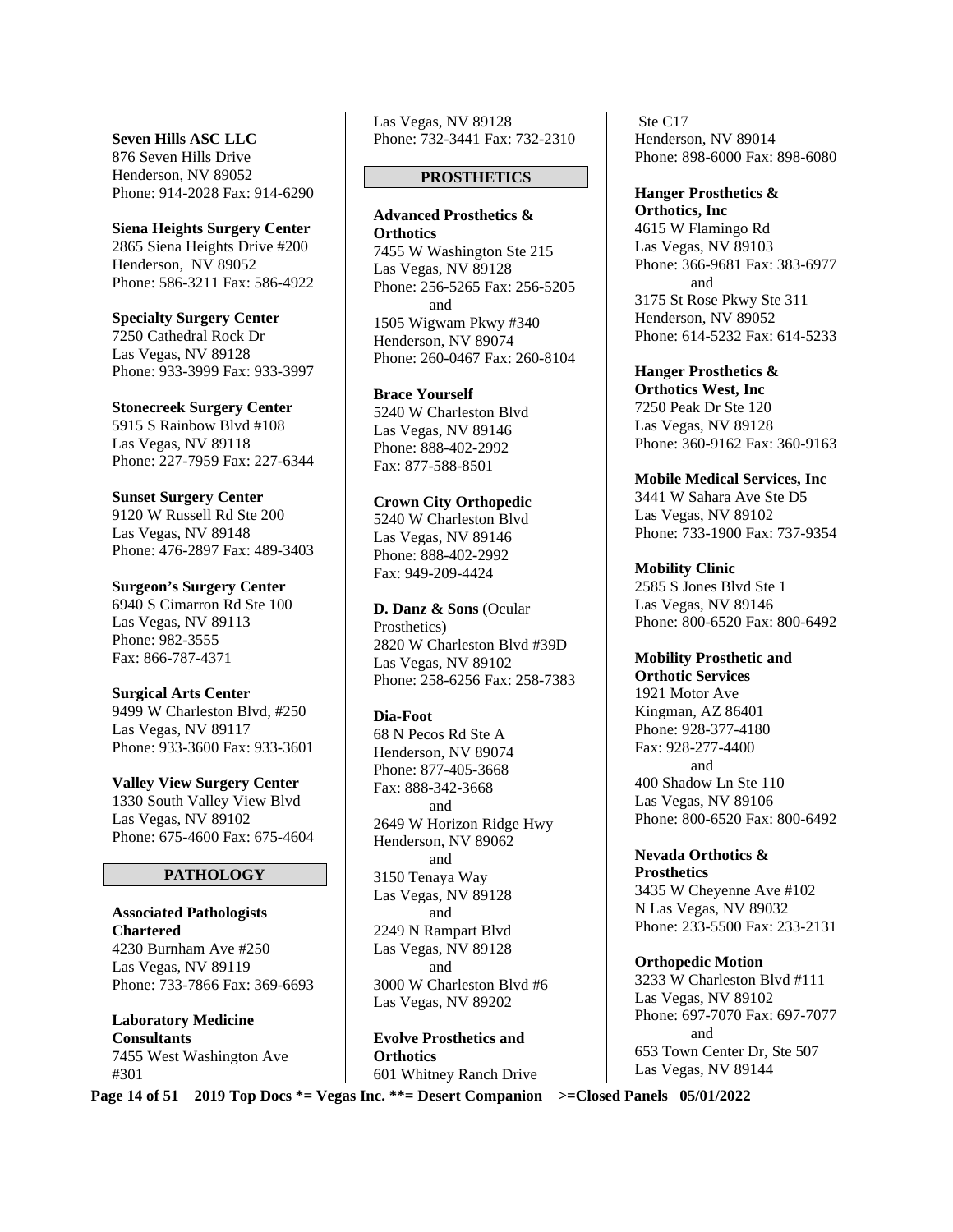Phone: 697-7070 Fax: 697-7077

#### **POP Prosthetics**

526 S Tonopah, Ste 120 Las Vegas, NV 89106 Phone: 243-7671 Fax: 259-7671 and 7350 W Cheyenne Ave Ste 110 Las Vegas, NV 89129 Phone: 243-7671 Fax: 259-7671 and 8915 S Pecos Ste 18A Henderson, NV 89074 Phone: 243-7671 Fax: 259-7671

**Prosthetic Center of Excellence** 

400 Shadow Lane #110 Las Vegas, NV 89106 Phone: 384-1410 Fax: 384-0479

#### **RADIOLOGY**

**Desert Radiology PRIOR AUTH REQUIRED** 

2020 Palomino Ln # 100 Las Vegas, NV 89106 Phone: 759-8600 Fax: 598-3439 and 3920 S Eastern Ave #100 Las Vegas, NV 89119 and 7200 Cathedral Rock #230 Las Vegas, NV 89128 and 4880 S Wynn Rd #100 Las Vegas, NV 89103 and 2811 W Horizon Ridge Pkwy Henderson, NV 89052 and 31 N. Nellis Blvd Las Vegas, NV 89110 and 6675 S Cimarron Rd Ste 105 Las Vegas, NV 89113 and 3175 St Rose Pkwy Ste 130 Henderson, NV 89052 and 2611 W Horizon Ridge Pkwy Henderson, NV 89052 and 3025 S Rainbow Blvd

Las Vegas, NV 89146

#### **RENAL DIALYSIS**

#### **DaVita**

**Anthem Village Dialysis**  2530 Anthem Village Henderson, NV 89052 Phone: 614-0590 Fax: 614-7419

**The District Dialysis**  2300 Corporate Cr Ste. 100 Henderson, NV 89074 Phone: 487-5576 Fax: 834-3059

**Centennial Dialysis**  8775 W Deer Springs Way Las Vegas, NV 89149 Phone: 395-2488 Fax: 645-5007

**Cheyenne Dialysis**  3291 N. Buffalo Drive Bldg A Las Vegas, NV 89129 Phone: 396-1045 Fax: 396-1530

**Desert Springs Dialysis**  2110 E Flamingo Rd #108 Las Vegas, NV 89119 Phone: 696-9768 Fax: 791-6926

**East Sunrise Dialysis**  1750 E Desert Inn Rd Ste 100 Las Vegas, NV 89169 Phone: 474-7052 Fax: 474-4019

**Five Star Dialysis Center**  2400 Tech Center Ct Las Vegas, NV 89128 Phone: 869-3771 Fax: 869-6366

**Green Valley Dialysis**  1489 W Warm Springs Henderson, NV 89014 Phone: 450-8877 Fax :450-8887

**Lake Mead Dialysis**  713 E Lake Mead Blvd North Las Vegas, NV 89030 Phone: 642-0216 Fax: 633-5128

**Las Vegas Dialysis Center**  150 S Valley View Blvd

Las Vegas, NV 89107 Phone: 878-0908 Fax: 878-8292

**Las Vegas Pediatrics Dialysis**  7271 W Sahara Ave #120 Las Vegas, NV 89117 Phone: 227-3049 Fax: 227-8882

**Las Vegas Renal Center**  2333 Renaissance Dr Las Vegas, NV 89119 Phone: 740-8580 Fax: 740-8684

**Nevada Dialysis Center**  1510 Warm Springs Rd #100 Henderson, NV 89014 Phone: 451-2131 Fax: 451-5502

**North Las Vegas Dialysis**  2065 N. Las Vegas Blvd. North Las Vegas, NV 89030 Phone: 639-0469 Fax: 639-0221

**Pelican Point Dialysis**  7316 W Cheyenne Ave Las Vegas, NV 89129 Phone: 395-0227 Fax: 395-1540

**Sahara Dialysis**  2350 Stockton Ave Las Vegas, NV 89052 Phone: 457-7099 Fax: 457-0287

**Siena Henderson Dialysis** 2865 Sienna Heights Dr #141 Henderson, NV 89052 Phone: 260-0348 Fax: 407-9672

**South Las Vegas Dialysis**  2250 S Rancho Dr #115 Las Vegas, NV 89102 Phone: 795-1771 Fax: 795-1794

**Southern Hills Dialysis Center**  9280 Sunset Rd #110 Las Vegas, NV 89148 Phone: 318-3167 Fax: 318-3196

**Spring Valley Renal Center**  3855 S Jones Blvd # 101 Las Vegas, NV 89102 Phone: 248-0379 Fax: 248-0323

**Page 15 of 51 2019 Top Docs \*= Vegas Inc. \*\*= Desert Companion >=Closed Panels 05/01/2022**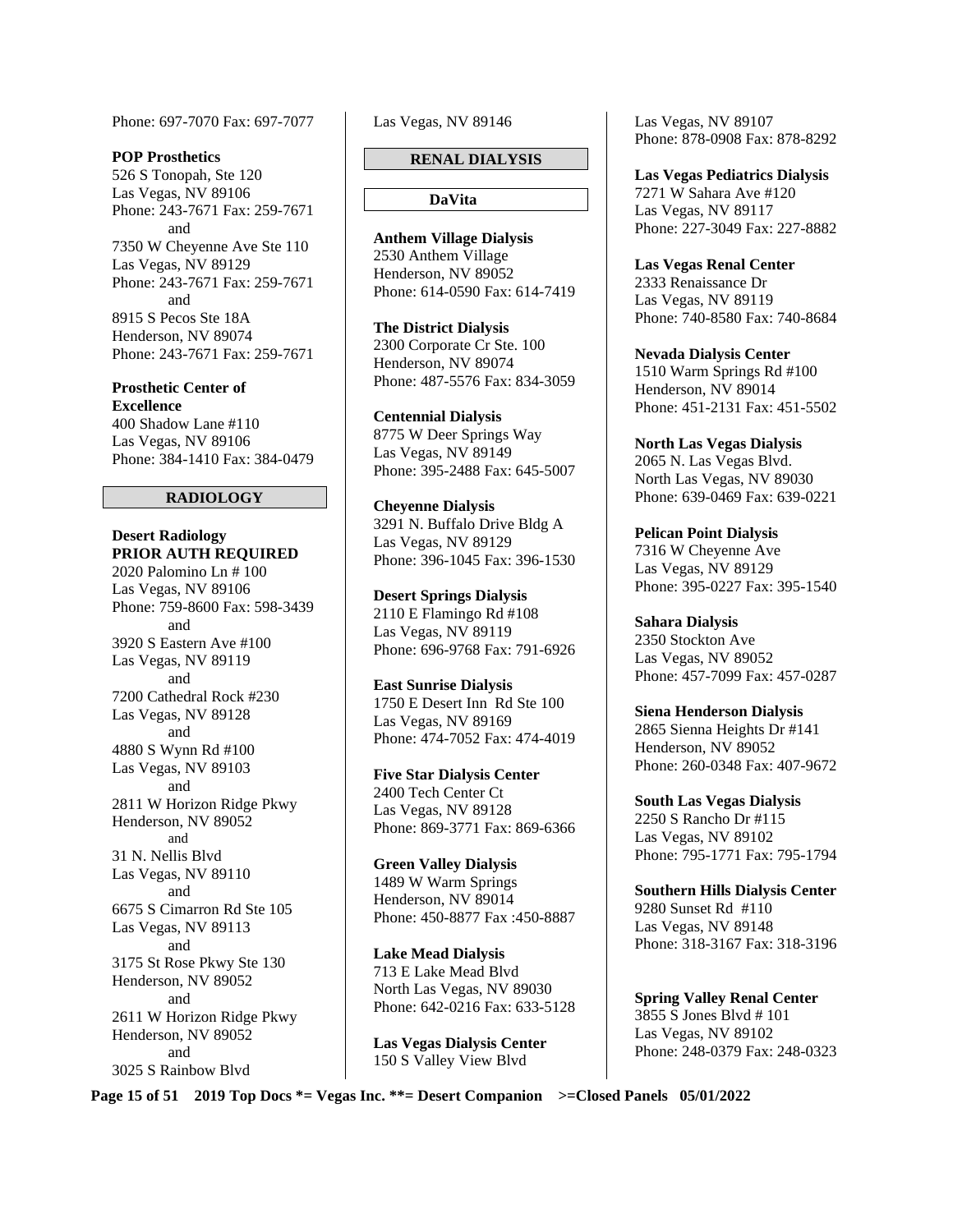**Summerlin Dialysis Center**  653 Town Center Dr, Bldg 2, #70 Las Vegas, NV 89144 Phone: 360-6908 Fax: 360-7806

#### **FRESENIUS**

**Fresenius Medical Care**  2545 S Bruce St # 100 Las Vegas, NV 89169 Phone: 735-5477 Fax: 796-7604 and 3150 N Tenaya Way #110 Las Vegas, NV 89128 Phone: 233-8801 Fax: 228-6477 and 6330 S Pecos Rd #110 Las Vegas, NV 89120 Phone: 433-3079 Fax: 433-5254 and 2450 Fire Mesa St #180 Las Vegas, NV 89128 Phone: 384-2242 Fax: 384-2262 and 7040 W Sunset Road Las Vegas, NV 89113 Phone: 248-1807 Fax: 362-5699 and 7465 W Azure St Las Vegas, NV 89130 Phone: 395-2602 Fax: 656-1503 and 7710 W Sahara Ave Las Vegas, NV 89117 Phone: 243-2763 Fax: 243-9661 and 1581 Mount Mariah Dr Ste 100 Las Vegas, NV 89106 Phone: 647-4089 Fax: 647-4180 and 321 N Nellis Blvd Las Vegas, NV 89110 Phone: 531-3558 Fax: 531-3565 and 1661 W Horizon Ridge Pkwy Ste 101 Henderson, NV 89012 Phone: 614-4301 Fax: 614-4309 and 6970 W Patrick Lane Ste 100 Las Vegas, NV 89113 Phone: 247-6761 Fax: 247-6816

 and 255 E Warm Springs Rd Las Vegas, NV 89119 Phone: 614-3009 Fax: 614-3032 and 1051 Wellness Pl Ste 100 Henderson, NV 89011 Phone: 725-220-8575 Fax: 725-220-8580

#### **SLEEP STUDIES**

**Advanced Pulmonary Sleep Disorders & Internal Medicine**  640 East 700 South Ste 105 St George, UT 84790 Phone: 435-688-7770 Fax: 435-688-8122 and 1301 Bertha Howe Ave Ste 11 Mesquite, NV 89027 Phone: 435-888-7770 Fax: 435-688-8122

**Nocturna** 

9077 S Pecos Road #3700 Henderson, NV 89074 Phone: 896-7378 Fax: 897-8252 and 777 N Rainbow Blvd # 145 Las Vegas, NV 89107 Phone: 896-7378 Fax: 897-8252 and 3201 S Maryland Pkwy # 320 Las Vegas, NV 89109 Phone: 896-7378 Fax: 897-8252

**The Sleep Centers of Nevada** 

5701 W Charleston Blvd Ste 105 Las Vegas, NV 89146 Phone: 818-2444 Fax: 818-2440 and 2920 N Green Valley Pkwy Bldg 3 Ste 3 Henderson, NV 89014 Phone: 818-2444 Fax: 818-2440 and 5751 S Fort Apache Rd Ste 110 Las Vegas, NV 89148 Phone: 818-2444 Fax: 818-2440 and 1905 Civic Center Dr Ste 201 North Las Vegas, NV 89030

Phone: 818-2444 Fax: 818-2440

**SKILLED NURSING FACILITIES** 

**Canyon Vista Post Acute**  6352 Medical Center Street Las Vegas, NV 89148 Phone: 541-6200 Fax: 826-4299

**Horizon Ridge Nursing & Rehabilitation Center**  2855 W Horizon Ridge Pkwy Henderson, NV 89052 Phone: 805-5050 Fax: 971-2341

**Life Care Center of Las Vegas**  6151 Vegas Dr Las Vegas, NV 89108 Phone: 648-4900 Fax: 648-5227

**Premier Health & Rehabilitation Center** 

2945 Casa Vegas St Las Vegas, NV 89169 Phone: 735-7179 Fax: 699-8575

**Silver Hills Health Care Center**  3450 N Buffalo Drive Las Vegas, NV 89129 Phone: 952-2273 Fax: 952-2270

**Silver Ridge Health Care Center**  1151 S Torrey Pines Drive Las Vegas, NV 89146 Phone: 938-8333 Fax: 938-7149

#### **SUBSTANCE ABUSE**

**Nevada Behavioral Health Systems**  Phone: 844-978-8100

#### **WOUND CARE CLINICS**

**Advanced Wound Care and Hyperbaric Center at Centennial Hills**  6850 N Durango Dr. Ste. 116 Las Vegas, NV 89149 Phone: 835-9777 Fax: 835-9782

**Page 16 of 51 2019 Top Docs \*= Vegas Inc. \*\*= Desert Companion >=Closed Panels 05/01/2022**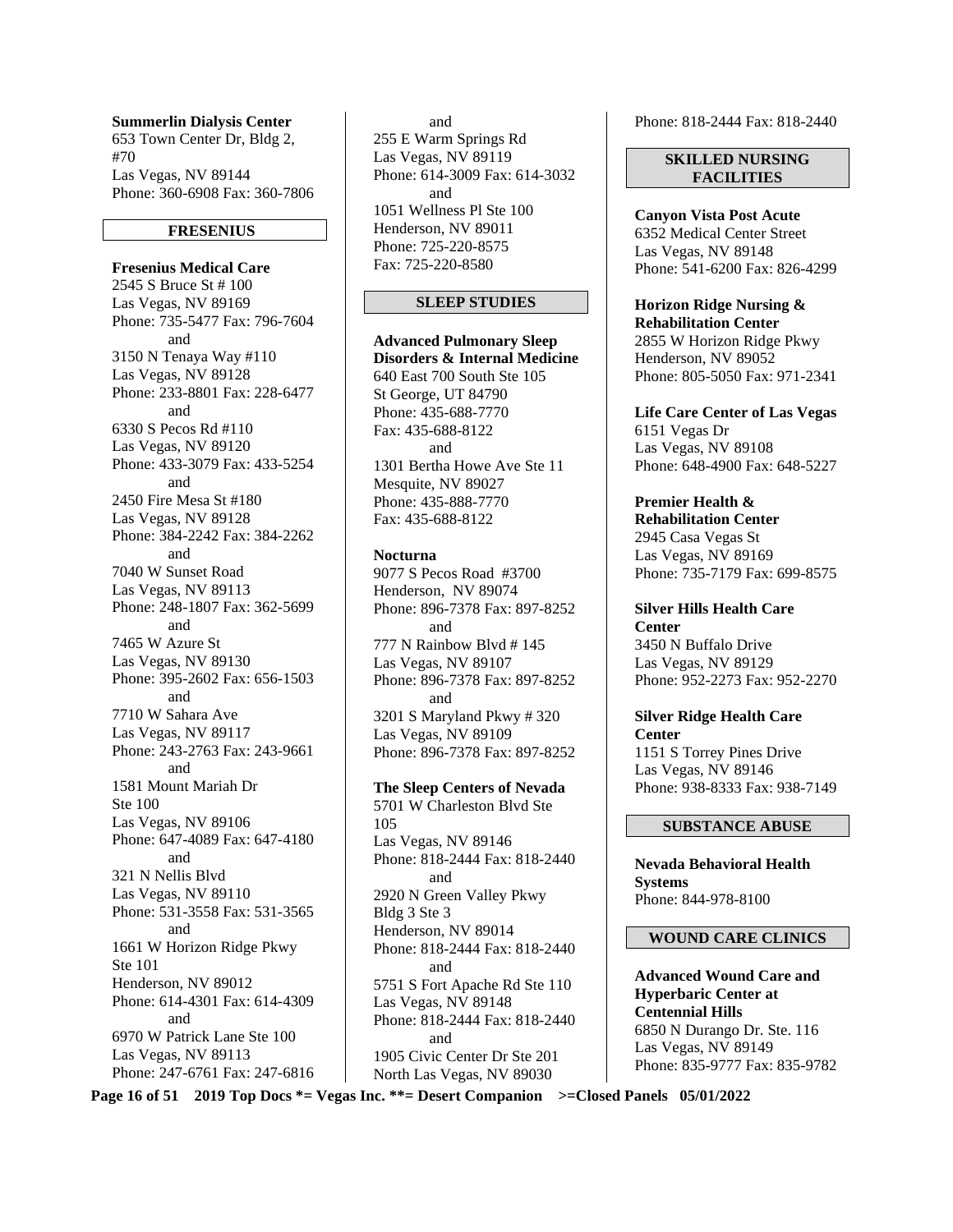#### **Advanced Wound Care & Hyperbaric Therapy Center at Henderson Hospital**  825 N Gibson Rd Ste 141

Henderson, NV 89011 Phone: 963-7350 Fax: 963-7351

#### **Advanced Wound Healing and Hyperbaric Center at Valley Hospital**

700 Shadow Lane Ste. 450 Las Vegas, NV 89106 Phone: 671-8660 Fax: 671-8604

#### **Affiliated Physical Therapy LLC Wound Care Clinic**  2411 West Horizon Ridge

Pkwy., #100 Henderson, NV 89052 Phone: 458-1300 Fax: 750-1372 and 9050 W Cheyenne Ave #210 Las Vegas, NV 89129 Phone: 209-0069 Fax: 750-1372

**Desert Springs Hospital Wound Care Clinic**  2075 E Flamingo Rd

Las Vegas, NV 89119 Phone: 369-7571 Fax: 369-7579

**Spring Valley Hospital Outpatient Wound Care**  5320 S Rainbow Blvd #154 Las Vegas, NV 89118 Phone: 853-3853 Fax: 853-3854

**Summerlin Medical Center Wound Care Clinic**  657 Town Center Dr Las Vegas, NV 89134 Phone: 233-7000 Fax: 233-7226

**University Medical Center Wound Care Clinic PRIOR AUTH REQURIED** 

1800 W Charleston Blvd Las Vegas, NV 89102 Phone: 383-2000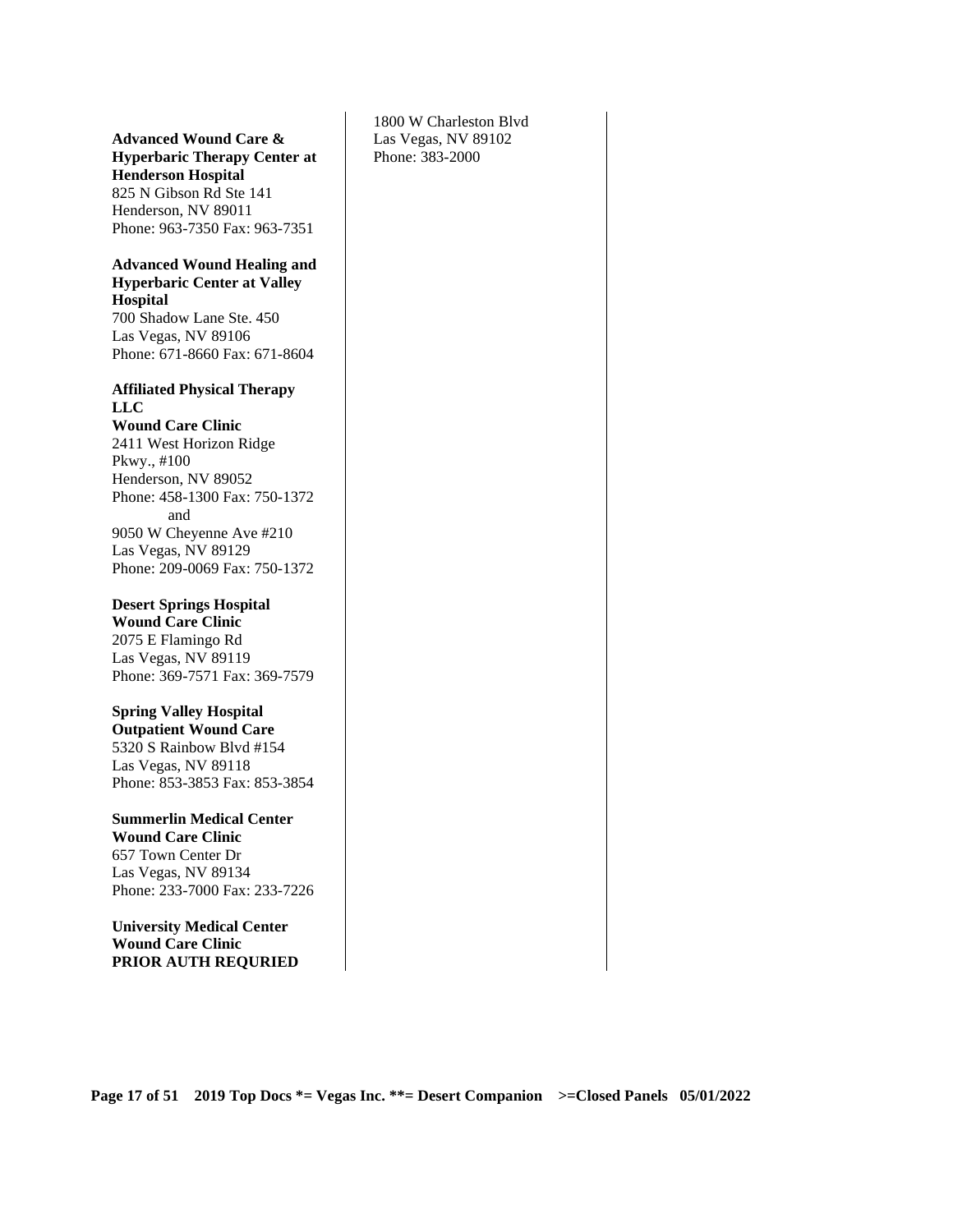|                                      | <b>LABORATORY</b> |                 |                     |
|--------------------------------------|-------------------|-----------------|---------------------|
| <b>Quest Diagnostic, Inc.</b>        |                   |                 |                     |
| 1701 Green Valley Pkwy, Bldg. 7, # D | Henderson,        | NV 89014        | Phone: 257-3677     |
| 6301 Mountain Vista St. #100         | Henderson,        | NV 89014        | Phone: 733-7866     |
| 210 N. Boulder Hwy $\#$ 140          | Henderson,        | NV 89015        | Phone: 257-3675     |
| 10001 S. Eastern, #309               | Henderson,        | NV 89052        | Phone: 733-7866     |
| 1815 E. Lake Mead #311               | N. Las Vegas,     | NV 89030        | Phone: 257-3622     |
| 7891 W. Tropical Pkwy #110           | Las Vegas,        | NV 89149        | Phone: 733-7866     |
| 3150 N. Tenaya Way #250              | Las Vegas,        | <b>NV 89128</b> | Phone: 257-3603     |
| 4230 Burnham Ave #144                | Las Vegas,        | NV 89119        | Phone: 257-3678     |
| 2595 S. Maryland Pkwy #103           | Las Vegas,        | NV 89104        | Phone: 257-3624     |
| 761 S. Rainbow Blvd                  | Las Vegas,        | NV 89145        | Phone: 257-3667     |
| 6485 S. Rainbow Blvd #102            | Las Vegas         | NV 89118        | Phone: 733-7866     |
| 4180 S. Rainbow Blvd #801            | Las Vegas,        | NV 89103        | Phone: 257-3605     |
| 9420 West Sahara #108                | Las Vegas,        | NV 89052        | Phone: 733-7866     |
| 7460 W. Lake Mead #3                 | Las Vegas,        | NV 89128        | Phone: 257-3626     |
| 900 S Rancho Dr Ste 160              | Las Vegas,        | NV 89106        | Phone: 271-7546     |
| 6945 Aliante Pkwy Ste 104            | N. Las Vegas,     | <b>NV 89084</b> | Phone: 733-7566     |
| 305 North Nellis Blvd #150           | Las Vegas,        | NV 89110        | Phone: 733-7866     |
| 2505 Anthem Village Drive Ste J      | Henderson,        | NV 89052        | Phone: 733-7866     |
| 800 N. Gibson Rd #111                | Henderson,        | NV 89011        | Phone: 239-7938     |
| 2465 W Horizon Ridge Pkwy Ste. 120   | Henderson,        | NV 89052        | Phone: 725-221-0893 |
| 6450 Sky Pointe Dr                   | Las Vegas,        | NV 89131        | Phone: 725-230-2315 |
| 2667 Windmill Pkwy                   | Henderson,        | <b>NV 89074</b> | Phone: 725-230-2231 |

 $\sim 10$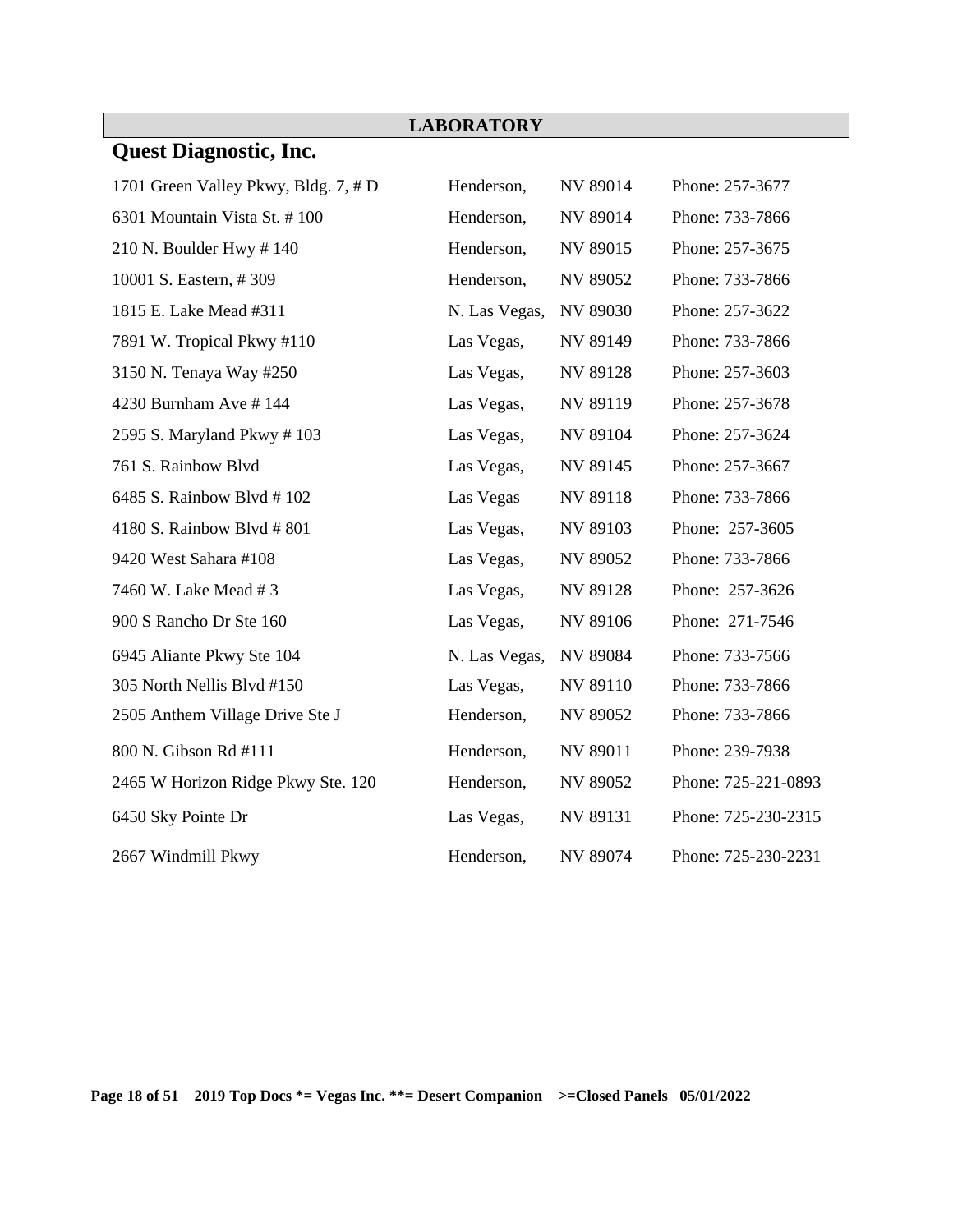## **SPECIALISTS**

#### **ACUPUNCTURE**

**Desert Ridge Acupuncture LLC**  Rios, Joel, OMD 5820 S Pecos Rd Ste 100 Las Vegas, NV 89120 Phone: 704-1567 Fax: 637-0619

**True Family Clinic**  Kubonoya, Yoriko, OMD Sekine, Keita, OMD 1223 S Maryland Pkwy Las Vegas, NV 89104 Phone: 462-9258 Fax: 462-5397

#### **ALLERGY**

#### **Pulmonary Associates**

Lee, Simhean, MD 7200 Cathedral Rock #170 Las Vegas, NV 89128 Phone: 255-7245 Fax: 255-7378 and 870 Seven Hills Dr Ste 102 Henderson, NV 89052 Phone: 384-5101 Fax: 387-0104

#### **Southern Nevada Allergy**

Estrada, Victor, MD Yip, Sandy, MD 2821 W Horizon Ridge Pkwy #100 Henderson, NV 89052 Phone: 735-1556 Fax: 737-7495

#### **Tottori Allergy & Asthma Associates**

Tottori, David MD 9020 W Cheyenne Ave Las Vegas, NV 89129 Phone: 240-4233 Fax: 242-5901 and 4000 E Charleston Blvd #100 Las Vegas, NV 89104 Phone: 432-8250 Fax: 432-8011

#### **ANESTHESIA**

**Anesthesia and Intensive Care Specialists, LLP**  6130 Elton Ave, Ste 113 Las Vegas, NV 89107 Phone: 476-0297 Fax: 888-340-2427

**Anesthesia Management Services, LLC** 2844 Evening Rock St Las Vegas, NV 89135 Phone: 525-5965 Fax: 818-3452

**Anesthesia Medical Group Grigore** 1930 Village Center Circle #-3-889 Las Vegas, NV 89108 Phone: 386-4700 Fax: 386-4701

**Cardiovascular Anesthesia Consultants**  2850 Mojave Rd. Ste A Las Vegas, NV 89121 Phone: 388-8062 Fax: 457-7547

#### **Chang, Michael Y., MD, PC**  2700 Sunset Rd #B18

Las Vegas, NV 89120 Phone: 487-6510 Fax: 405-7960

**Desert Anesthesiologists, Inc.**  6655 W Sahara Ave # B-200 Las Vegas, NV 89146 Phone: 222-3238 Fax: 221-2231

**Nevada Anesthesia Consultants**  2320 Paseo Del Prado # B-207 Las Vegas, NV 89102 Phone: 873-4567 Fax: 873-0414

**Office Anesthesia Consultants**  2700 Sunset Rd B18 Las Vegas, NV 89120 Phone: 487-6510

#### **PBS Anesthesia**

7326 W Cheyenne Ave Las Vegas, NV 89129 Phone: 386-4700 Fax: 386-4701 and 7250 Peak Dr # 100 Las Vegas, NV 89128 Phone: 386-4700 Fax: 386-4701

**Professional Anesthesia**  3540 W Sahara # 434 Las Vegas, NV 89102 Phone: 562-3590 Fax: 364-9225

**Red Rock Anesthesia Consultants, LLC**  901 Ville Franche St Las Vegas, NV 89145 Phone: 908-653-9399 Fax: 908-653-9305 and 304 S Jones Blvd #884 Las Vegas, NV 89107 Phone: 900-4085 Fax: 888-804-9604

**Sudhir S Khemka MD PLLC**  2913 Josephine Dr Henderson, NV 89044 Phone: 746-6150 Fax: 947-5352

**Surgical Anesthesia Services**  8440 W Lake Mead Blvd Ste 202 Las Vegas, NV 89128 Phone: 395-1070 Fax: 395-1071

**Valley Anesthesiology Consultants Beckett PLLC**  10120 S Eastern Ave #130 Henderson, NV 89052 Phone: 487-6880

**Zeedoc, LLC**  7150 Smoke Ranch Rd #110 Las Vegas, NV 89128 Phone: 948-9480 Fax: 485-5101

#### **AUDIOLOGY**

**Page 19 of 51 2019 Top Docs \*= Vegas Inc. \*\*= Desert Companion >=Closed Panels 05/01/2022**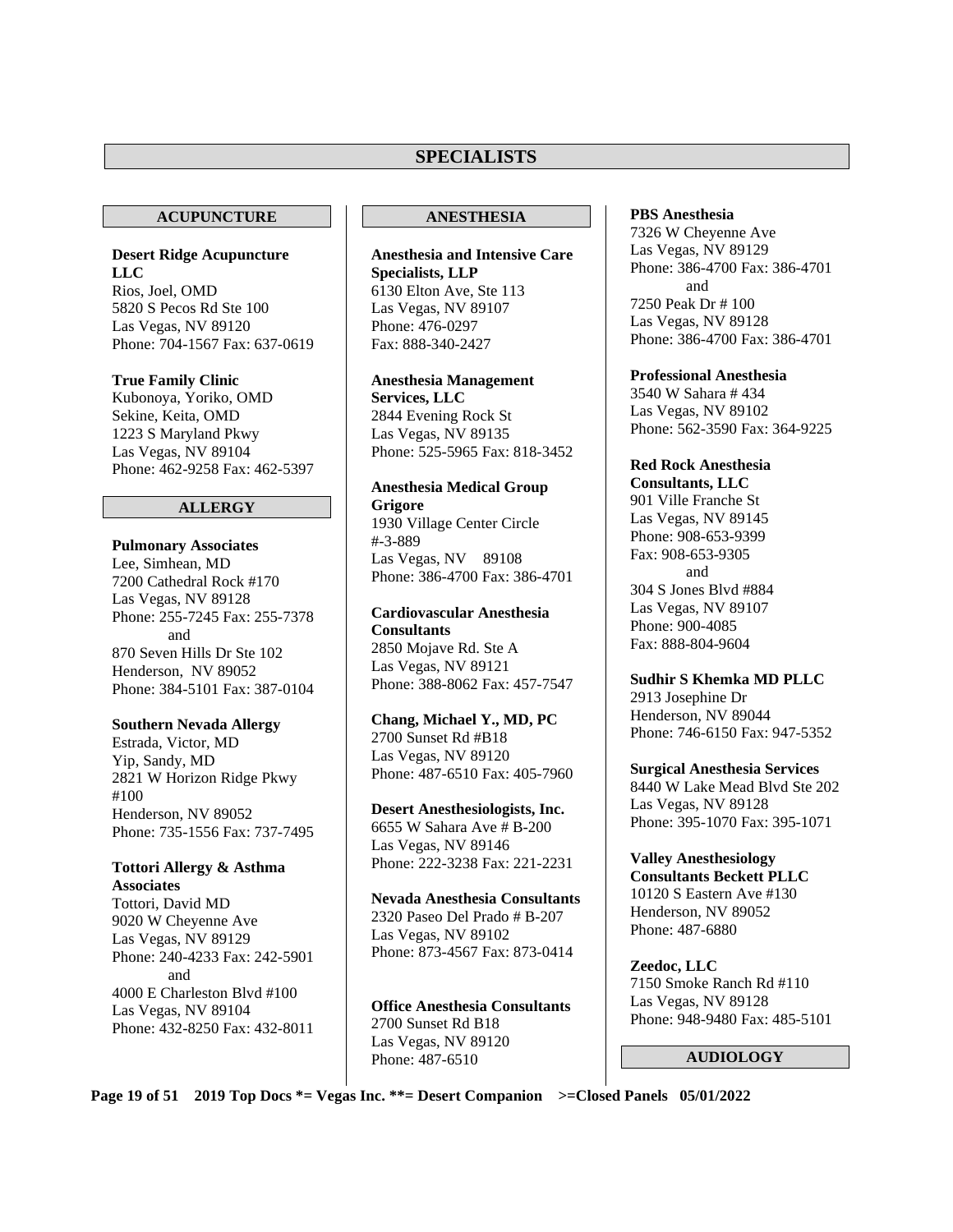## **Advanced Ear, Nose & Throat-**

**Head and Neck Surgery**  Wyant, Jill, AuD 6850 N Durango Dr Ste 314 Las Vegas, NV 89149 Phone: 834-5886 Fax: 834-5752

#### **Audiology by Holly Nguyen**

Nguyen, Holly, AuD 6767 W Tropicana Ave Ste 212 Las Vegas, NV 89103 Phone: 755-9597 Fax: 933-8688

#### **Audiology Services Company USA**

Barber, Britany, AuD Beuerle, Elizabeth, AuD Blake, Amanda, AuD Groesbeck, Paul, AuD Masterson, Megan E, AuD Mortenson, Julie, AuD Terry, Riley, AuD Tubbs, Jocelyn, AuD 3120 S Rainbow Blvd #202 Las Vegas, NV 89146 Phone: 233-4327 Fax: 233-8837 and 2642 W Horizon Ridge #A-11 Henderson, NV 89052 Phone: 933-9102 Fax: 933-9106 and 6475 N Decatur Blvd # 125 Las Vegas, NV 89131 Phone: 933-9103 Fax: 933-9104 and 9430 W Lake Mead Blvd #11 Las Vegas, NV 89134 Phone: 527-6066 Fax: 527-6068 and 193 N Pecos Rd # 110 Henderson, NV 89074 Phone: 675-4404 Fax: 233-8837

#### **Lone Mountain Audiology and Hearing**

Arcus, Sandi, AuD England, Beau, AuD Franco, Nicole, AuD 5920 S Rainbow Blvd Ste 9 Las Vegas, NV 89118 Phone: 362-3138 Fax: 873-2050 and 10470 W Cheyenne Ave, Ste 120 Las Vegas, NV 89129

Phone: 240-2059 Fax: 240-2065

#### **Lubritz & Nasri LLP**

Daniels, Gary C, AuD 3201 S Maryland Pkwy Ste 300 Las Vegas, NV 89109 Phone: 732-4491 Fax: 732-1036

### **Miracle Ear**

Stankiewicz, Danielle M, AuD 7500 W Lake Mead Dr #3 Las Vegas, NV 89128 Phone: 456-0002 Fax: 456-8915 and 6365 Simmons St #140 Las Vegas, NV 89031 Phone: 433-1049 Fax: 433-0979

#### **Nevada Ear & Sinus Institute**

Schiber, Marissa, AuD 3692 E Sunset Rd Las Vegas, NV 89120 Phone: 735-7668 Fax: 735-1411 and 3686 E Sunset Rd Las Vegas, NV 89120 Phone: 735-7668 Fax: 735-1411

#### **Southwest Hearing Center**

Ledee, Daniel, AuD 7473 W Lake Mead Blvd Ste 100 Las Vegas, NV 89128 Phone: 787-1191 Fax: 442-7428

#### **Cochlear Implant Mapping and Programming (Advanced Bionics Implants)**

**Audiology by Holly Nguyen**  Nguyen, Holly, AuD 6787 W Tropicana Ave Ste 250 Las Vegas, NV 89103 Phone: 755-9597 Fax: 933-8688 Las Vegas, NV 89120 Phone: 270-3219 Fax: 866-833-2056

## **BARIATRIC SURGERY**

**Desert Springs Medical Group** Atkinson, James, MD Leduc, Marc, MD Soong, Darren, MD 3802 Meadows Lane

Las Vegas, NV 89107 Phone: 313-8446 Fax: 221-8446

#### **Las Vegas Bariatrics**  Hanna, Bernadine A., MD Patel, Punam, MD Pomeranz, Morgan, MD 7220 S Cimarron Rd # 100 Las Vegas, NV 89113 Phone: 384-1160 Fax: 489-7610

**Southern Nevada Bariatrics**  Ahmed, Mustafa, MD 3365 E Flamingo Rd # 9 Las Vegas, NV 89121 Phone: 626-0499 Fax: 707-0319

#### **CARDIAC REHABILITATION (OUTPATIENT)**

*Requires Prior auth if being requested for an OON Provider* 

#### **Good Shepherd Rehab Institute**

2235 E Flamingo Rd #170 Las Vegas, NV 89119 Phone: 893-3333 Fax: 893-0960 and 2821 W Horizon Ridge Pwy #101 Henderson, NV 89052 Phone: 893-3333 Fax: 893-0960 and 6070 South Fort Apache Rd #110 Las Vegas, NV 89148 Phone: 893-3333 Fax: 893-0960 and 7250 Peak Drive #118 Las Vegas, NV 89128 Phone: 893-3333 Fax: 893-0960 and 6462 Losee Rd #135 N Las Vegas, NV 89086 Phone: 893-3333

#### **CARDIOLOGY**

**Intermountain Healthcare**  Anh, Daejoon MD Aschenaki, Mekdelawit, MD Avina, Lindley, MD Bedotto, John, MD\* \*\*

**Page 20 of 51 2019 Top Docs \*= Vegas Inc. \*\*= Desert Companion >=Closed Panels 05/01/2022**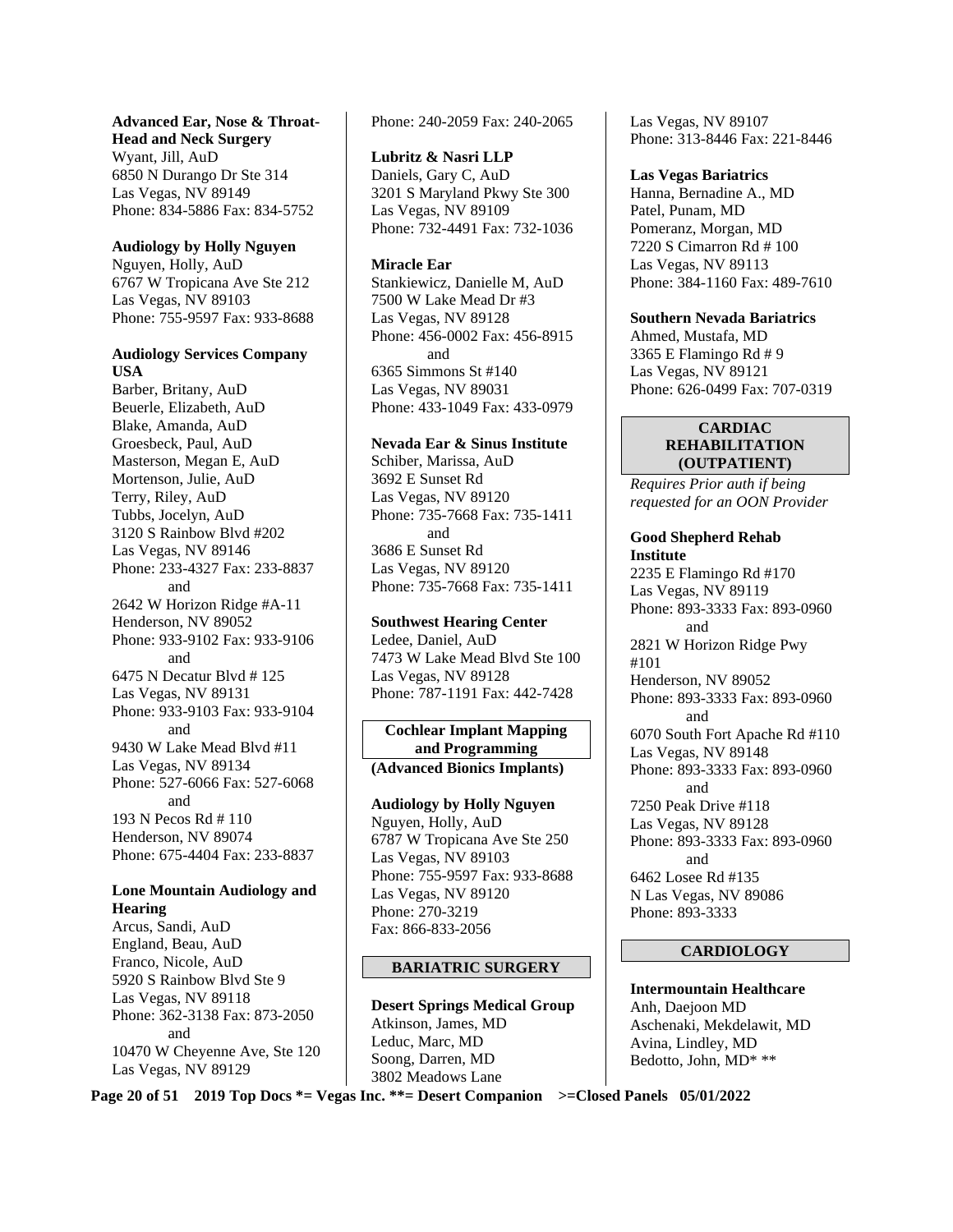Broder, Howard, MD Chaudhuri, Pradipta, MD Chu, William, MD Hsu, Jay, MD Ip, Randy James, DO Ivey, Pamela, MD Jefic, Dane, MD Leichman, Joshua, MD Mistry, Neville Farookh, MD Nguyen, Cuong, MD Patel, Janmejay J., MD\*\* Portz, Stephen, MD\* Schaller, Frederick, DO Scleparis, George, MD Siegel, Fredric, MD Sy, Fridolin, MD Wu, Edwin, MD Zaidi, Syed T., MD 2865 Sienna Heights Dr # 331 Henderson, NV 89052 Phone: 407-0110 Fax: 407-0133 and 3131 La Canada, # 140 Las Vegas, NV 89169 Phone: 933-9400 Fax: 933-9444 and 9280 W Sunset Rd # 320 Las Vegas, NV 89148 Phone: 534-5464 Fax: 534-5465 and 10105 Banburry Cross Dr # 250 Las Vegas, NV 89144 Phone: 360-7600 Fax: 363-3814 and 10105 Banburry Cross Dr # 460 Las Vegas, NV 89144 Phone: 360-7600 Fax: 363-3814 and 9260 W Sunset Rd #100 Las Vegas, NV 89148 Phone: 534-5464 Fax: 534-5465

#### **CARDIOTHORACIC & VASCULAR SURGERY**

**Cardiovascular Surgery of Southern Nevada**  D'Amato, Thomas, MD Dhudshia, Neel V., MD Ehrman, Walter, MD Feikes, Quynh, MD Martin, Juan, MD 5320 S Rainbow Blvd #282 Las Vegas, NV 89118

Phone: 737-3808 Fax: 737-7364

## **Dignity Health St Rose**

**Specialty Clinic**  Park, Chan Jerome, MD Wood, Michael Grady, MD 7190 S Cimarron Rd Las Vegas, NV 89113 Phone: 675-3240 Fax: 982-6347

#### **Las Vegas Medical Group**

Afifi, Hazem, MD Jahangir, Nauman, MD Singh, Harbinder, MD 5380 S Rainbow Blvd Ste 110 Las Vegas, NV 89118 Phone: 725-333-8465 Fax: 725-333-8466

## **Sunrise MountainView Multi-Specialty Clinics LLC**  Chung, Arnold, MD

Daugharthy, James, MD Hamilton, Timothy, MD Malhotra, Deepak, MD 3150 N Tenaya Way #260 Las Vegas, NV 89128 Phone: 962-5920 Fax: 240-9984 and 9260 W Sunset Rd Ste 207 Las Vegas, NV 89148 Phone: 962-2200 Fax: 833-985- 1144

#### **COLON RECTAL SURGERY**

**Colorectal Surgical Associates of NV**  Ofikwu, Godwin, MD 1040 Wigwam Pkwy Ste 100 Henderson, NV 89074 Phone: 852-1888 Fax: 829-8399

#### **Las Vegas Medical Group, LLC**  Thanki, Ketan, MD 5320 S Rainbow Blvd Ste 302 Las Vegas, NV 89118 Phone: 382-8222 Fax: 563-3390

**Stephanie A Wishnev MD LTD**  Wishnev, Stephanie A, MD Zhang, Ren Yu, MD 6020 S Jones Blvd Ste 100

Las Vegas, NV 89118 Phone: 739-6467 Fax: 733-1689

#### **UNLV Medicine**

Bardakcioglu, Ovunc, MD Bruun, John S, MD Garcia, Olga Rubenovna, DO Thornton, Joseph, MD 1707 W Charleston Blvd #160 Las Vegas, NV 89102 Phone: 671-5150 Fax: 384-6493

**Women's Cancer Center of NV**  Browder, Leslie, MD Miles, Melissa, MD 3131 La Canada St, #241 Las Vegas, NV 89169 Phone: 693-6870 Fax: 693-6899

#### **CHIROPRACTIC**

**Akers Chiropractic**  Akers, Terry, DC 2931 N Tenaya Way #106 Las Vegas, NV 89128 Phone: 822-1212 Fax: 839-0964

#### **First Chiropractic**

Day, Brian Lee, DC 1489 W Warm Springs Rd Ste 125 Henderson, NV 89014 Phone: 209-2525 Fax: 204-0564

#### **Forbes, Scott, DC**  1420 S Jones Blvd Las Vegas, NV 89146 Phone: 877-0707 Fax: 877-5611

**James Spickelmier, DC**  Spickelmier, James, DC 5642 S Eastern Ave Ste C Las Vegas, NV 89119 Phone: 725-221-2433 Fax: 736- 8520

#### **Lukens Chiropractic**  Luken, Kristine A, DC 3012 S Durango Dr Las Vegas, NV 89117 Phone: 485-5493 Fax: 485-5496 and 6315 S Rainbow Ste 100 Las Vegas, NV 89118

**Page 21 of 51 2019 Top Docs \*= Vegas Inc. \*\*= Desert Companion >=Closed Panels 05/01/2022**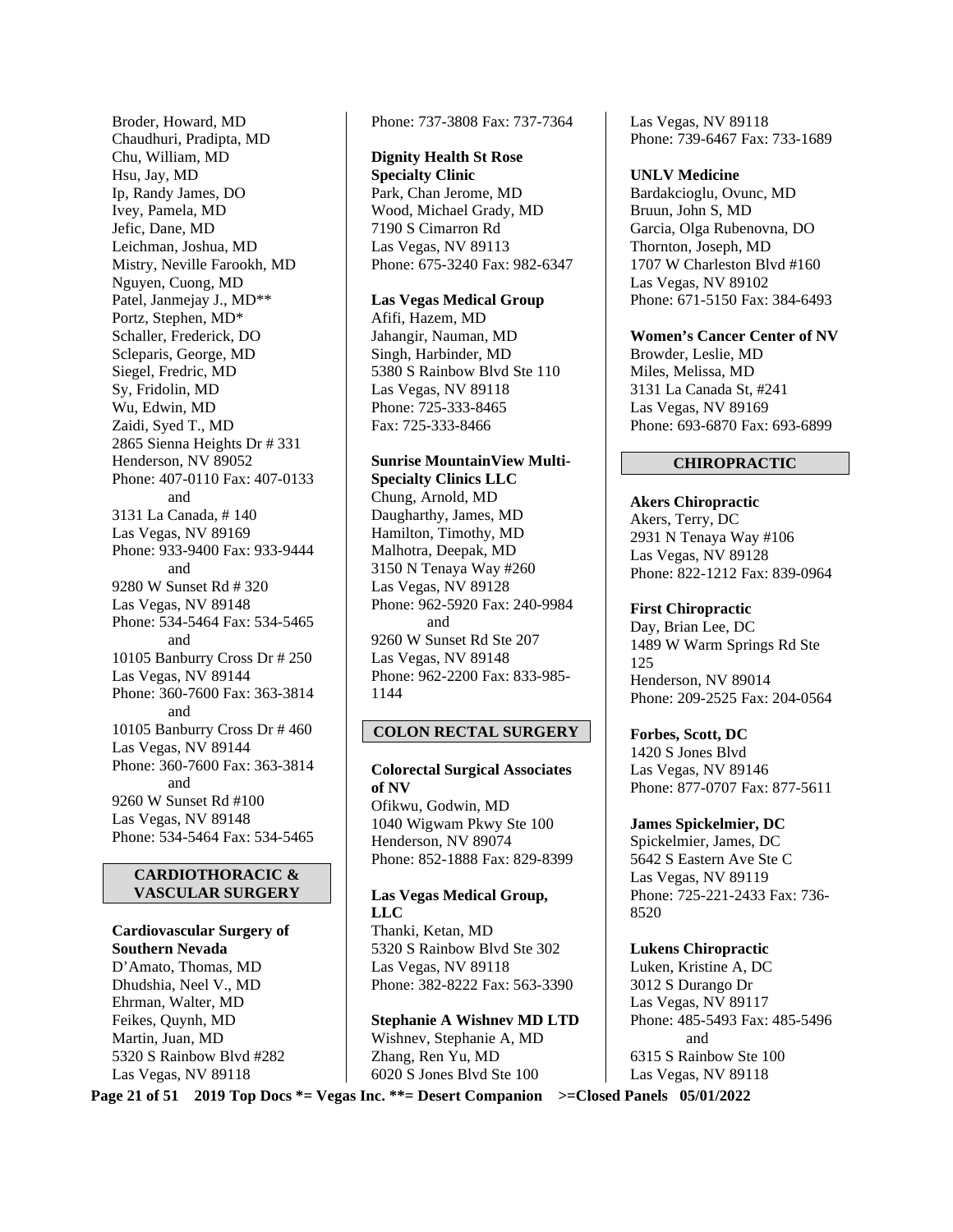Phone: 485-5493 Fax: 485-5496

**Manfra, Douglas, DC**  4500 E Bonanza Ste D Las Vegas, NV 89110 Phone: 388-0599 Fax: 388-2877

**Mark A Rubinstein, DC**  4680 S Eastern Ave, Ste B Las Vegas, NV 89119 Phone: 454-4336 Fax: 454-4268

**Valley Spine & Health Center**  Dumler, Dennis, DC 9075 S Eastern Ave, #4 Las Vegas, NV 89123 Phone: 312-7920 Fax: 312-9714

#### **DERMATOLOGY**

**Las Vegas Skin & Cancer Clinic**  Blanchard, Lucius, MD Bryan, Michael G, MD Daulat, Jaldeep, DO Hall, Clifton, MD Michaels, Susun, DO Parson, Craig, DO **Referrals ONLY Fax: 835-1990 all locations**  4488 S Pecos Rd Las Vegas, NV 89121 Phone: 436-1001 Fax: 436-7999 and 630 S Rancho Dr Ste E Las Vegas, NV 89106 Phone: 258-1001 Fax: 258-3455 and 880 Seven Hills Dr #260 Henderson, NV 89052 Phone: 990-4800 Fax: 990-4808 and 6850 N Durango #100 Las Vegas, NV 89149 Phone: 589-3100 Fax: 589-3101 and 8205 Warm Springs Rd #190 Las Vegas, NV 89113 Phone: 588-6730 Fax: 588-6732 and 1250 S Buffalo Dr #170 Las Vegas, NV 89117 Phone: 255-7924 Fax: 242-9949 and

2650 N Tenaya Way #208 Las Vegas, NV 89128 Phone: 360-2100 Fax: 360-3201

#### **Linda Woodson Dermatology**

Woodson, Linda, MD 2410 Fire Mesa St Ste 180 Las Vegas, NV 89128 Phone: 202-2700 Fax: 307-5480 and 305 N. Pecos Road, Ste F Henderson, NV 89074 Phone: 202-2700 Fax: 307-5480

#### **Mohave Dermatology**

Daulat, Jaldeep, DO 340 Falcon Ridge Parkway # 400-404 Mesquite, Nevada 89027 Phone: 346-5510 Fax: 346-2557

#### **EMERGENCY SERVICES**

**Fremont Emergency Services**  Southern Hills Hospital 9300 W Sunset Rd Las Vegas, NV 89148 Phone: 880-2100 Fax: 255-5015 and MountainView Hospital 3100 N Tenaya Way Las Vegas, NV 89128 Phone: 255-5000 Fax: 255-5015 and Sunrise Hospital 3196 S Maryland Pkwy #207 Las Vegas, NV 89109 Phone: 893-3833 Fax: 893-4736

**Hoover Emergency Physicians**  Boulder City Hospital 901 Adams Boulevard Boulder City, NV 89005 Phone: 293-4111

**Shadow Emergency Physicians**  Valley Hospital 620 Shadow Lane Las Vegas, NV 89106 Phone: 388-4500 Fax: 388-4506

**Sound Physician Emergency Medicine of Nevada**  University Medical Center

1800 W Charleston Blvd Las Vegas, NV 89102 Phone: 383-2000

#### **ENDOCRINOLOGY**

**Intermountain Healthcare**  Bubb, Chard, MD\* 2650 N Tenaya Way Ste 360 Las Vegas, NV 89128 Phone: 862-8226 Fax: 862-8227

Kittah, Nana Esi Nkuma, MD 3131 LaCanada Ste 140 Las Vegas, NV 89109 Phone: 862-8226 Fax: 862-8227

#### **Palm Medical Group**

Ahrari, Bijan, MD Klugh, Serena, MD Nakhle, Samer, MD Palal, Betsy, MD Radpour, Omid, MD Rivaz, Maryam, MD Vernetti, Nicholas John, MD 9280 W Sunset Rd # 306 Las Vegas, NV 89148 Phone: 696-7256 Fax: 796-7256 and 3150 N. Tenaya Way # 415 Las Vegas, NV 89128 Phone: 696-7256 Fax: 796-7256

**UNLV Medicine** 

Champion, Amber, MD Izuora, Kenneth, MD 1707 W Charleston Blvd Ste 290 Las Vegas, NV 89102 Phone: 671-5070 Fax: 671-5090 and

Mrkaic, Ana, MD 1707 W Charleston Blvd Ste 230 Las Vegas, NV 89102 Phone: 671-5070 Fax: 671-5090

**Valley Endocrinology**  Rahnema, Molouk, MD 653 N. Town Center Dr. Ste 504 Las Vegas, NV 89144-0514 Phone: 701-8400 Fax: 701-8401

**ENT** 

**Page 22 of 51 2019 Top Docs \*= Vegas Inc. \*\*= Desert Companion >=Closed Panels 05/01/2022**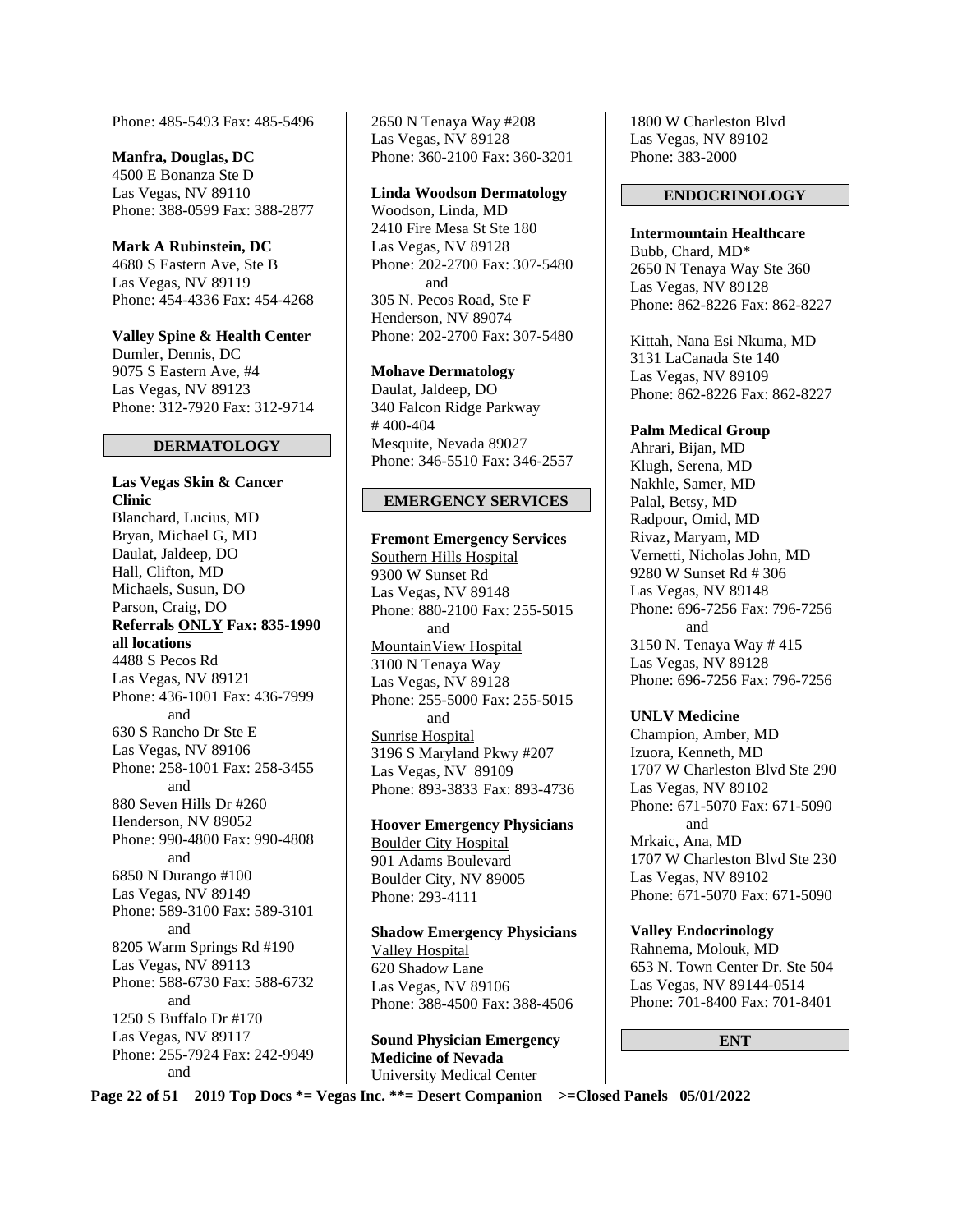#### **Advanced Ear, Nose & Throat-**

**Head and Neck Surgery**  Hilton, Daniel, DO Lomax, Randall, DO 6850 N Durango Dr Ste 314 Las Vegas, NV 89149 Phone: 834-5886 Fax: 834-5752

#### **ENT Consultants of NV**

Foggia, David, MD Mirabal, Christine A, MD Salinas, Jonathan, B., MD Schroeder, W.W, MD Yu, Larry, MD 8840 W Sunset Rd Ste A Las Vegas, NV 89148 Phone: 792-6700 Fax: 792-7198 and Foggia, David, MD Kim, Daniel H, DO Mirabal, Christine A, MD Sikand, Ashley, MD 7040 Smoke Ranch Road Las Vegas, NV 89128 Phone: 792-6700 Fax: 792-7198 and Goll, Frederick, MD Henry, LaKeisha, MD Mirabal, Christine A, MD Salinas, Jonathan, B., MD Schroeder, W.W, MD Yu, Larry, MD 3195 St Rose Pkwy #210 Henderson, NV 89052 Phone: 792-6700 Fax: 792-7198

#### **ENT Voice & Sinus Center of Nevada**

Schwartz, Susan, DO 8985 S Pecos Rd Ste 3B Henderson, NV 89074 Phone: 647-2900 Fax: 440-6060

#### **Lubritz & Nasri, PLLC**

Lubritz, Joel, MD Nasri-Chenijani, Sina, MD Say, Phillip, MD 3201 S Maryland Pkwy # 300 Las Vegas, NV 89109 Phone: 732-4491 Fax: 732-1036 and 3150 N Tenaya #575 Las Vegas, NV 89128 Phone: 804-4729 Fax: 804-4737

## **Nalbone, Vincent P., MD** 9111 W Russell Rd #A

Las Vegas, NV 89148 Phone: 312-3333 Fax: 312-1144

#### **Nevada Ear & Sinus Institute**

Kwiatkowski, Terrance, MD Manthei, Scott, DO Palacios, Sean, MD Yip, Candice, MD 3692 E Sunset Rd Las Vegas, NV 89120 Phone: 735-7668 Fax: 735-1411 and 3686 E Sunset Rd Las Vegas, NV 89120 Phone: 735-7668 Fax: 735-1411

**Nevada Ear, Nose & Throat**  Kim, Daniel H, DO 1905 McDaniel St #104 N. Las Vegas, NV 89030 Phone: 838-9710 Fax: 838-9705

#### **Randall T. Weingarten MD PC**

Weingarten, Randall, MD 10410 S Eastern Ave #110 Henderson, NV 89052 Phone: 617-9599 Fax: 614-8937

#### **UNLV Medicine**

Bigcas, Jo-Lawrence, MD Ching, Harry, MD Ng, Matthew, MD Okuyemi, Oluwafunmilola , MD Spinner, Alycia, MD Wang, Robert C, MD 5320 S Rainbow Blvd Ste 250 Las Vegas, NV 89118 Phone: 671-6480 Fax: 671-6481 and Tsai, Anna, MD 1707 W Charleston Blvd #160 Las Vegas, NV 89102 Phone: 671-2201 Fax: 671-2245

#### **GASTROENTEROLOGY**

**Advanced Digestive Disease Consultants**  Mukhopadhyay, Deb, MD 653 Town Center Dr #604 Las Vegas, NV 89144

Phone: 233-0666 Fax: 233-8176

#### **Center for Colon and Digestive Diseases**

Ismail, Ayaaz, MD Pasha, Tousif, MD 7150 Smoke Ranch Rd #110 Las Vegas, NV 89128 Phone: 948-9480 Fax: 948-9488 and 9120 W Post Rd Ste 104 Las Vegas, NV 89148 Phone: 948-9480 Fax: 948-9488

#### **Desert Gastroenterology**

Dhir, Rohtashav, MD Mokuolu, Adedayo, MD 2625 Wigwam Parkway Ste 112 Henderson, NV 89074 Phone: 255-5900 Fax: 255-6004

#### **Desha A. Frankel, MD, PC**

Frankel, Desha, MD 1040 Wigwam Pkwy #110 Henderson, NV 89074 Phone: 558-6430 Fax: 558-6431

#### **Digestive Associates**

Banker, Dipesh, MD Jilani, Jawad, DO Mukherjee, Ranadev, MD Wahid, Shahid, MD 2031 McDaniel St #210 N. Las Vegas, NV 89030 Phone: 633-0207 Fax: 633-5099 and Banker, Dipesh, MD Carlson, Brian J, MD Carrera, Eladio, MD Desai, Snehal, MD Kayali, Zeid, MD McDermott, Nasim, DO Mukherjee, Ranadev, MD Sharma, Vishvinder, MD Wahid, Shahid, MD 5440 W Sahara Ave, Ste 302 Las Vegas, NV 89146 Phone: 633-0207 Fax: 633-0254 and Sharma, Vishvinder, MD 653 North Town Center Ste 204 Las Vegas, NV 89144 Phone: 633-0207 Fax: 633-0254 and

**Page 23 of 51 2019 Top Docs \*= Vegas Inc. \*\*= Desert Companion >=Closed Panels 05/01/2022**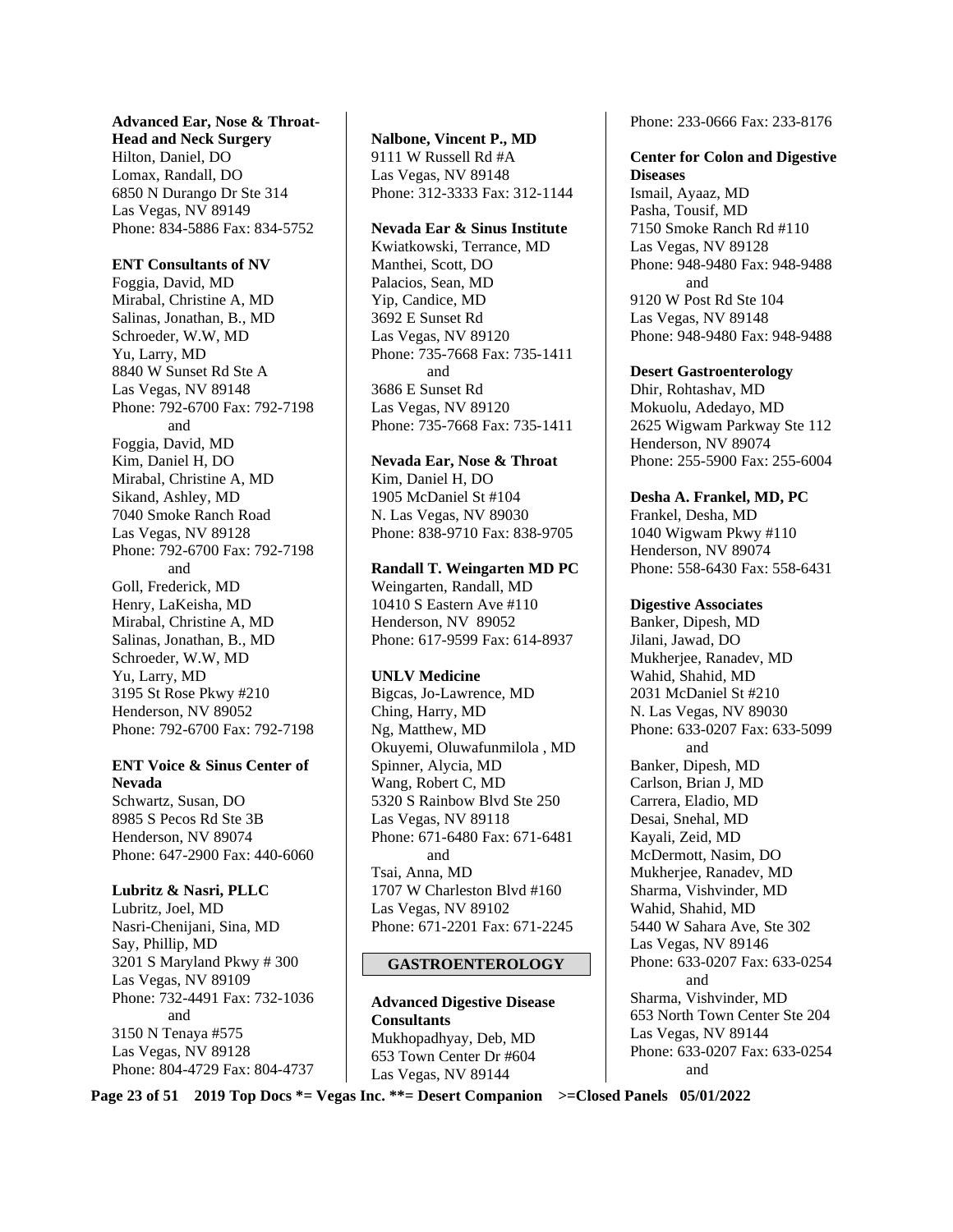Karanth, Nikhil S, MD 870 Seven Hills Dr. Ste. 201 Henderson, NV 89052 Phone: 633-0207 Fax: 633-5099

#### **Enrique Lacayo, MD**

Lacayo, Enrique, MD 2020 Wellness Way Ste 406 Las Vegas, NV 89106 Phone: 382-6970 Fax: 382-9493

#### **Frontier Gastroenterology Center**

Faris, Frank, MD 2701 N Tenaya Way Ste. 100 Las Vegas, NV 89128 Phone: 483-5515 Fax: 483-5484

#### **Gastroenterology &**

**Hepatology Institute of Nevada**  Sood, Rajat, MD 2839 St. Rose Pkwy #130 Henderson, NV 89052-4842 Phone: 558-4027 Fax: 558-4028

## **Las Vegas Medical Group, LLC**

Herrero, Carmelo, MD Makar, Ranjit, MD Maklad, Muthena A, MD Ricker, Jonathan, DO Saud, Bipin O, MD 825 N Gibson Rd Ste 201 Henderson, NV 89011 Phone: 492-1162 Fax: 563-3380

#### **Nevada Digestive Disease Center**

Weisz, Nicolae, MD 7150 Smoke Ranch Rd #110 Las Vegas, NV 89128 Phone: 948-9480 Fax: 948-9488 and 9120 W Post Road, Ste 104 Las Vegas, NV 89148 Phone: 948-9480 Fax: 948-9488

## **Robert M. Yeh, MD**

Yeh, Robert, MD 259 Pecos #110 Henderson, NV 89074 Phone: 309-0888 Fax: 309-0868

#### **Uday Saraiya, MD**

Saraiya, Uday, MD 2121 E Flamingo Rd #210 Las Vegas, NV 89119 Phone: 862-4814 Fax: 862-8764

#### **UNLV Medicine**

Ohning, Gordon, MD 1707 W Charleston Blvd # 230 Las Vegas, NV 89102 Phone: 671-5070 Fax: 671-5198

#### **Vishal Gandotra MD Inc**

Gandotra, Vishal, MD Tan, George, MD 5701 W Charleston Blvd #201 Las Vegas, NV 89146 Phone: 750-0313 Fax: 487-3197

#### **Yakov D Shaposhnikov, MD PC**

Shaposhnikov, Yakov D, MD 2020 Wellness Way Ste 406 Las Vegas, NV 89106 Phone: 737-3337 Fax: 737-3965

#### **GENERAL SURGERY**

**Associated Surgical Groups Desert West Surgery** Carroll, Jennifer, MD Curry, James MD Iwamoto, Craig, MD Johnson, Elijah, MD Phang, Frances, MD Reese, Lee, MD 1111 Shadow Lane Las Vegas, NV 89102 and 9260 W Sunset Rd #206 Las Vegas, NV 89148 and 7200 Cathedral Rock Dr #250 Las Vegas, NV 89128 Phone: 383-4040 Fax: 383-0526

**Associated Surgical Groups Southern Nevada Surgery**  Blair, Laurel, MD Dort, Sean, MD Justice, Ashlee, MD Knoblock, Lyn, MD Mengistu, Fikre, MD Walton, Charles B., MD Yeo, Jane, MD

10001 S Eastern Ave #201 Henderson, NV 89052 Phone: 914-2420 Fax: 914-6653 and 999 Adams Blvd #104 Boulder City, NV 89005 Phone: 293-0602 Fax: 914-6653

**Mesa View Medical Group**  Kim, Soon, MD 1301 Bertha Howe Ave Ste. 8 Mesquite, NV 89027 Phone: 346-0800 Fax: 346-0801

#### **GYNECOLOGY**

#### **GYNECOLOGIC ONCOLOGY/SURGERY**

**Lynn D Kowalski MD LTD**  Kowalski, Lynn D, MD 6020 S Jones Blvd Ste 100 Las Vegas, NV 89118 Phone: 739-6467 Fax: 733-1689

**Women's Cancer Center of NV**  Fleury, Aimee, MD Gould, Natalie, MD Kushnir, Christina, MD Spirtos, Nick, MD 3131 La Canada St #241 Las Vegas, NV 89169 Phone: 693-6870 Fax: 693-6899

#### **GYNECOLOGICAL UROLOGY**

**HealthCare Partners Medical Group** 

Quezada, Yarini, MD 5320 S Rainbow Ste 182 Las Vegas, NV 89118 Phone: 255-3547 Fax: 835-8588

**Women's Cancer Center of Nevada**  Geoffrey Hsieh, MD Wasserman, Richard, MD 3131 La Canada St #241 Las Vegas, NV 89169 Phone: 693-6870 Fax: 693-6899

**Page 24 of 51 2019 Top Docs \*= Vegas Inc. \*\*= Desert Companion >=Closed Panels 05/01/2022**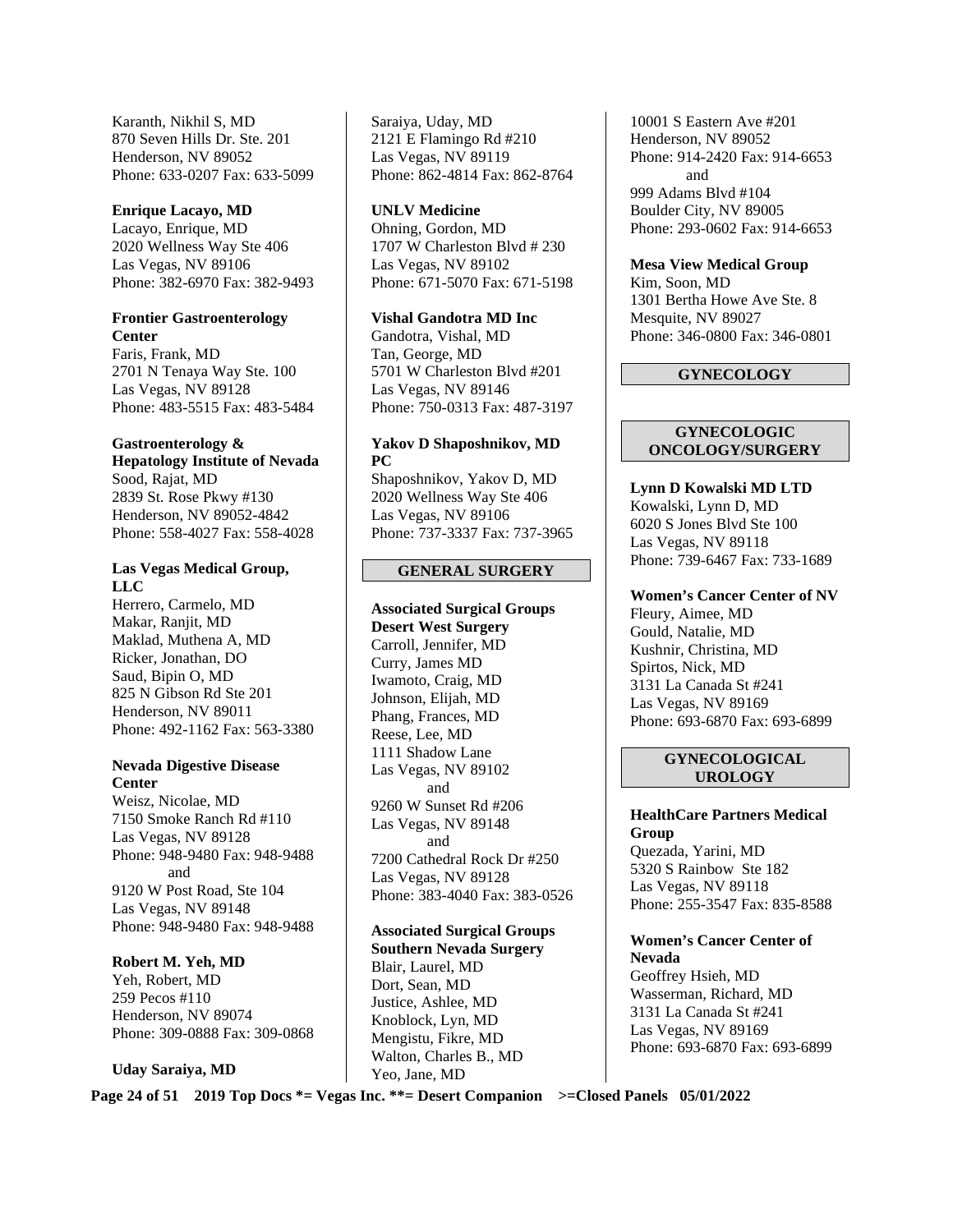#### **HAND SURGERY**

**Desert Orthopaedic Center**  Bauldauf, John, MD Lee, Michael, MD Song, Walter, MD Stewart, William, MD 2800 E Desert Inn Rd Ste 100 Las Vegas, NV 89121 Phone: 731-1616 Fax: 734-4900 and 8402 W Centennial Pkwy Las Vegas, NV 89149 Phone: 731-1616 Fax: 734-4900 and 8205 W Warm Springs Rd #250 Las Vegas, NV 89113 Phone: 731-1616 Fax: 734-4900 and 2930 W Horizon Ridge Pkwy #100 Las Vegas, NV 89052 Phone: 731-1616 Fax: 734-4900

#### **Nevada Orthopedic & Spine Center**

Taylor, Arthur, MD 7455 Washington Ave Ste 160 Las Vegas, NV 89128 Phone: 878-0393 Fax: 258-3777 and 1505 Wigwam Pkwy #330 Henderson, NV 89074 Phone: 878-0393 Fax: 258-3777

#### **Hand and Wrist Specialty Center**

Hijazi, Bishr, MD 4982 S Rainbow Blvd #100 Las Vegas, NV 89118 Phone: 233-4100 Fax: 233-9002

#### **The Minimally Invasive Hand Institute**

Sorelle, Jonathan, MD 9080 W Post Rd Ste 200 Las Vegas, NV 89148 Phone: 739-4263 Fax: 877-739-3590

## **Williams, Jr. Carl, MD**

2020 Wellness Way #501 Las Vegas, NV 89106 Phone: 259-3223 Fax: 259-9595

## **HIV MANAGEMENT**

**UMC Wellness Center**  Cade, Jerry, MD Sugay, Rosanne, MD 701 Shadow Ln, 2nd Floor Las Vegas, NV 89106 Phone: 383-2691 Fax: 388-4114

#### **INFECTIOUS DISEASES**

**Infectious Disease Associates**  Rebentish, Alka, MD Uche, Chukwudum, MD 6088 S Durango Dr #D-100 Las Vegas, NV 89113 Phone: 380-4242 Fax: 380-4141

#### **Infectious Disease Partners of Nevada**

Hooshmand, Babak, MD Shockley, Ronald, MD Vaghefi-Hosseini, Reza, MD 3483 S Eastern Ave 2nd Fl Las Vegas, NV 89169 Phone: 309-2311 Fax: 309-2177 and 2931 N Tenaya Way Ste 206 Las Vegas, NV 89128 Phone: 309-2311 Fax: 309-2177

#### **Infectious Disease Specialists, LLC**

Joshi, Dhiresh.R, MD 6276 S Rainbow Blvd # 100 Las Vegas, NV 89118 Phone: 396-4165 Fax: 252-4405

#### **Infectious Diseases of Nevada**

Fanning, Cara, MD 916 W Owens Ave Las Vegas, NV 89106 Phone: 991-2999 Fax: 441-9858

## **Infectious Diseases of Southern Nevada**

El-Salibi, Fadi D, MD Mohammad, Mir Ali, MD 825 N Gibson Rd Ste 311 Henderson, NV 89011 Phone: 776-8300 Fax: 776-8303 **Lipman, Brian J, MD**  10001 S Eastern Ave Ste 307 Henderson, NV 89052 Phone: 909-7170 Fax: 909-7234

#### **Qureshi, Amir, MD**

4275 Burnham Ave #230 Las Vegas, NV 89119 Phone: 487-7119 Fax: 995-0033 **UMC Wellness Center**  Asad, Shadaba, MD Farabi, Alireza, MD Medina-Garcia, Luis, MD Wairimu, Kathleen, MD 701 Shadow Ln Ste 200 Las Vegas, NV 89106 Phone: 383-2691 Fax: 388-4114

#### **LOW VISION SERVICES**

**Low Vision Services, Inc**  10198 W Flamingo Rd Las Vegas, NV 89147 Phone: 966-2020 Fax: 966-2022

## **LYMPHATIC THERAPY**

#### **Lymphatic Therapy**  6841 S Eastern Avenue Ste 100 Las Vegas, NV 89119 Phone: 367-6015 Fax: 367-0614

#### **MODIFIED BARIUM SWALLOWS**

**Reuther, Michele P., SLP** Pager: 389-8890 Fax: 877-3910

**Speech Therapy Associates**  501 S Rancho Dr #I-60 Las Vegas, NV 89106 and 3930 S Eastern Ave Ste C Las Vegas, NV 89109 Phone: 598-1622 Fax: 598-1696

#### **NEPHROLOGY**

**Kidney Dialysis and Hypertension Specialist, Inc**  Pillon, Luana, MD 7908 W Sahara Ave

**Page 25 of 51 2019 Top Docs \*= Vegas Inc. \*\*= Desert Companion >=Closed Panels 05/01/2022**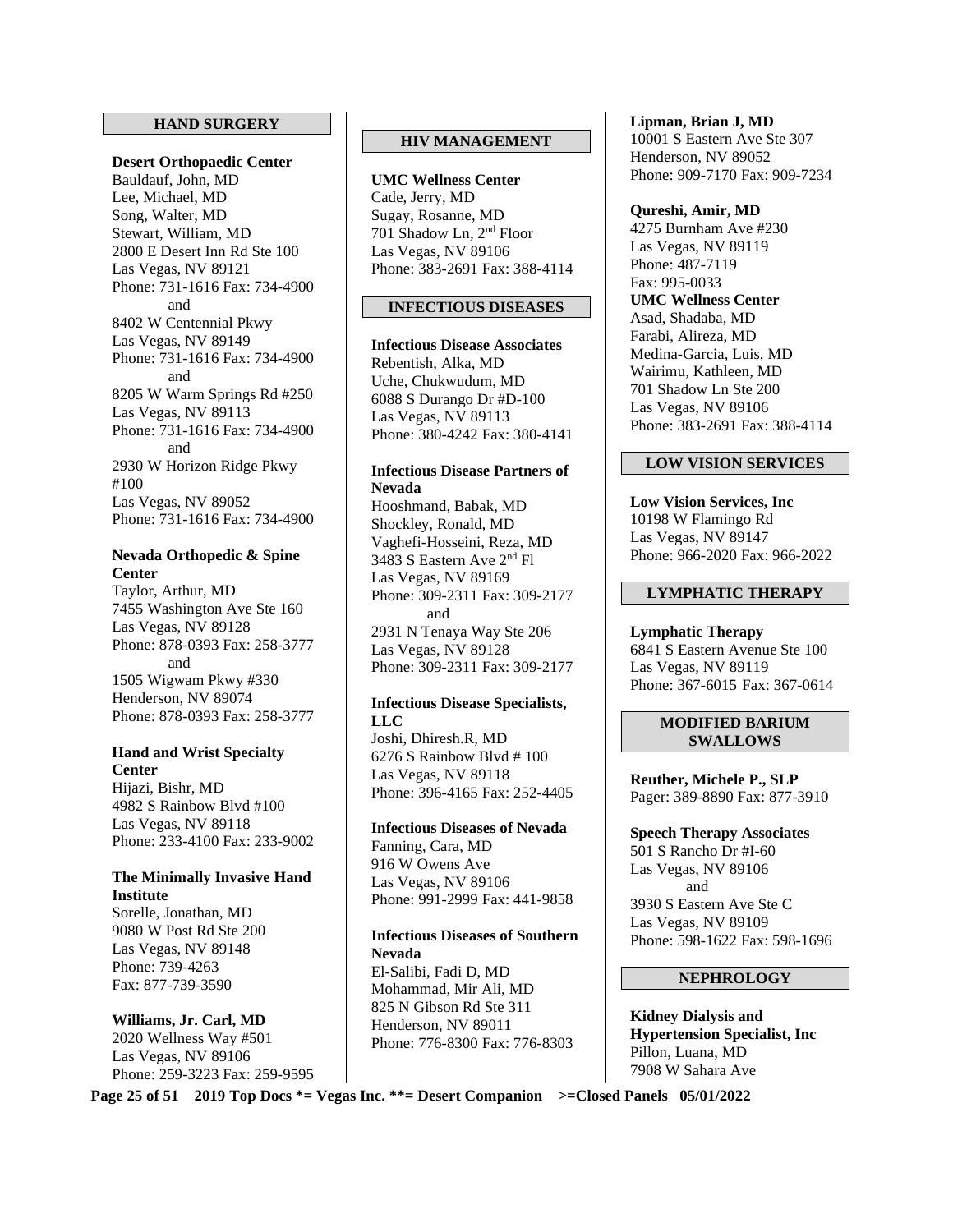Las Vegas, NV 89117 Phone: 600-8086 Fax: 606-0690 and 2482 W Horizon Ridge Pkwy #130 Henderson, NV 89052 Phone: 600-8086 Fax: 606-0690

#### **Kidney Specialist of Southern Nevada**

Adekile, Ayoola, MD Al-Khazaali, Marwah, MD Avelar, Taurino, MD Boldur, Adin, MD Botla, Venugopal, MD Carag, Charissa, MD Chu, Jay K, MD Corbin, Dina Z, MD Iqbal, Bilal Z, MD Jain, Gaurav, MD Khanna, Bindu, MD Kumar, Jennifer, MD Lehrner, Lawrence, MD Leiserowitz, Marc, MD Lim Jr, Thomas Q, MD Merrell, Robert, MD Mirfendereski, Seyedqumars,MD Nandikanti, Deepak, MD Nijim, Shadi, MD Okafor, Chidi Celestine, MD Parekh, Parag, DO Pokroy, Neville, MD Qazi, Rizwan, MD Raja, Asima, MD Robertson, Cristy, MD Ribeiro, Phillip, MD Saleem, Kamron, MD Sela, Zvi, MD Shah, Syed, MD Shah, Vipul, MD Singh, Raj P, MD Syed, Zeeshan F, MD Tahir,Nauman, MD Veerapaneni, Vivek, MD Vishnepolsky, Mark, MD Weltman, James, DO Yang, Vincent Lay-jun, MD Yu, Kevin, DO 500 S Rancho Dr #12 Las Vegas, NV 89106 Phone: 877-1887 Fax: 877-4536 and 653 N Town Center Dr #70 Bldg  $\mathcal{D}$ 

Las Vegas, NV 89144 and 8775 Deer Springs Way Las Vegas, NV 89149 and 9280 W Sunset Rd # 438 Las Vegas, NV 89148 and 100 Green Valley Pkwy # 310 Henderson, NV 89052 and 2065 N Las Vegas Blvd N Las Vegas, NV 89030 and 7326 W Cheyenne Ave, Ste 110 Las Vegas, NV 89129 Phone: 877-1887 Fax: 877-4536 and 861 Coronado Center Dr. Ste. 120 Henderson, NV 89052 Phone: 726-6344 Fax: 726-5828

**Las Vegas Kidney & Hypertension Specialist**  Jefic, Dijana, MD 229 N Pecos Rd Ste 120 Henderson, NV 89074 Phone: 629-7510 Fax: 629-7519

#### **Nevada Kidney Disease & Hypertension Centers**  Alali, Abdallah, MD Fang, Qin, MD Gupta, Arvin, MD Hashemi, Neda, MD Janga, Radhika R, MD Kantor, Samuel, MD King, William, MD Makil, David, MD Mohammed, Ashraf, MD Mulchandani, Harsha, MD Nair, Baishali, MD Nguyen-Le, Trang, DO Ong, Gene, MD Osman, Hassan, MD Paulraj, Nirupa, MD Periyasamy, Baskar, MD Quadeer, Arshi, MD Raju, Saujatha, MD Rudnitsky, Benjamin S., MD Ryu, Jeffrey, MD Sanghera, Prateek, MD Sankaran, Sundar, MD

Sohail, Irfan, MD Takieddine, Marwan, MD Tandon, Teena, MD Tiu, Hannah, MD Vornicu, Maria D., MD Wei, Pelin, MD 6970 Patrick Ln Ste 140 Las Vegas, NV 89113 Phone: 588-7077 Fax: 588-7079 and 2545 S Bruce St #200 Las Vegas, NV 89169 Phone: 732-2439 Fax: 737-5043 and 1581 Mount Mariah Dr #150 Las Vegas, NV 89106 Phone: 851-7766 Fax: 851-7760 and 2450 Fire Mesa St #110 Las Vegas, NV 89128 Phone: 341-8031 Fax: 558-9059 and 861 Coronado Center Dr Ste 120 Henderson, NV 89052 Phone: 726-6344 Fax: 726-5828 and 5815 S Rainbow Blvd Ste 100 Las Vegas, NV 89118 Phone: 588-7077 Fax: 588-7079

## **Nevada Nephrology**

**Consultants**  Adaimy, Mark, MD Barney, Mark, MD Baramidze, Geroge, MD Haddad, Zaid, MD Makhija, Suresh K, MD Piceno, Jessie, MD Shadrou, Shahrouz, MD Qazi, Sayed, MD 2820 W Charleston Blvd # 33 Las Vegas, NV 89102 Phone: 880-1558 Fax: 870-6821

#### **Saltanat Kidney Care**

Yousefi, Faysal, MD 229 N Pecos Rd Ste 120 Henderson, NV 89074 Phone: 629-7510 Fax: 629-7519

**Shabnam Darbari MD**  4035 El Capitan Way Ste 100 Las Vegas, NV 89147 Phone: 224-2505 Fax: 991-7258

**Page 26 of 51 2019 Top Docs \*= Vegas Inc. \*\*= Desert Companion >=Closed Panels 05/01/2022**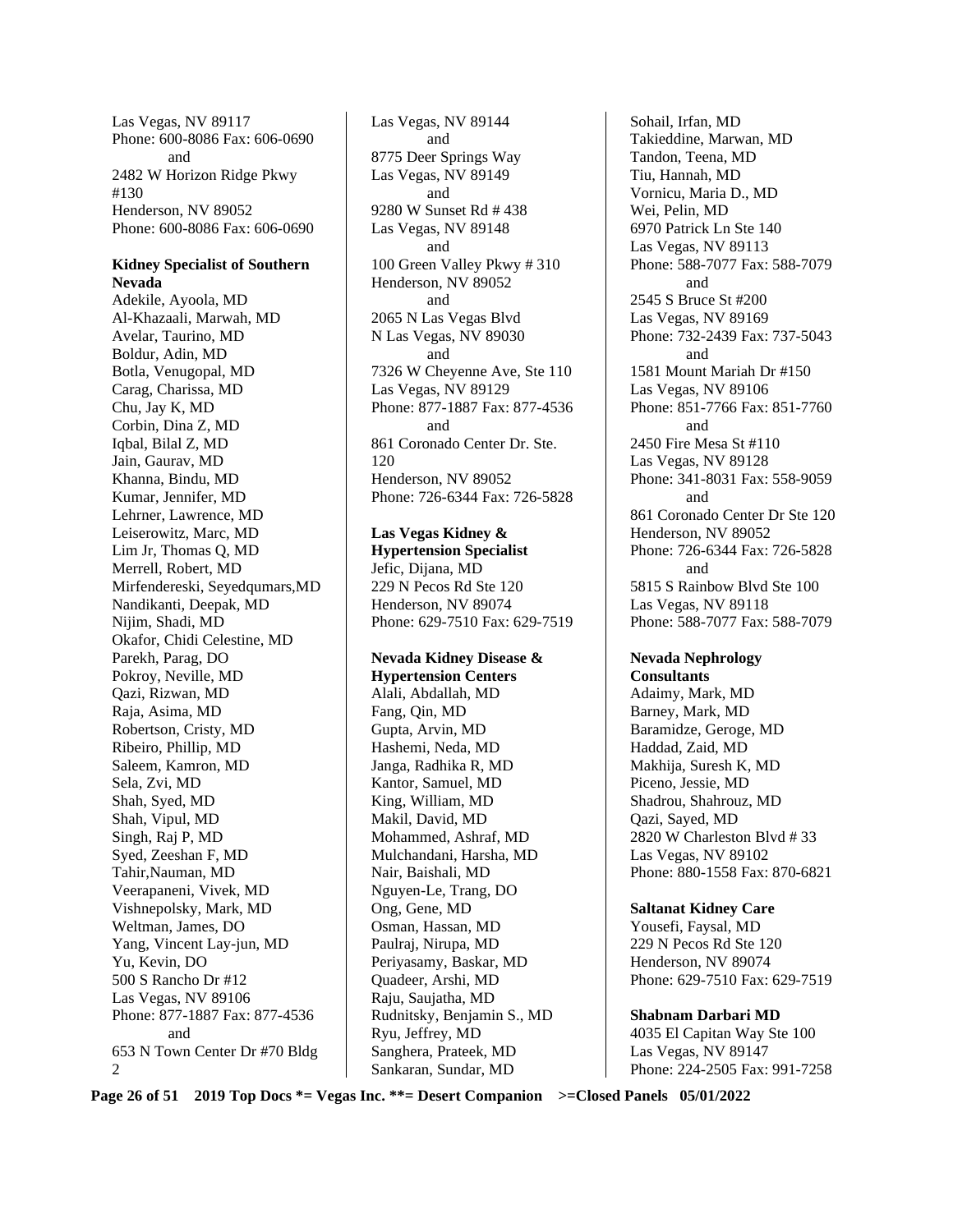#### **NEUROLOGY**

## **Cleveland Clinic Nevada**

Hersh, Carrie, DO Mari, Zoltan K., MD Oguh, Odinachi, MD Shi, Jiong, MD Wint, Dylan Patrick St. Xavier, MD 888 W Bonneville Ave Las Vegas, NV 89106 Phone: 483-6000 Fax: 483-6007

#### **Desert Neurology**

Veerappan, Venkat MD 9280 W Sunset Rd #236 Las Vegas, NV 89148 Phone: 732-2600 Fax: 732-2622

#### **Harb, Mouchir, MD**

6276 S. Rainbow Blvd # 100 Las Vegas, NV 89118 Phone: 220-5557 Fax: 220-5565

#### **Headache Specialists**

Ansarinia, Mehdi, MD 2835 S. Jones Blvd Las Vegas, NV 89146 Phone: 951-2243 Fax: 951-2262

#### **Hyson, Morton, MD**

701 Shadow Lane #170 Las Vegas, NV 89106 Phone: 387-1757 Fax: 387-2006

#### **Las Vegas Neurology Center**

Balsiger, Robert, DO Connors, Lisa Majorie, DO Dang, Michael Quan, DO Farrow, Simon, MD Gilmour, Duncan, DO Janda, Paul, DO Kamen, Charles, MD Mahajan, Jay, DO Riggio, Robert, MD Vickers, Aroucha, DO Zaugg, Garet Jefferson, DO 2020 Wellness Way Ave Ste 300 Las Vegas, NV 89106 Phone: 432-2233 Fax: 800-5456

**Malone-Davis Neurology**  Malone-Davis, Toya, MD

7730 W Cheyenne Ave Ste 107 Las Vegas, NV 89129 Phone: 725-221-1568 Fax: 725-333-9218

#### **Medical Neurology LTD**

Chang, Bess, DO 8530 W Sunset Rd #350 Las Vegas, NV 89113 Phone: 851-1065 Fax: 851-1066

#### **Neurology Center of Las Vegas**

Dixit, Shanker, MD 2480 Professional Court Las Vegas, NV 89128 Phone: 405-7100 Fax: 405-3017

#### **Neurology Clinics of Nevada**

Tariq, Abdul, DO 1621 E Flamingo Rd Ste 18 Las Vegas, NV 89119 Phone: 492-9439 Fax: 492-9537

#### **Red Rock Neurology and Pain Management**

Al-Hawarey, Sherif Hassan, MD 1905 McDaniel St Ste 102 North Las Vegas, NV 89030 Phone: 294-0080 Fax: 965-2220 and 653 N Town Center Dr Ste 204 Las Vegas, NV 89144 Phone: 294-0080 Fax: 965-2220

#### **Roseman Medical Group**

Farbman, Eric, MD Ginsburg, David, MD 5380 S Rainbow Blvd Ste 120 Las Vegas, NV 89118 Phone: 463-4040 Fax: 968-5971

## **Sunrise Mountainview**

**Multi-Specialty Clinics**  Bangalore, Samir, MD Gregory, Maria, MD Hadwan, Suzan, DO 3006 S Maryland Pkwy Ste 765 Las Vegas, NV 89109 Phone: 961-7310 Fax: 844-231-4920

**Tri-State Neurological and Sleep Disorder Center**  Nayer, Muhammad, MD

178 N Pecos #200 Henderson, NV 89074 Phone: 733-7999 Fax: 433-1218

#### **UNLV Medicine**

Mazo, Robert, DO Wangsuwana, Miracle, DO 1707 W Charleston Blvd #230 Las Vegas, NV 89102 Phone: 790-2255 Fax: 870-0037

#### **Vegas Neurology**

Xie, Kevin, MD 5115 S Durango Dr Ste 100 Las Vegas, NV 89113 Phone: 207-0531 Fax: 725-218-1103

**Yu Neurology & Electrodiagnostic Center of NV**  Fermin, Anna, MD Yu, Santos, MD Zhang, Fan, DO 2430 W Horizon Ridge Pkwy Henderson, NV 89052 Phone: 247-9994 Fax: 651-9995 and Fermin, Anna, MD Yu, Santos, MD 653 N Town Center Dr #104 Las Vegas, NV 89144 Phone: 247-9994 Fax: 651-9995

#### **NEUROPSYCHOLOGY**

**Cleveland Clinic Nevada**  Pudumjee, Shehroo, PhD Wong, Christina, PhD 888 Bonneville Ave Las Vegas, NV 89106 Phone: 483-6000 Fax: 483-6007

**Yu Neurology & Electrodiagnostic Center of NV**  Jung, Sharon, PsyD Miller, Katharine, PsyD 2430 W Horizon Ridge Pkwy Henderson, NV 89052 Phone: 247-9994 Fax: 651-9995 and Jung, Sharon, PsyD Miller, Katharine, PsyD 653 N Town Center Ste 104 Las Vegas, NV 89144

**Page 27 of 51 2019 Top Docs \*= Vegas Inc. \*\*= Desert Companion >=Closed Panels 05/01/2022**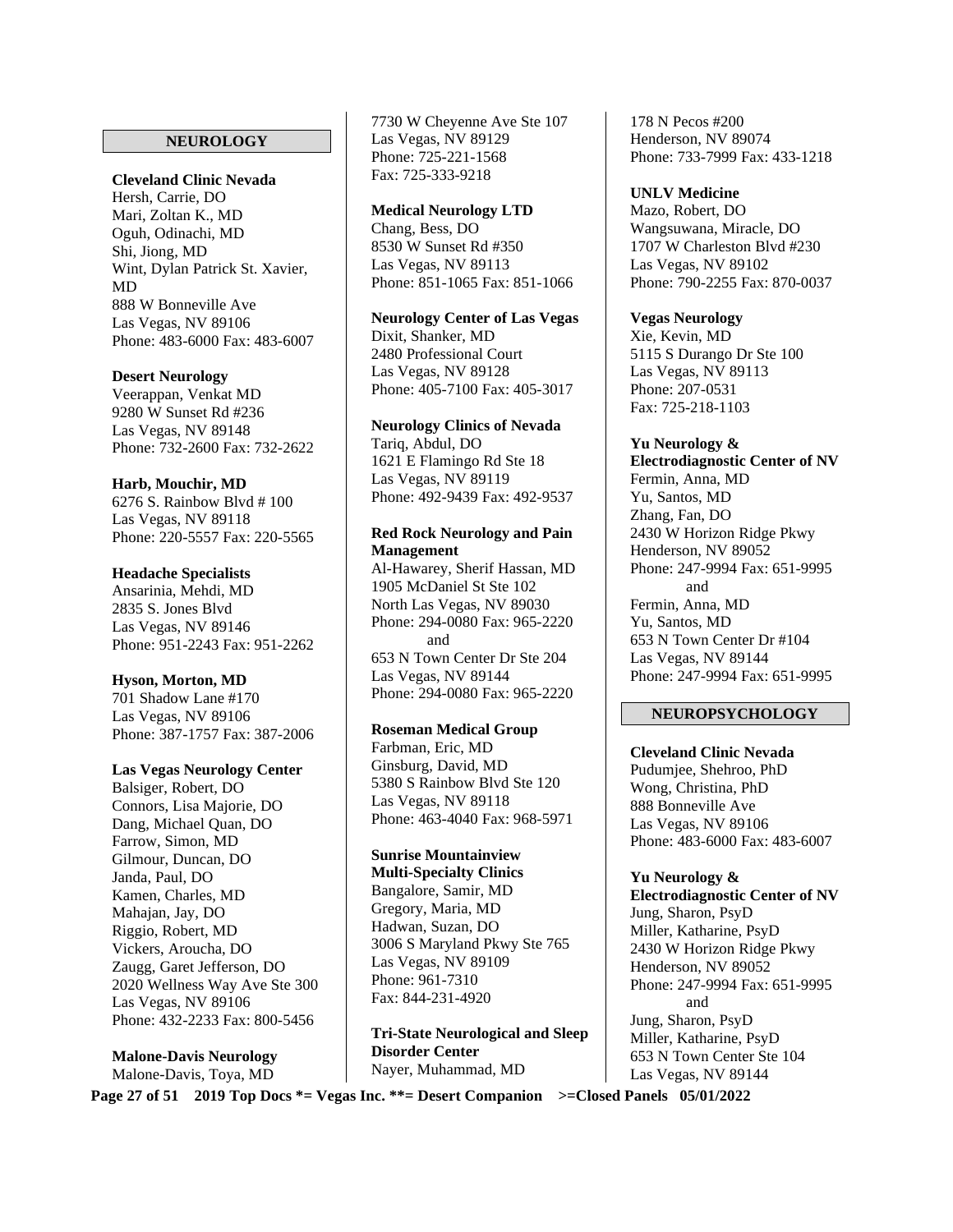Phone: 247-9994 Fax: 651-9995 and Jung, Sharon, PsyD Miller, Katharine, PsyD 2380 W Horizon Ridge Pkwy Ste 100 Henderson, NV 89052 Phone: 247-9994 Fax: 651-9995

#### **Las Vegas Neurology Center**

Dang, Michael Quan, DO Labelle, Denise, PhD Zink, Davor Nicolas, PhD 2020 Wellness Way Ste. 300 Las Vegas, NV 89106 Phone: 432-2233 Fax: 800-5456

#### **NEUROSURGERY**

**Center for Neurosurgery (Glickman) PLLC**  Glickman, Scott, DO 6850 N Durango Dr Ste 301 Las Vegas, NV 89149 Phone: 929-8242 Fax: 553-3242

**The Spine and Brain Institute**  Anson, John, MD Cox, Efrem Michael, MD Duke, Derek, MD Forage, James S., MD Seiff, Michael E., MD 861 Coronado Center Dr #200 Henderson, NV 89052 Phone: 896-0940 Fax: 896-6173 and Palmer, Angela Wilcox, MD 8530 W Sunset Road #250 Las Vegas, NV 89113 Phone: 851-0792 Fax: 896-6173

#### **Las Vegas Neurosurgical Institute**

Douds, Gregory L., MD Garber, Jason, MD Kaplan, Stuart, MD Seward, Christopher J, MD 3012 S Durango Dr Las Vegas, NV 89117 Phone: 835-0088 Fax: 835-0085

**Nevada Brain and Spine Care**  Nagy, Aurangzeb, MD 3012 S Durango Dr

Las Vegas, NV 89117 Phone: 901-4233 Fax: 946-0864

#### **NUTRITIONAL SERVICES**

**Anders & Dunaway Consultants**  Atlas, Sarah, RD Bishoff, Haley, RD LD Derasmo, Jennifer, RD LD Dunaway, Mary RD Nieto, Michelle L., RD LD Turner, Shannon, RD LD 3430 E Flamingo Rd #234 Las Vegas, NV 89121 Phone: 382-8841 Fax: 369-2370

#### **Creating a New Norm**

Jensen, Michelle, RD, LD, CDE Kiregard, Leslie, RDN, LD Parasugo, Natalie, RD Vanornum, Chelsea, RD 6040 S Fort Apache Rd Ste. 100 Las Vegas, NV 89148 Phone: 475-4007 Fax: 475-4060 and 3277 E Warm Springs Rd St. 300 Las Vegas, NV 89120 Phone: 475-4007 Fax: 475-4060

#### **Intermountain Healthcare**

Pham, Khanh, CDE, R.Ph 2285 E Flamingo Rd #105 Las Vegas, NV 89119 Phone: 862-8226 Fax: 862-8227 and 2650 N Tenaya Way Ste 302 Las Vegas, NV 89128 Phone: 862-8226 Fax: 862-8227

#### **LiveWell Nutrition**

Leininger, Shannon, RD Nizri, Laura, RD 500 N Rainbow Blvd Ste 300 Las Vegas, NV 89107 Phone: 508-0630 Fax: 508-0637 and 5550 Painted Mirage Rd Ste 320 Las Vegas, NV 89149 Phone: 508-0630 Fax: 508-0637 and 6268 S Rainbow Blvd Ste 110 Las Vegas, NV 89118 Phone: 508-0630 Fax: 508-0637

#### **UNLV Medicine**

Contreras, Lisa M., RDN, LN 1707 W Charleston Blvd Ste 230 Las Vegas, NV 89102 Phone: 671-5070 Fax: 671-5090 and Een, Miriam B., MS, RD 1524 Pinto Ln 2nd Fl Las Vegas, NV 89106 Phone: 992-6888 Fax: 992-6880

#### **OB/GYN**

**Annette Mayes MD**  Martin, Gloria, MD Mayes, Annette, MD Yakaitis, Basia, MD 700 Shadow Ln Ste 165 Las Vegas, NV 89106 Phone: 522-9640 Fax: 522-9641

#### **Compassionate Care for Women**  Richter, Lawson, MD

601 S Rancho #D34 Las Vegas, NV 89106 Phone: 471-0051 Fax: 471-0107

#### **For Women OBGYN**

Falcone-Wharton, Amy, MD Freeman, Stepanida, MD Miller, Donna, MD Turner, Carla, MD 861 Coronado Center Dr #131 Henderson, NV 89052 Phone: 777-0414 Fax: 565-5027

#### **Intermountain Healthcare**

Elkhoury, Nabil, MD Vizcarra, Nika, MD 9260 West Sunset Ste 100 Las Vegas, NV 89148 Phone: 255-3547 Fax: 795-1065 and Anderson, Frank, DO Modugno, Robert, MD 9260 West Sunset Ste 200 Las Vegas, NV 89148 Phone: 255-3547 Fax: 921-2419 and Ojukwu, Promise C, MD Quezada, Yarini, MD Taylor, Chirisse, MD

**Page 28 of 51 2019 Top Docs \*= Vegas Inc. \*\*= Desert Companion >=Closed Panels 05/01/2022**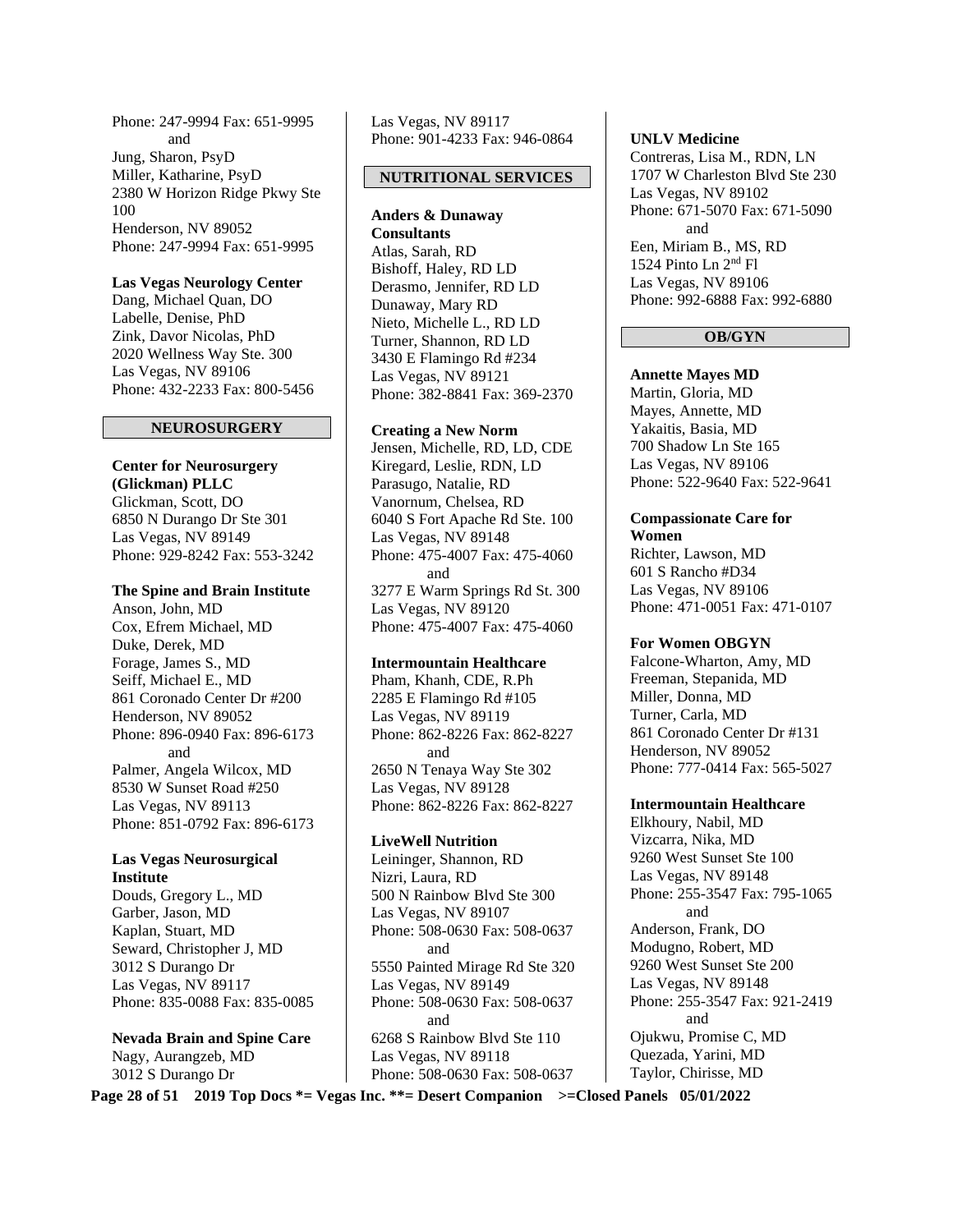5320 S Rainbow #182 Las Vegas, NV 89118 Phone: 255-3547 Fax: 835-8588 and Harter, Steven, MD Vennart, Ralph, MD 6850 N Durango Dr #310 Las Vegas, NV 89149 Phone: 255-3547 Fax: 396-5585 and Albayrak, Samet, MD Caballos, Sonia, MD Lamarr, Tyler, DO Wrightson, Jeffrey, MD 2880 N Tenaya Way Ste 340 Las Vegas, NV 89128 Phone: 255-3547 Fax: 307-2204 and 2880 N Tenaya Way Ste 310 Las Vegas, NV 89128 Phone: 255-3547 Fax: 307-2204

#### **Henderson Gynecology**

Casas, Gerald, MD Foster, George, MD 1485 W Warm Springs Rd Ste 103 Henderson, NV 89014 Phone: 898-7226 Fax: 898-6921

#### **Las Vegas Medical Group, LLC**

Torres, Guy, MD Tyre, Rebecca, MD 100 N Green Valley Pkwy Ste 345 Henderson, NV 89074 Phone: 260-0600 Fax: 260-4444

#### **Legacy Women's Health**

Ruiz Leon, Lilliana, MD Sauter, Timothy T, MD 8480 S Eastern Ave Ste F Las Vegas, NV 89123 Phone: 914-6900 Fax: 914-6904

## **Mesquite Women's Clinic, LLC**

Ofori, Edward N, DO 1301 Bertha Howe Ave Ste 2 Mesquite, NV 89027 Phone: 345-2122 Fax: 345-3063

#### **Norton Jr, Alexander, MD**

6140 S. Fort Apache Rd #110 Las Vegas, NV 89148 Phone: 933-6400 Fax: 933-6412

**UNLV Medicine**  Akiyama, Megumi, MD Alexander, James, MD Asusta, Heisy, MD Burger, Bradley, DO De Guzman, Glendell, MD Dente, Paul, DO Desai, Jyoti, MD Doyle, Nora, MD Gardner, Michael Owen, MD Gomez, Nadia, MD Grolle, Matthew S, MD Olson, Charissa, MD Planinic, Petar, MD Rosenbaum, Amy A, DO Shaw, Lawrence, MD Singh, Krishna, MD Storey, Jean, DO Wang, Robert H , MD Young, Ryan, MD Zenkin, Elena, MD 3196 S Maryland Parkway Ste 303 Las Vegas, NV 89109 Phone: 944-2888 Fax: 944-2890 and 1707 W Charleston Blvd Ste 110 Las Vegas, NV 89102 Phone: 671-5025 Fax: 384-6396 and 1707 W Charleston Blvd Ste 220 Las Vegas, NV 89102 Phone: 944-2805 Fax: 366-0466 and *Hospital Based only for UMC*  Levy, Adam, MD Matsunaga-Kirgan, Marsha MD 1800 W Charleston Blvd, 7th fl Las Vegas, NV 89102 Phone: 671-2300 Fax: 671-2333

**Women's Health Associates of Southern Nevada (WHASN)**  Alnajjar, Eva M, MD Grolle, Matthew, MD Rosenbaum, Amy A, DO Strebel, Kord, MD 1950 Pinto Lane Las Vegas, NV 89106 Phone: 438-2229 Fax: 385-0982

 and Finch, Michelle Renee, MD Kelley, John, MD Paul, Sheldon W., MD Watson, Joseph, MD 517 Rose St Las Vegas, NV 89106 Phone: 438-4692 Fax: 485-2372 and Martin John V., MD Reynolds, Tammy, MD Richards, Daniel, DO Swainston, Darin, MD 2050 Mariner Dr. #120 Las Vegas, NV 89128 Phone: 255-2022 Fax: 255-8810 and Child, Reesa, MD Glassman, Irwin, MD Herrero, Rebecca, MD Kramer, Steven, MD McDaniel, Alexandra, MD 1934 E. Sahara Ave Las Vegas, NV 89104 Phone: 369-5758 Fax: 431-1860 and Roadhouse, Sarah Amarylis, DO Roberts, Lisa A., MD Rojas II, J.A., MD Rojas, Kirsten B., MD 9120 W. Post Rd., #200 Las Vegas, NV 89148 Phone: 870-2229 Fax: 870-0515 and Gondy, Anita, MD Luh, Henry, MD Michaels, Saovaros, MD Raman, Ankita, MD 7160 Smoke Ranch Road Las Vegas, NV 89128 Phone: 254-8900 Fax: 254-8936 and Child, Reesa, MD Glassman, Irwin, MD Herrero, Rebecca, MD Kramer, Steven, MD 5380 S. Rainbow Blvd. #308 Las Vegas, NV 89118 Phone: 369-5758 Fax: 431-1860 and Brill, Keith, R., MD Garg, Amit, MD Herpolsheimer, Arthur, MD Ivie, Jocelyn, MD

**Page 29 of 51 2019 Top Docs \*= Vegas Inc. \*\*= Desert Companion >=Closed Panels 05/01/2022**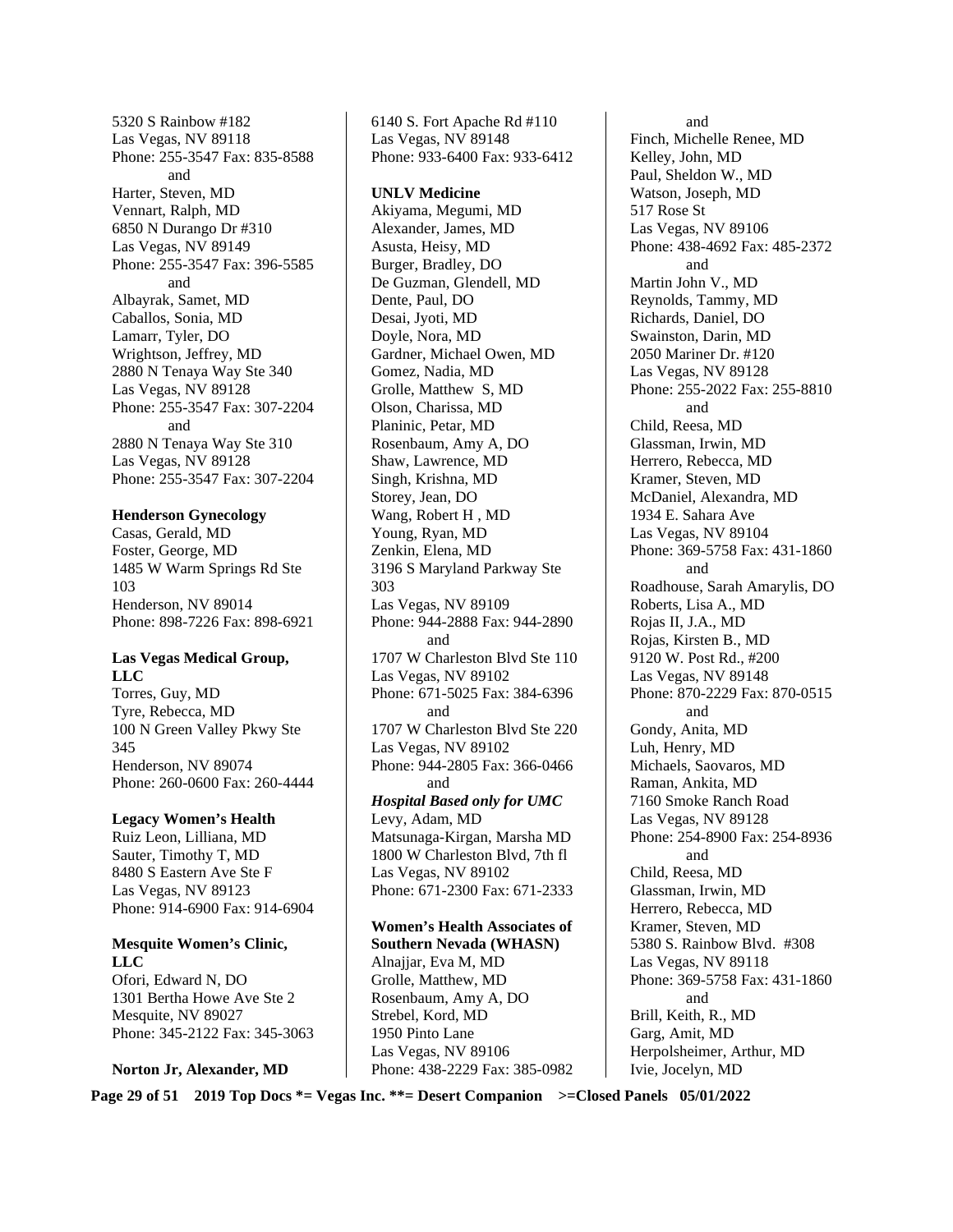Pack, Edmond E., MD Schoenhaus, Samantha, DO Shiode, Marisa, MD 8285 W. Arby Ave. #280 Las Vegas, NV 89113 Phone: 862-8862 Fax: 862-8774 and Brill, Keith, MD Shiode, Marisa, MD 2580 St Rose Pkwy #140 Henderson, NV 89074 Phone: 862-8862 Fax: 862-8774 and Tabassi, Guita, DO Tran, Linda, MD 6970 S Cimarron Rd Ste 230 Las Vegas, NV 89113 Phone: 871-0303 Fax: 562-0054 and Singh, Navkaran, MD 8285 W. Arby Ave. #380 Las Vegas, NV 89113 Phone: 366-1268 Fax: 366-7079 and Bartholomew, Brent F., MD Hodges-Wills, Toni, DO 653 N Town Center Dr. #317 Las Vegas, NV 89144 Phone: 382-2900 Fax: 382-1980 and Kartzinel, David, MD Madden, Heather, MD 3196 S. Maryland Pkwy., # 410 Las Vegas, NV 89109 Phone: 731-6000 Fax: 731-6249 and Finch, Michelle Renee, MD Kelley, John, MD Paul, Sheldon, MD Watson, Joseph, MD 3930 W Ann Road N Las Vegas, NV 89031 Phone: 438-4692 Fax: 485-2372 and Martin, John V., MD Reynolds, Tammy R., MD Richards, Daniel, DO Swainston, Darin, MD 653 N Town Center Dr. #214 Las Vegas, NV 89144 Phone: 255-2022 Fax: 255-8810 and Haslett, Katrina. MD 5380 S Rainbow Blvd Ste 306

Las Vegas, NV 89118 Phone: 243-0202 Fax: 262-9330 and Michaels, Saovaros, MD 7106 Smoke Ranch Rd Ste 110 Las Vegas, NV 89128 Phone: 254-8900 Fax: 254-8936 and Goodell, Julie, DO 6850 N Durango Dr. Ste 202 Las Vegas, NV 89149 Phone: 867-1726 Fax: 534-4701 and Ballon-Hennings, Helard, MD 9260 W Sunset Rd Ste 202 Las Vegas, NV 89148 Phone: 800-7008 Fax: 800-2711 and Finch, Michelle Renee, MD Kelley, John, MD Paul, Sheldon, MD 6250 N Durango Dr Las Vegas, NV 89149 Phone: 438-4692 Fax: 485-2372 and Martin, John, MD Reynolds, Tammy, MD Richards, Daniel, DO Swainston, Darin, MD Wong, Jennifer, DO 2880 N Tenaya Ste 420 Las Vegas, NV 89128 Phone: 255-2022 Fax: 255-8810 and Najjar, Marvin, MD Nguyen, Christina, MD 8876 Spanish Ridge Ste 103 Las Vegas, NV 89148 Phone: 342-0858 Fax: 342-0858

#### **ONCOLOGY HEMATOLOGY**

**Intermountain Healthcare**  Alamgir, Mohammad, MD Butt, Shamail, MD Coe, Tracy, MD Mocherla, Deepa, MD Wu, Xiantuo, MD Yates, Steven, MD Vellek, Mark James, MD Zhou, Rixin, MD 2650 N Tenaya Way Ste 201 Las Vegas, NV 89128

Phone: 735-7154 Fax: 735-7153 and 3131 La Canada #140 Las Vegas, NV 89109 Phone: 735-7154 Fax: 735-3895 and 8285 W Arby Ste 100-B Las Vegas, NV 89113 Phone: 735-7154 Fax: 735-3895

#### **OCULOPLASTIC**

*(Referral to be initiated by General Ophthalmology)* 

**Nevada EyePA, LTD Myint Center**  Myint, Shoib, MD 1505 Wigwam Pkwy Ste 100 Henderson, NV 89074 Phone: 896-6043 Fax: 896-9591 and 6850 N Durango Dr Ste 404 Las Vegas, NV 89149 Phone: 896-6043 Fax: 896-9591

**Nevada Eye PA, LTD New Eyes**  Hildebrand, Peter, MD 10105 Banburry Cross Dr Ste 255 Las Vegas, NV 89144 Phone: 731-2088 Fax: 734-7836 and 7305 S Pecos Rd Ste 101 Las Vegas, NV 89120 Phone: 550-4013 Fax: 508-9118 and 8352 W Warm Springs Ste 130 Las Vegas, NV 89113 Phone: 550-4013 Fax: 508-9118 and 2390 W Horizon Pkwy Ste 100 Henderson, NV 89052 Phone: 550-4013 Fax: 508-9118

#### **OPHTHALMOLOGY**

**Nevada Eye PA, LTD Kenneth Houchin MD**  Houchin, Kenneth, MD 2575 Lindell Rd Las Vegas, NV 89146 Phone: 362-3937 Fax: 362-7935

**Page 30 of 51 2019 Top Docs \*= Vegas Inc. \*\*= Desert Companion >=Closed Panels 05/01/2022**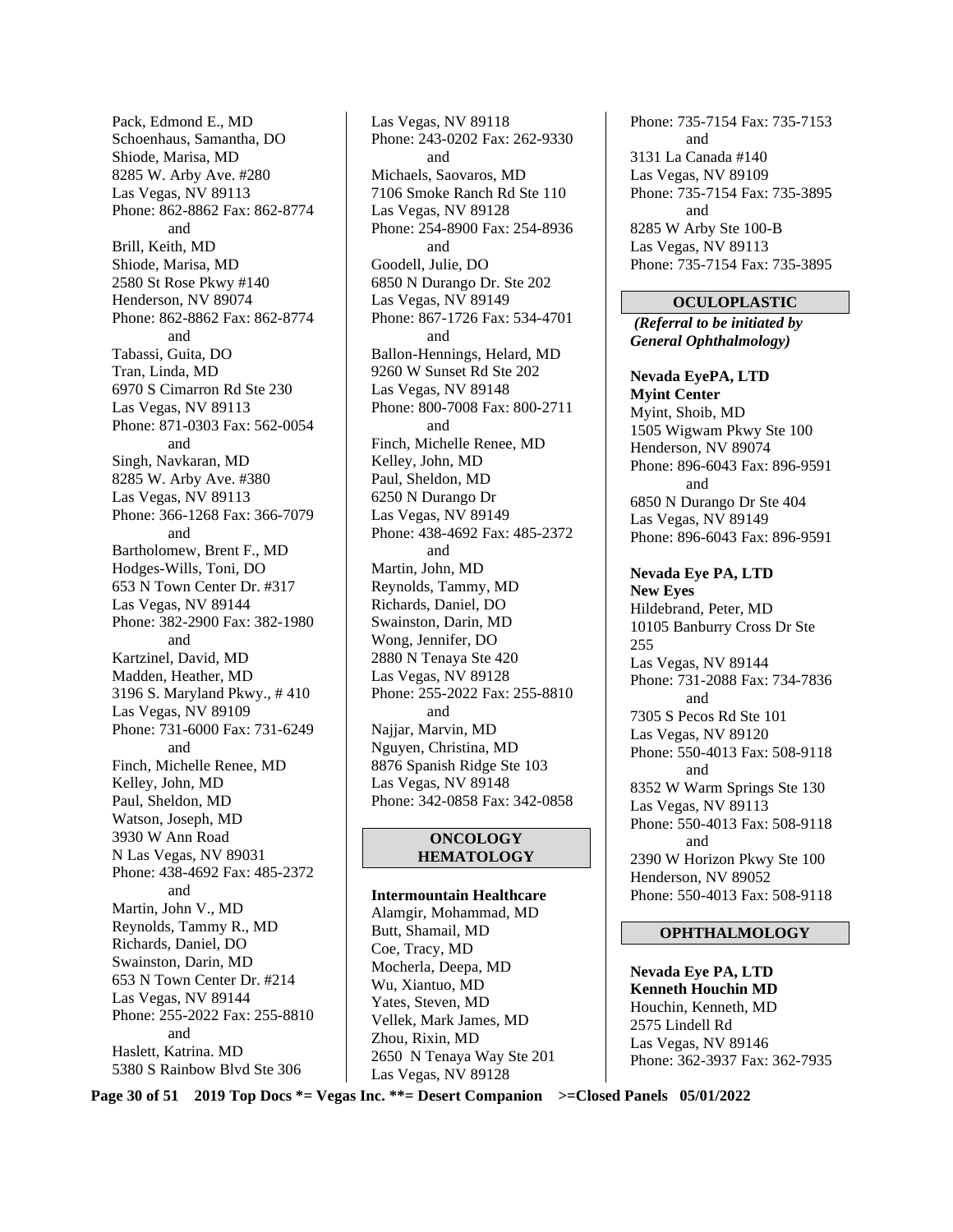#### **Nevada Eye PA**

**Nevada EyePA, LTD Nevada Eye Physicians**  Alder, Brian, MD Cruvant, Carolyn, MD Eisenberg, Dan, MD Fant, Emily, MD Gassen, Vincent, OD Hansen, Steven, MD Havins, Weldon, MD Montgomery, Steven, MD Neibaur, Darrick, MD Orton, Douglas, OD Reddy, Ravi K., MD Reddy, Tushina, MD Rouweyha, Rajy, MD Rovit, Adam, MD Stradling, Mark, DO Singh, Surjeet, MD Taylor, Robert, MD Theodosis, Raymond, MD Warner, Naomie, MD Young, Chen, OD Zamora, Rene, MD 1505 Wigwam Pkwy #100 Henderson, NV 89074 Phone: 896-6043 Fax: 896-9591 and 1627 Nevada Highway Boulder City, NV 89005 Phone: 294-2227 Fax: 293-3723 and 6850 North Durango Dr #404 Las Vegas, NV 89149 Phone: 896-6043 Fax: 896-9591 and 8230 West Sahara Ave #121 Las Vegas, NV 89117 Phone: 850-9220 Fax: 947-0474 and 2020 Wellness Way Ste 401 Las Vegas, NV 89106 Phone: 485-5000 Fax: 485-5005

**Nevada Eye PA, LTD New Eyes**  Schorr, Emily, MD 10105 Banburry Cross Dr Ste 255 Las Vegas, NV 89144 Phone: 731-2088 Fax: 734-7836

**Nevada Eye PA, LTD** 

#### **NV Eye Surgery**  Debry, Peter, MD 2390 W Horizon Ridge Pkwy Ste 100 Henderson, NV 89052 Phone: 825-2085 Fax: 852-5743 and 7190 Smoke Ranch Rd Ste 110 Las Vegas, NV 89128 Phone: 825-2085 Fax: 852-5743

**Nevada EyePA, LTD Shepherd Eye Center**  Cassen, Joyce, MD Lee, Janet, MD Schorr, Emily, MD 3575 Pecos McLeod Las Vegas, NV 89121 Phone: 731-2088 Fax: 948-6358 and 2100 N Rampart Blvd Las Vegas, NV 89128 Phone: 731-2088 Fax: 948-6358 and 2475 W Horizon Ridge Pkwy, # 112 Henderson, NV 89052 Phone: 731-2088 Fax: 948-6358 and 9100 West Post Rd Las Vegas, NV 89148 Phone: 731-2088 Fax: 948-6358

#### **Nevada EyePA, LTD**

**Vegas Family Vision**  8750 W Charleston Blvd Las Vegas, NV 89117 Phone: 888-0018

#### **OPTOMETRY**

#### **Nevada Eye PA**

Amin, Ayushi, OD Anderson, Brian, OD Bennion, Kent Jay, OD Burke, Jennifer, OD Brotherson, Scott, OD Chang , Troy, OD Christiansen, Jon, OD Cluff, William, OD Davis, David, OD Davis, Larry, OD

Davis, Linda C, OD Dickerson, Neil, OD Fermin, Joseph, OD Gammoh, Nataly, OD Gassen, Vincent, OD Gonzalez, Marilyn, OD Gutierrez, Tamara, O Haghani, Sara, OD Henkel, Ashley, OD Jensen, Tony, OD Julio, Jacqueline, OD Kojima-Kim, Vanessa, OD Larsen, Karl, OD Mancuso, Aaron, OD Mendez, Jaime, OD Morris, Dexter, OD Murphy, Rory, OD Oh, Stephanie, OD Orton, Douglas, OD Park-Chang, Julie, OD Patel, Beena Mangalbhai, OD Peterson, Ryan, OD Stewart, Brad, OD Terry, Joshua, OD Thacker, Keri, OD Tong, Sharon, OD Trang, Ngo G, OD Waite, Brad, OD Zia, Mehreen, OD

#### **Nevada EyePA, LTD**

**Clear Vision Eye Centers**  2461 W Horizon Ridge #100 Henderson, NV 89052 Phone: 636-2020 Fax: 616-2133 and 1627 Nevada Hwy Boulder City, NV 89005 Phone: 294-2227 Fax: 293-3723 and 4175 S Grand Canyon Dr # 105 Las Vegas, NV 89147 Phone: 912-4254 Fax: 847-7624 and 4485 South Pecos Las Vegas, NV 89121 Phone: 737-0097 Fax: 737-5801 and 143 South Water Street Henderson, NV 89015 Phone: 944-9446 Fax: 940-3348 and 10870 West Charleston Blvd # 105

**Page 31 of 51 2019 Top Docs \*= Vegas Inc. \*\*= Desert Companion >=Closed Panels 05/01/2022**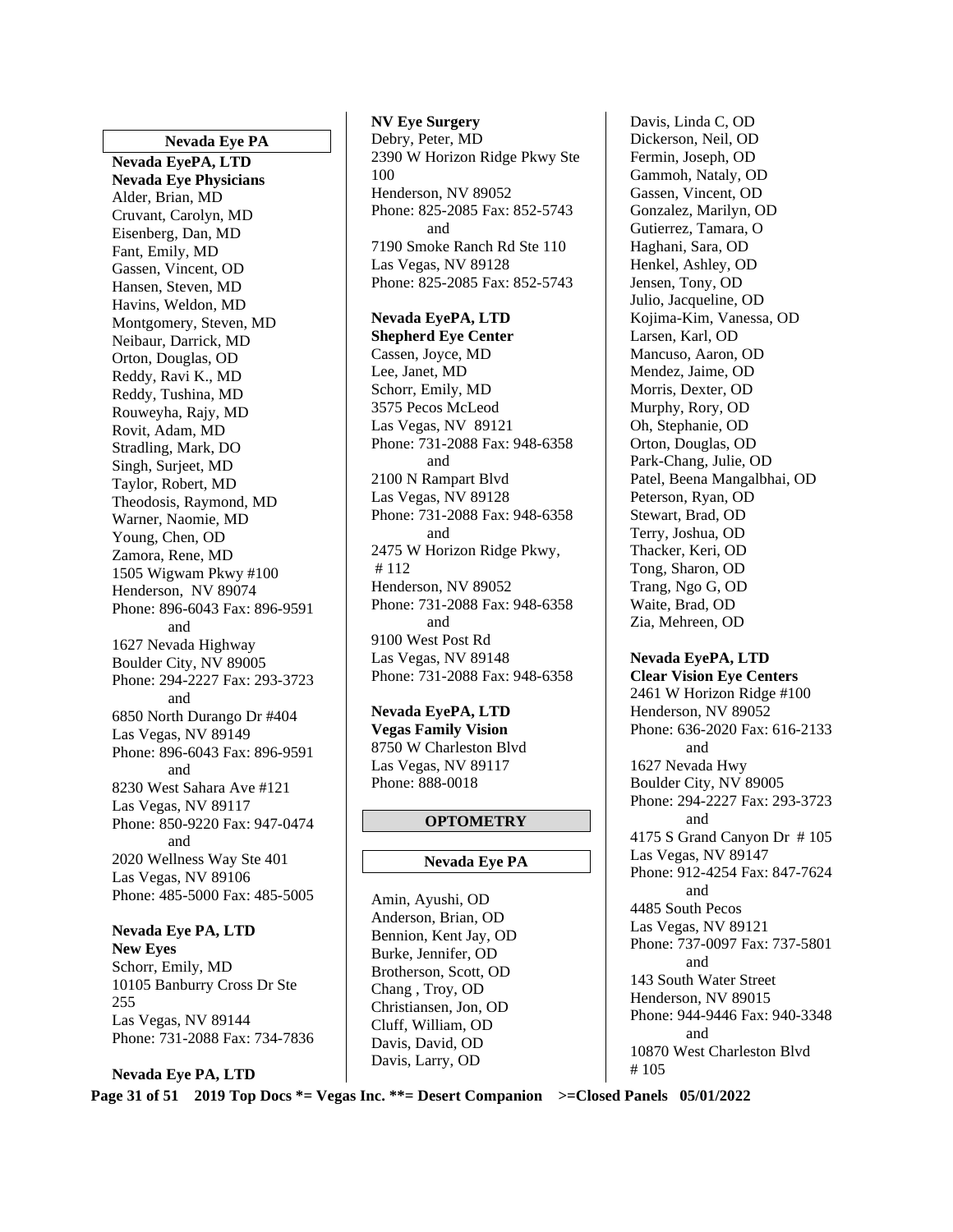Las Vegas, NV 89135 Phone: 877-3937 Fax: 877-3935

**Nevada EyePA, LTD Elite Eye Care**  7775 S. Rainbow Ste 110 Las Vegas, NV 89139 Phone: 648-1515 Fax: 617-1850

**Nevada EyePA, LTD**  6005 S Eastern Ave #100 Las Vegas, NV 89119 Phone: 435-8448 Fax: 435-8438

**Nevada EyePA, LTD Kim Family Eye Care**  9410 W. Sahara # 110 Las Vegas, NV 89117 Phone: 912-0460 Fax: 912-0461

**Nevada EyePA, LTD Nevada Eye Physicians**  2020 Goldring Medical Plaza, #401 Las Vegas, NV 89106 Phone: 896-6043 Fax: 380-3297 and 2598 Windmill Pkwy Henderson, NV 89014 Phone: 896-6043 Fax: 896-9591 and 893 Adams Blvd Boulder City, NV 89005 Phone: 896-6043 Fax: 896-9591 and 6850 North Durango Dr #404 Las Vegas, NV 89149 Phone: 896-6043 Fax: 896-9591 and 8230 West Sahara Ave #121 Las Vegas, NV 89117 Phone: 896-6043 Fax: 896-9591

**Nevada EyePA, LTD Park Family Eye Care**  5198 Boulder Hwy Las Vegas, NV 89122 Phone: 434-2020 Fax: 433-2021

**Nevada EyePA, LTD**  4840 E Bonanza Rd Ste 6 Las Vegas, NV 89110 Phone: 385-7331 Fax: 385-5431

**Nevada EyePA, LTD**  1170 N Moapa Valley Blvd Ste D Overton, NV 89040 Phone: 397-2020 Fax: 397-6422

**Nevada EyePA, LTD**  6707 W Charleston Suite 1B Las Vegas, NV 89146 Phone: 878-8007 Fax: 878-4103

**Nevada EyePA, LTD**  305 N Pecos Rd Ste A Henderson, NV 89074 Phone: 737-0003 Fax: 737-0321

**Nevada EyePA, LTD**  4900 E Bonanza Rd Las Vegas, NV 89110 Phone: 452-2252 Fax: 452-7092

**Nevada EyePA, LTD**  4505 W Charleston Blvd Las Vegas, NV 89102 Phone: 822-2202 Fax: 822-2274

**Nevada EyePA, LTD**  7324 W Cheyenne Ave Ste 1 Las Vegas, NV 89129 Phone: 547-1588 Fax: 737-0321

**Nevada EyePA, LTD Shepherd Eye Center**  3575 Pecos McLeod Las Vegas, NV 89121 Phone: 731-2088 Fax: 734-7836

**Nevada EyePA, LTD Vegas Vision**  4388 East Craig Rd, Ste 150 Las Vegas, NV 89115 Phone: 643-9191 Fax: 643-8191 and 2595 South Maryland Pkwy # 106 Las Vegas, NV 89109 Phone: 220-9769 Fax: 796-6636

**Nevada EyePA, LTD Vision Source**  61 N Willow #2 Mesquite, NV 89027 Phone: 346-3031 Fax: 346-0920 and

3335 W Craig Rd Ste A Las Vegas, NV 89032 Phone: 796-1419 Fax: 647-8277

**Nevada EyePA, LLP**  3200 Soaring Gulls, #104 Las Vegas, NV 89129 Phone: 645-3211 Fax: 645-8878 and 5060 South Fort Apache Rd Ste 150 Las Vegas, NV 89148 Phone: 586-5222 Fax: 586-5224

**Nevada EyePA, LLP Gammoh Premier Vision**  556 N Eastern Ave Ste A Las Vegas, NV 89101 Phone: 388-9400 Fax: 385-1116

#### **ORAL/MAXILLOFACIAL SURGERY**

(Non-Dental Services Only)

**Glyman, Mark, MD, DDS Swanson, Eric, MD, DMD**  825 N Gibson Rd Ste 441 Henderson, NV 89011 Phone: 892-0833 Fax: 892-0906 and 1775 Village Center Circle Las Vegas, NV 89134 Phone: 507-5555 Fax: 946-1300

**Keeley, Katherine, MD. DDS**  2649 Wigwam Pkwy #102 Henderson, NV 89074 Phone: 263-9339 Fax: 263-8556 **Saxe, Steven DMD**  Advance Oral & Maxillofacial 1570 S Rainbow Blvd Las Vegas, NV 89146 Phone: 258-0085 Fax: 258-0585

#### **ORTHOPEDICS**

**Advanced Orthopedics and Sports Medicine**  Bady, Sepehr, MD Liu, Xin Nick, DO Trainor, Michael, DO Trainor, Timothy, MD Yee, Randall

**Page 32 of 51 2019 Top Docs \*= Vegas Inc. \*\*= Desert Companion >=Closed Panels 05/01/2022**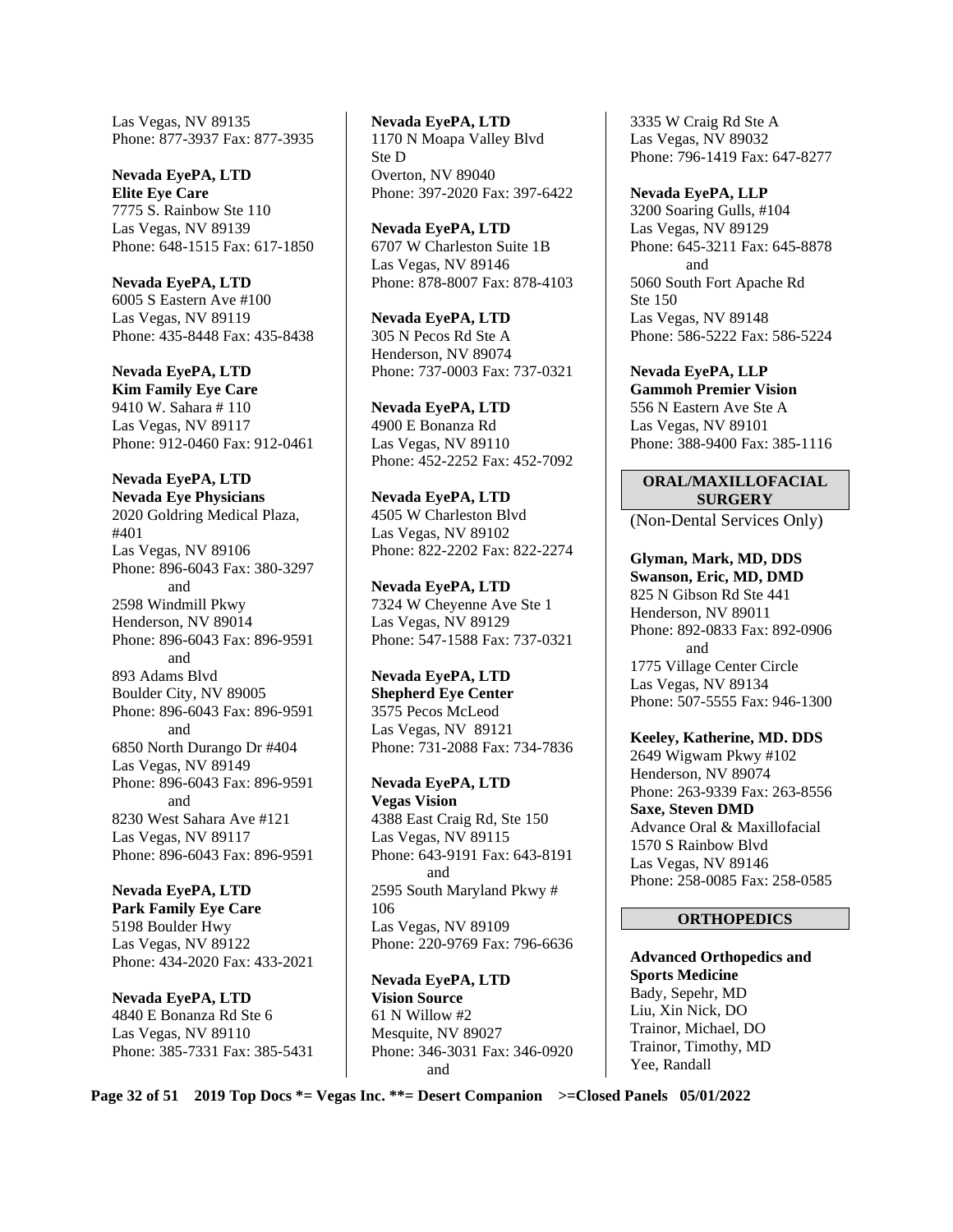7195 Advanced Way Las Vegas, NV 89113 Phone: 740-5327 Fax: 740-5328 and 2904 W Horizon Ridge Pkwy #101 Henderson, NV 89052 Phone: 740-5327 Fax: 740-5328 and 6850 N Durango Dr # 218 Las Vegas, NV 89149 Phone: 740-5327 Fax: 740-5328

#### **Desert Orthopaedic Center**

Akhtar, Imran, DO Bassewitz, Hugh, MD Dunn, Thomas, MD Fontes, Roger, MD Fouse, Matthew, MD Hancock, Kyle, MD Hsiao, Mark, MD Huff, Lawrence, MD Kang, Parminder, MD Lee, Daniel, MD Miao, Michael, MD Nevins, Russell, MD Nishiyama, Steven, DO O'Rourke, Ryan, MD Perry Jr, Archie, MD Raissi, Abdolreza, MD Sutherland, Timothy, MD Tingey, Craig, MD Watson, Troy, MD Winder, Richard, MD Woodworth, Richard, MD 2800 E Desert Inn Rd Ste 100 Las Vegas, NV 89121 Phone: 731-1616 Fax: 734-4900 and 8402 W Centennial Pkwy Las Vegas, NV 89149 Phone: 731-1616 Fax: 734-4900 and 8205 W Warm Springs Rd #250 Las Vegas, NV 89113 Phone: 731-1616 Fax: 734-4900 and 2930 W Horizon Ridge Pkwy #100 Las Vegas, NV 89052 Phone: 731-1616 Fax: 734-4900

**Green Valley Orthopedics**  Koe, Ronald, MD

1710 W Horizon Ridge Pkwy # 120 Henderson, NV 89012 Phone: 990-4555 Fax: 990-4554

#### **Knee and Shoulder Institute**

Thomas, Steven C, MD 9499 W Charleston Blvd # 200 Las Vegas, NV 89117 Phone: 933-9393 Fax: 933-6789

**Las Vegas Concierge Orthopedics** 

Carr, Brian J, MD 9260 W Sunset Rd #309 Las Vegas, NV 89148 Phone: 374-4288 Fax: 442-9309

**Nevada Orthopedic & Spine Center**  Allen, Mark, DO

Ashman, Edward S., MD Baker, Bradley, MD Bradford, Michael, MD Chan, Holman, MD Golshani, Kevin, MD Hillock, Ronald, MD Howard, Shain, DO Kastrup, John MD Kim, Thomas, MD Laroche, Kevin, MD Nwasike, Chinedu, MD Rimoldi, Reynold, MD Sharif, Kevin R, MD Taylor, Arthur, MD 7455 Washington Ave #160 Las Vegas, NV 89128 Phone: 878-0393 Fax: 258-3777 and 1505 Wigwam Pkwy #330 Henderson, NV 89074 Phone: 878-0393 Fax: 258-3777

**Novatio** 

Manning, Michael, DO 6080 S Fort Apache Rd Unit 110 Las Vegas, NV 89148 and 736 S 900 East Ste 202 St George, UT 84790 Phone: 435-688-1152 Fax: 833-989-2328

## **Orthopaedic Institute of**

**Henderson**  Grondel, Robert J, MD Hoer, Steven, MD Tait, Robert, MD Wallis, Carl, MD 10561 Jeffreys St #230 Henderson, NV 89052 Phone: 565-6565 Fax: 565-8898

#### **Orthopedic Foot and Ankle Institute**

Sibel, Roman, MD 3175 St Rose Pkwy #320 Henderson, NV 89052 Phone: 997-9833 Fax: 666-0413

#### **Silver State Orthopedics**

Silverberg, David, MD 3196 S Maryland Pkwy #112 Las Vegas, NV 89109 Phone: 216-2670 Fax: 826-4845

#### **PAIN MANAGEMENT**

**Nevada Comprehensive Pain Center (For Clark County Residents Only)**  Coppel, Alain, MD Jenabi, Isaac, MD Karno, Grant, MD Kelner, Andrew, MD Perel, Leon, MD 2809 W. Charleston Blvd #150 Las Vegas, NV 89102 and 6990 Smoke Ranch Rd Las Vegas, NV 89128 and 1655 W. Horizon Ridge Pkwy Henderson, NV 89012 and 1569 E Flamingo Rd Ste A Las Vegas, NV 89119 Phone: 476-9999 Fax: 946-1343 and 9327 W Sunset Rd Las Vegas, NV 89148 Phone: 476-9999 Fax: 946-1343 and 1610 E Lake Mead Blvd N Las Vegas, NV 89030 Phone: 476-9999 Fax: 946-1343

**Page 33 of 51 2019 Top Docs \*= Vegas Inc. \*\*= Desert Companion >=Closed Panels 05/01/2022**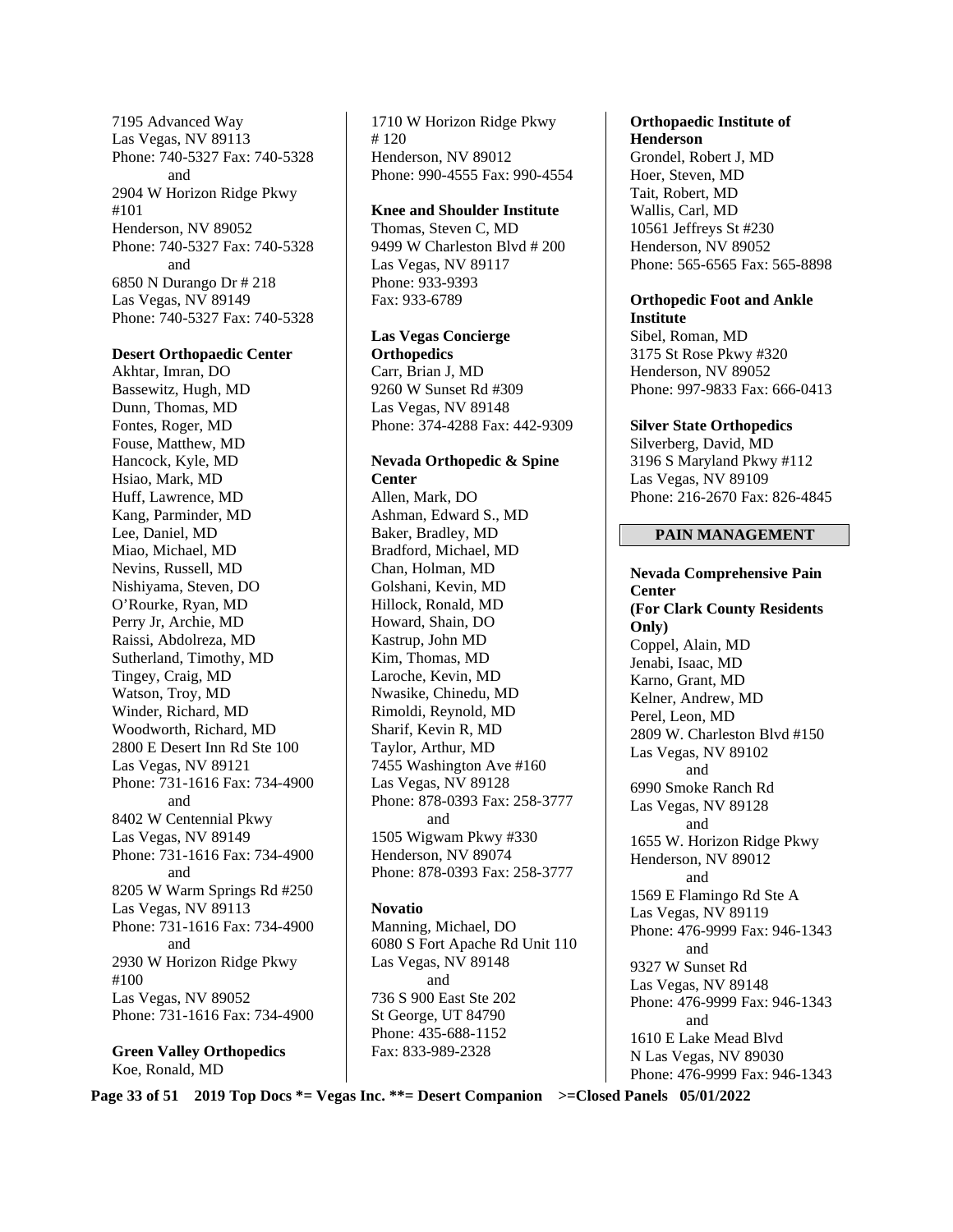and 9033 W Sahara Blvd Las Vegas, NV 89117 Phone: 476-9999 Fax: 946-1343

#### **PHYSICAL MEDICINE & REHABILITATION**

**Intermountain Healthcare**  Davis, Brian, MD 9280 W Sunset Rd Ste 426 Las Vegas, NV 89148 Phone: 968-3240 Fax: 891-5080

**Medical Rehab Assoc. of LV**  Mashhood, Firooz, MD 5440 W Sahara Ave Ste 104 Las Vegas, NV 89146 Phone: 477-7764 Fax: 477-7716

#### **Mountain Rehab Services**  Poindexter, Curtis, MD 2641 Box Canyon Dr Ste B Las Vegas, NV 89128 Phone: 732-8558 Fax: 732-8568

**Nevada Sports and Spine**  Snead, Brandon, MD 6765 W Charleston Blvd Ste 150 Las Vegas, NV 89146 Phone: 518-5774 Fax: 852-0890 and 2401 W Horizon Ridge Pkwy #110

Henderson, NV 89052 Phone: 518-5774 Fax: 852-0890

#### **Rehabilitation Assoc. of NV (Hospital Based at Summerlin Hospital Only)**

Gnoyski, Joseph, MD Huynh, Curtis C. MD 657 N Town Center Dr Las Vegas, NV 89144 Phone: 869-5270 Fax: 869-9852

**Rehabilitation Specialist of Henderson (Hospital Based Only)**  Chue, Bevins, MD 1669 W Horizon Ridge Pkwy,

#100 Henderson, NV 89012 Phone: 386-1041 Fax: 386-1042

## **PLASTIC SURGERY**

**Reynolds Plastic Surgery**  Reynolds, Brandon, MD 5550 Painted Mirage Rd Ste 217 Las Vegas, NV 89149 Phone: 410-9800 Fax: 924-1520

#### **UNLV Medicine**

Baynosa, Richard MD Menezes, John M., MD Pistorio, Ashley, MD Villamaria, Carole, MD 1707 W Charleston Blvd #190 Las Vegas, NV 89102 Phone: 671-5110 Fax:382-5054

**Williams, Jr. Carl, MD**  2020 Wellness Way #501 Las Vegas, NV 89106 Phone: 259-3223 Fax: 259-9595

## **PODIATRY**

**Advanced Orthopedics and Sports Medicine**  Heller Nguyen, Ai-Quoc, DPM Kuruvilla, Thomman, DPM 7195 Advanced Way Las Vegas, NV 89113 Phone: 740-5327 Fax: 740-5328 and 2451 Horizon Ridge Pkwy Ste 130 Henderson, NV 89052 Phone: 740-5327 Fax: 740-5328

#### **Affiliated Podiatry**

Hallman, Daniel L, DPM Leavitt, Tracy, DPM Noorda, Jameson, DPM Noorda, Spencer K, DPM 68 N Pecos Rd Ste A Henderson, NV 89074 Phone: 456-1441 Fax: 456-3901 and 475 Moapa Valley Blvd. Overton, NV 890040 Phone: 456-1441 Fax: 456-3901 (Fridays Only)

#### **Bregman Foot-Ankle & Nerve Center**

Bregman, Peter J, MD 7150 W Sunset Rd Ste 110 Las Vegas, NV 89113 Phone: 703-2526 Fax: 877-679-7742

**Coral Desert Foot & Ankle** 

Cameron, Landon, DPM Stewart, Jeffrey, DPM 1301 Bertha Howe Ave Ste 10 Mesquite, NV 89027 Phone: 346-0203 Fax: 346-0222

**Desert Orthopaedic Center \*Referral is required to see this group** 

Engorn, David, DPM Hendershot, Wade, DPM Pannico, Preston, DPM 2800 E Desert Inn Rd Ste 100 Las Vegas, NV 89121 Phone: 731-1616 Fax: 734-4900

#### **Dunetz, Wayne, DPM**

4440 East Washington Ave # 109 Las Vegas, NV 89110 Phone: 821-6763 Fax: 684-6015 and 939 S Decatur Blvd Las Vegas, NV 89107 Phone: 821-6763 Fax: 684-6015

## **Henry, Jerry, DPM**

341 N Buffalo Dr Ste A Las Vegas, NV 89145 Phone: 242-3870 Fax: 242-3873

## **David Krulewitz DPM**

Krulewitz, David, DPM 9455 W Russell Rd #150 Las Vegas, NV 89148 Phone: 871-9292 Fax: 871-8382 and 893 Adams Blvd Boulder City, NV 89005 Phone: 294-4480 Fax: 871-838

**Las Vegas Foot and Ankle Centers LLP**  Gardner II, Richard, DPM Tilton, Jeremy, DPM

**Page 34 of 51 2019 Top Docs \*= Vegas Inc. \*\*= Desert Companion >=Closed Panels 05/01/2022**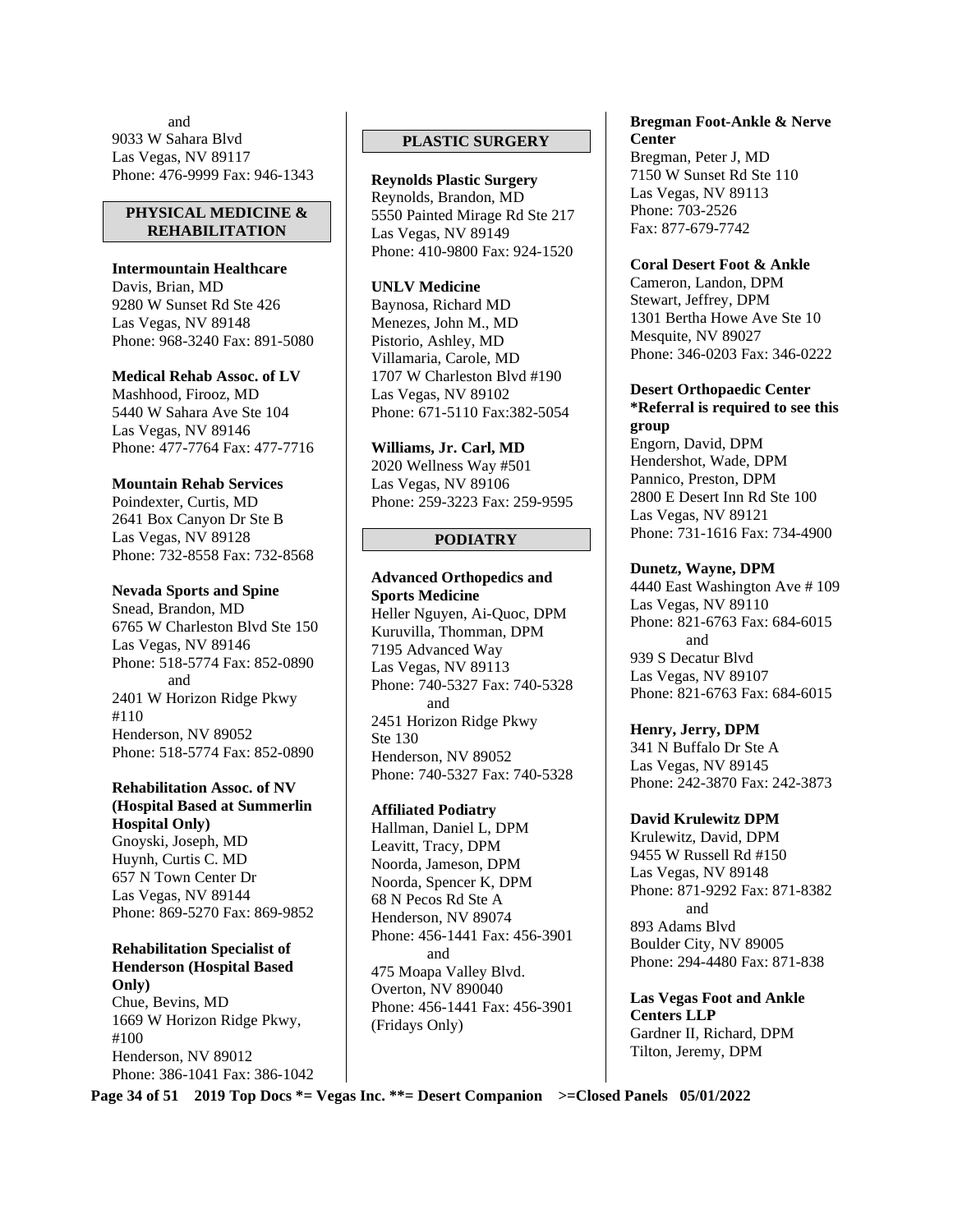2649 W Horizon Ridge Pkwy Ste 101 Henderson, NV 89052 Phone: 565-6641 Fax: 565-9249 and 825 N Gibson Rd Ste 430 Henderson, NV 89011 Phone: 565-6641 Fax: 565-9249

#### **Orthopedic Foot and Ankle Institute**

Samant, Priya, DPM 3175 St Rose Pkwy Ste 320 Henderson, NV 89052 Phone: 997-9833 Fax: 997-9844

#### **VIP Podiatry**

Beck, Grant L., DPM Burchill, Casey, DPM 9280 W Sunset Rd Ste 140 Las Vegas, NV 89118 Phone: 300-8528 Fax: 447-7544

**Sunrise Foot and Ankle**  Averett, James, DPM Wood, Jeremy, DPM 2950 E Flamingo Rd Ste A Las Vegas, NV 89121 Phone: 731-3338 Fax: 731-3341

#### **PULMONARY REHABILITATION (OUTPATIENT)**

*Requires Prior auth after the first 36 treatments* 

**Good Shepherd Rehab Institute**  2235 E Flamingo Rd #170 Las Vegas, NV 89119 Phone: 893-3333 Fax: 893-0960 and 2821 W Horizon Ridge Pwy #101 Henderson, NV 89052 Phone: 893-3333 Fax: 893-0960 and 6070 South Fort Apache Rd #110 Las Vegas, NV 89148 Phone: 893-3333 Fax: 893-0960 and 7250 Peak Drive #118 Las Vegas, NV 89128 Phone: 893-3333 Fax: 893-0960

 and 6462 Losee Rd #135 N Las Vegas, NV 89086 Phone: 893-3333

#### **Paragon of Summerlin**

7324 W Cheyenne #7 Las Vegas, NV 89128 Phone: 214-6665 Fax: 234-6688

#### **PULMONOLOGY**

**Pulmonary Associates**  Akbarullah, Syed, MD Del Mundo, Lloyd, DO Orevillo, Joel D. MD Pring, Jan, DO Sazegar, Hooman, DO Schneider, Xenia, DO Singh, Naresh, MD Stewart, Paul, MD Tsui, Kevin, DO 2000 Wellness Way Las Vegas, NV 89106 Phone: 384-5101 Fax: 474-0620 and 1815 E Lake Mead # 203 N Las Vegas, NV 89030 and 870 Seven Hills Drive Ste102 Henderson, NV 89052 and 7200 Cathedral Rock Dr #170 Las Vegas, NV 89128

## **RADIATION THERAPY**

**Intermountain Healthcare**  Pomerantz. David, MD 6160 S Fort Apache Las Vegas, NV 89148 Phone: 735-7154 Fax: 405-1860

**Las Vegas Urology (Prostate ONLY)**  Debenham, Douglas, MD 7150 W Sunset Rd, #100 Las Vegas, NV 89113 Phone: 834-3961 Fax: 586-1319

**RETINA**  *(Referral to be initiated by General Ophthalmology)* 

**Nevada EyePA, LTD Retina Consultants of Nevada**  Calvo, Charles, MD Hollifield, Rodney, MD Liu, Judy, MD Loo, Roy, MD Parker, Jeffrey, MD Pezda, Matthew, MD Wickens, Jason, MD Yepremyan, Meher, MD 3131 La Canada Ste 134 Las Vegas, NV 89169 Phone: 369-0200 Fax: 951-6010 and 653 N Town Center #518 Las Vegas, NV 89144 Phone: 369-0200 Fax: 369-4143 and 657 Town Center Dr Las Vegas, NV 89144 Phone: 369-0200 and 710 Coronado Center Dr #201 Henderson, NV 89052 Phone: 369-0200 Fax: 851-9447 and 3650 S Pointe Circle #210 Laughlin, NV 89029 Phone: 369-0200 Fax: 243-8383 and 1301 Bertha Howe Avenue Mesquite, NV 89027 Phone: 369-0200 Fax: 369-4143

#### **RHEUMATOLOGY**

**Clifford E., Michael, MD**  7151 Cascade Valley Ct #103 Las Vegas, NV, 89128 Phone: 944-5444 Fax: 944-4322

## **Dignity Health Medical Group of Nevada**

Modjinou, Dodji, MD Taherian, Elham, MD 10001 S Eastern Ave. Ste 203 Henderson, NV 89052 Phone: 616-5915 Fax: 616-5905

**Las Vegas Rheumatology Associates**  Loudyi, Aida, MD Oparanaku, Okey J., MD

**Page 35 of 51 2019 Top Docs \*= Vegas Inc. \*\*= Desert Companion >=Closed Panels 05/01/2022**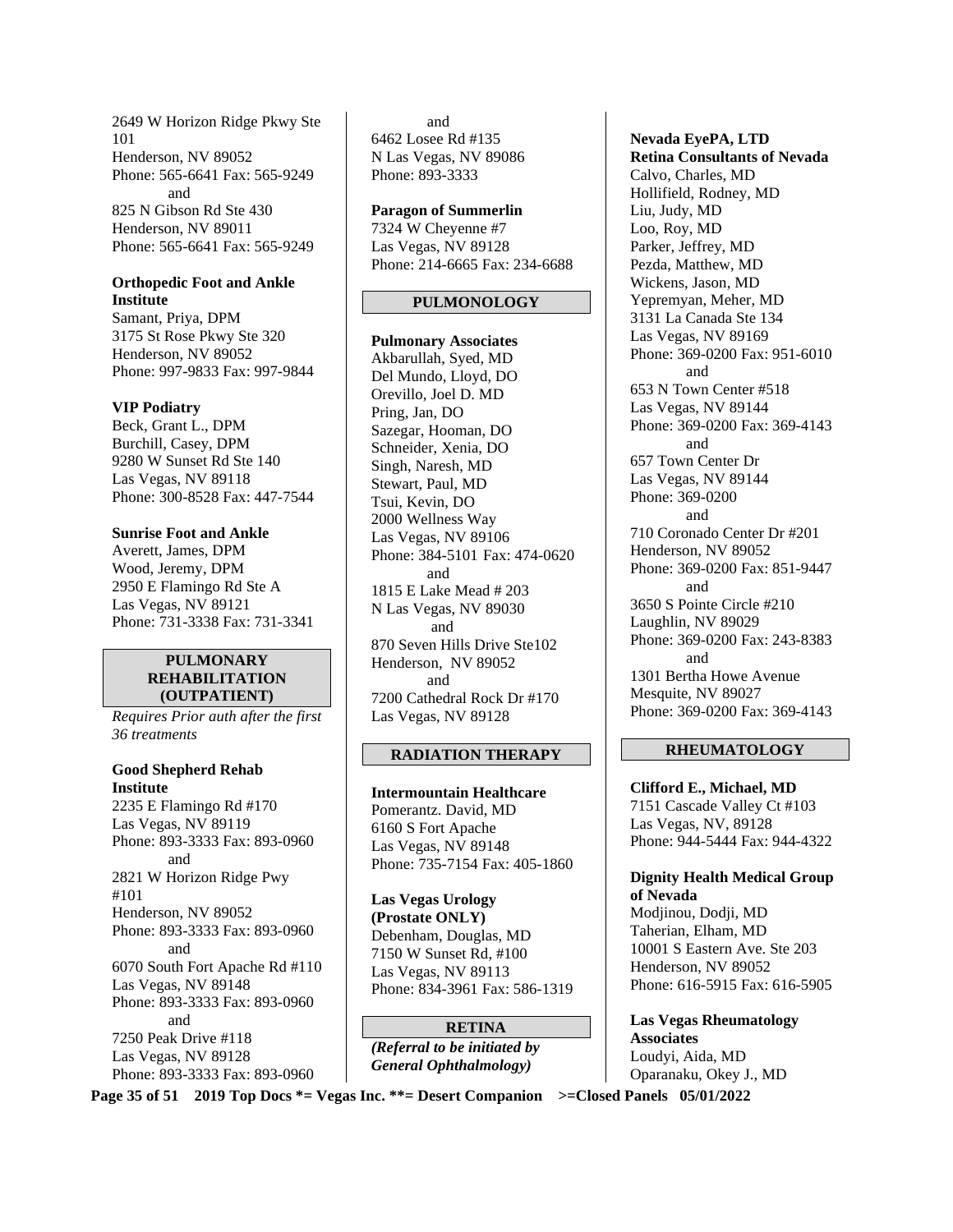4100 N Martin L King Blvd #A N Las Vegas, NV 89032 Phone: 723-2086 Fax: 723-2089

**G Timothy Kelly MD**  Kelly, G. Timothy, MD> 7200 Cathedral Rock Dr #110 Las Vegas, NV 89128 Phone: 341-5444 Fax: 341-5445

**Touro University**  Grant, Kenneth, MD Harris, Scott, DO 874 American Pacific Dr Henderson, NV 89014 Phone: 777-4809 Fax: 777-4822

#### **UNLV Medicine**

Kay, Johnson, DO 1707 W Charleston Blvd Ste 230 Las Vegas, NV 89102 Phone: 671-5070 Fax: 671-5198

#### **SPINE SURGERY**

**Las Vegas Neurosurgical Institute**  Douds, Gregory L., MD Garber, Jason, MD Kaplan, Stuart, MD Seward, Christopher J, MD 3012 S Durango Dr Las Vegas, NV 89117 Phone: 835-0088 Fax: 835-0085

#### **SPORTS MEDICINE**

**UNLV Medicine**  Barnes, Glenn, DO 5380 S Rainbow Blvd Ste 320 Las Vegas, NV 89118 Phone: 405-8150 Fax: 405-8116

#### **TELEMEDICINE**

**Intermountain Connect Care**  Phone: 800-442-5502 IntermoutainConnectCare.org

**TRAUMA** 

**Desert Surgical Associates, PLLC (Hospital Based Only)** 

**UNLV Medicine (Hospital Based for UMC Only)** 

#### **UROLOGY**

**Las Vegas Urology**  Zapinsky, Jeffrey, MD Wise, William R., MD 7200 Cathedral Rock #180 Las Vegas, NV 89128 Phone: 341-9000 Fax: 341-5864 and Zapinsky, Jeffrey, MD Wise, William R., MD 8915 S Pecos Rd # 19A Henderson, NV 89074 Phone: 341-9000 Fax: 341-2937 and Steinkohl, William B., MD 1701 N Green Valley Pkwy #10C Henderson, NV 89074 Phone: 896-9600 Fax: 896-9606 and Baranoff, Scott, MD Larsen, Ralph, MD 9053 S Pecos Rd # 2900 Henderson, NV 89074 Phone: 735-8000 Fax: 735-4795 and Abramowitz, David, MD Candela, Joseph, MD Goli, Vijay, MD Gorbachinsky, Ilya, MD Grigoriev, Victor, MD Grudzinski, Andrew, MD Guillermo, Patino, DO Lesani, Omid A, MD McCraw, Casey, MD 7500 Smoke Ranch #200 Las Vegas, NV 89128 Phone: 233-0727 Fax: 233-4799 and Candela, Joseph, MD Goli, Vijay, MD Lesani, Omid A, MD Newman, Lawrence, MD 7150 W Sunset Rd #201A Las Vegas, NV 89113

Phone: 385-4342 Fax: 385-4346

#### **VASCULAR ACCESS FOR HEMODIALYSIS SERVICES**

**ACV Las-Vegas**  Bernstein, Rick, MD Pliagas, George, MD 4275 S Burnham Ave Ste 102 Las Vegas, NV 89119 Phone: 878-8346 Fax: 259-0205

**Advanced Laparoscopic &** 

**General Surgery of Nevada**  Bhatnagar, Pankaj MD Kim, Nguyen, DO 6240 N Durango Dr Ste 120 Las Vegas, NV 89149 Phone: 791-7855 Fax: 791-7859 and 3150 N Tenaya Way Ste 215 Las Vegas, NV 89128 Phone 791-7855 Fax: 791-7859 and 1397 Galleria Dr Ste 203 Las Vegas, NV 89014 Phone: 791-7855 Fax: 791-7859 and 4275 S Burnham Ave Ste. 230 Las Vegas, NV 89119 Phone: 791-7855 Fax: 791-7859 and 2031 N McDaniel St Ste. 130 N Las Vegas, NV 89030 Phone: 791-7855 Fax: 791-7859

**Nevada Kidney Disease & Hypertension Centers**  Periyasamy, Basker, MD Rudnitsky, Benjamin S, MD Sankaran, Sundar, MD 2450 Fire Mesa St #100 Las Vegas, NV 89128 Phone: 341-8031 Fax: 558-9059 and 2450 Fire Mesa St Ste 110 Las Vegas, NV 89128 Phone: 853-0090 Fax: 853-0096

**UNLV Medicine**  Shen, Gary, MD 1707 W Charleston Blvd # 160 Las Vegas, NV 89102 Phone: 671-5150 Fax: 384-6493

**Page 36 of 51 2019 Top Docs \*= Vegas Inc. \*\*= Desert Companion >=Closed Panels 05/01/2022**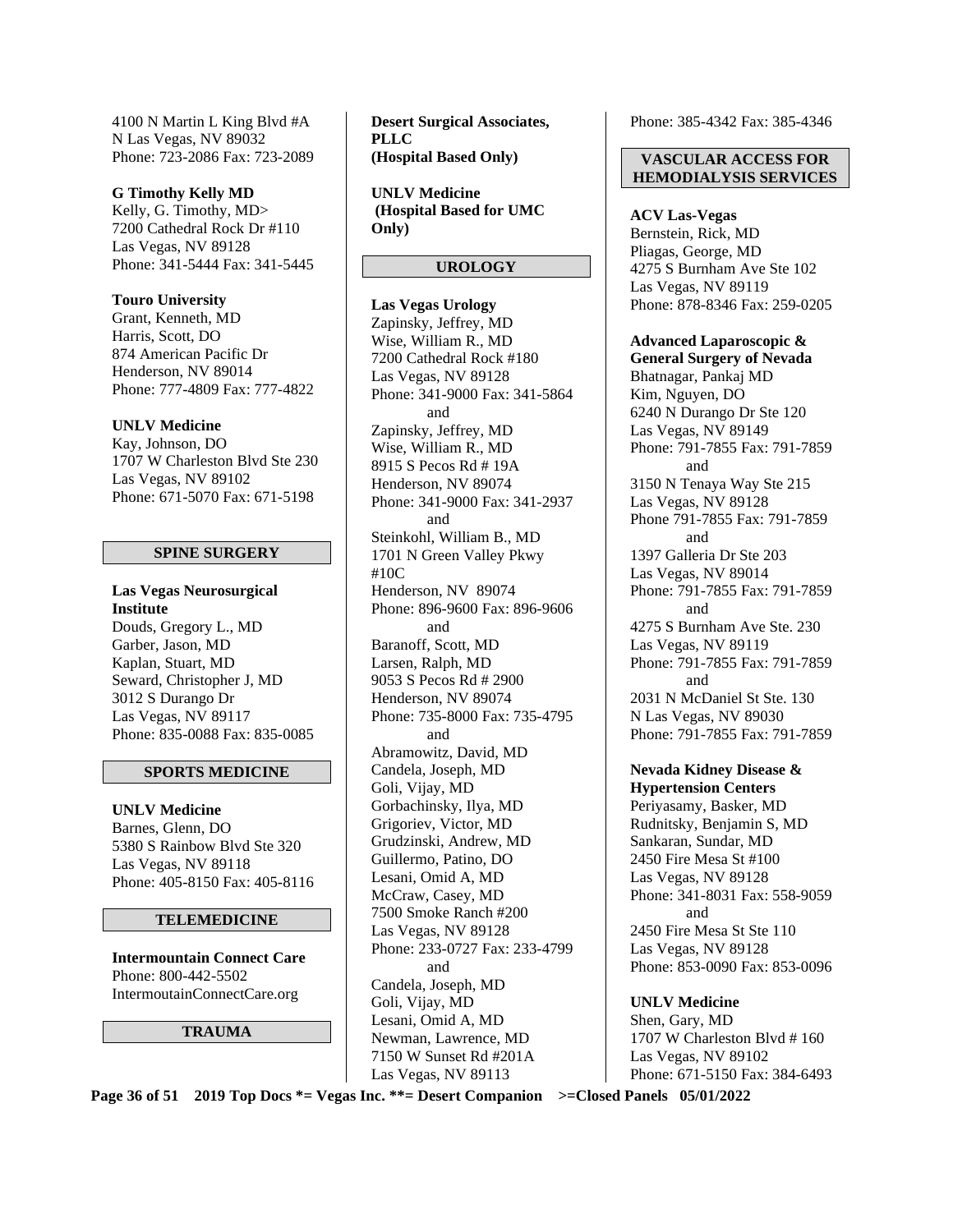**Vascular Specialists of Southern Nevada**  Botla, Venugopal, MD Veerapaneni, Vivek, MD Qazi, Rizwan, MD 7326 W Cheyenne Ave Ste 110 Las Vegas, NV 89129 Phone: 258-0078 Fax: 870-0731

#### **WOUND CARE PHYSICIANS**

**Affiliated Physical Therapy LLC**  Jolley, Steve, PT 2411 West Horizon Ridge Pkwy # 100 Henderson, NV 89052 Phone: 458-1300 Fax: 750-1372

#### **Associated Surgical Groups Desert West Surgery**

Curry, James, MD Iwamoto, Craig, MD Johnson, Elijah, MD Reese, Lee Micheal, MD 1111 Shadow Lane Las Vegas, NV 89102 and 9260 W Sunset Rd #206 Las Vegas, NV 89148 and 7200 Cathedral Rock Dr #250 Las Vegas, NV 89128 Phone: 383-4040 Fax: 383-0526

#### **Carl N Williams Jr MD**

Williams Jr, Carl, MD 2020 Wellness Way Ste 501 Las Vegas, NV 89106 Phone: 259-3223 Fax: 259-9595

#### **General Surgery Solutions**

Hanna, Bernadine A., MD 6140 S Fort Apache Rd #100 Las Vegas, NV 89148 Phone: 384-1160 Fax: 835-0676

#### **Lyon, Wesley, DPM**

657 Town Center Dr Las Vegas, NV 89144 Phone: 233-7979 Fax: 233-7226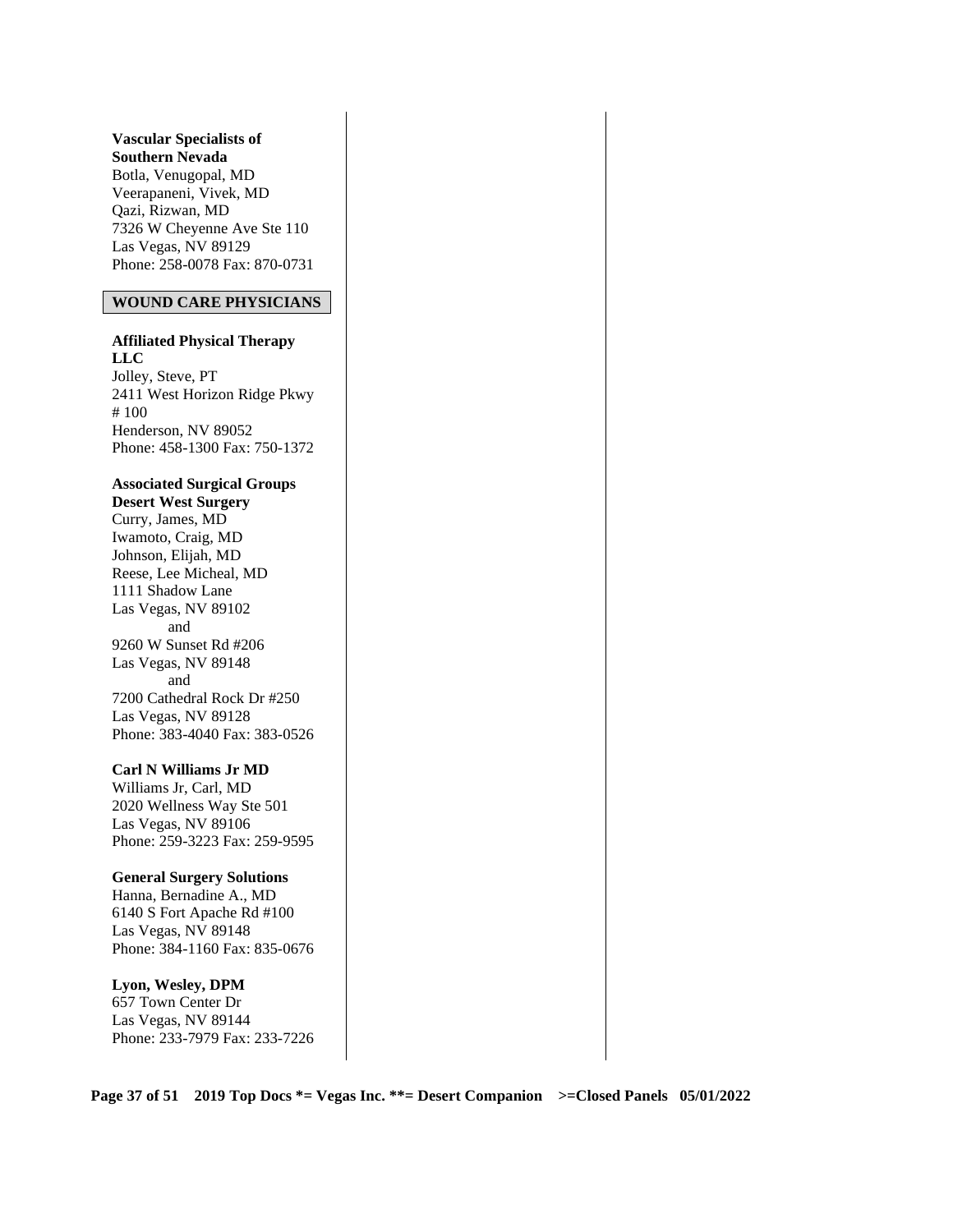#### **PRIMARY CARE PHYSICIANS**

#### **FAMILY PRACTICE**

**Advanced Family Medicine**  Sbaih, Sameera, MD 2649 Wigwam Pkwy Ste 100B Henderson, NV 89074 Phone: 489-4500 Fax: 489-4600

#### **Decatur Family Practice**

Bourgault, Irene, DO> Casalman, Stephanie, DO 3150 N Tenaya Way #440 Las Vegas, NV 89128 Phone: 648-6228 Fax: 648-9868

#### **Desert Family Medicine of Green Valley**

Gothelf, David, DO 100 N Green Valley Pkwy #210 Henderson, NV 89074 Phone: 269-9995 Fax: 944-4056

#### **Desert Sky Medical LLC**

Borino, Noreen, APRN Leany, Kristy, APRN 840 Pinnacle Ct Bldg 10 Mesquite, NV 89027 Phone: 725-225-1414 Fax: 725-225-1415

## **Dignity Health Medical Group**

**Nevada, LLC – Blue Diamond**  Jou, Jasmine A, MD> Mercado, Christopher, MD> 4855 Blue Diamond Rd Ste 220 Las Vegas, NV 89139 Phone: 616-5801 Fax: 386-0005

#### **Dignity Health Medical Group Nevada, LLC - Henderson**

Lao, Jason, DO> Mark, Michelle, DO> 10001 S. Eastern Ave Ste 101 Henderson, NV 89052 Phone: 616-5801 Fax: 616-5895

**Dignity Health Medical Group Nevada, LLC - Pavillion**  Gutierrez, Irene Amanda, MD> Poertner, Steven K, MD> 800 N Gibson Rd, Ste 201

Henderson, NV 89011 Phone: 616-5801 Fax: 616-7820

## **Dignity Health Medical Group Nevada, LLC – West Flamingo**

De Leon, Claire, MD> Mercado, Katrina, MD> Zdorovyak, Inna, MD> 9880 W Flamingo Rd Ste 220 Las Vegas, NV 89147 Phone: 616-5801 Fax: 620-7787

#### **Ensign Family Medicine**

White, Sanford, MD 5771 S Fort Apache Rd #100 Las Vegas, NV 89148 Phone: 951-3400 Fax: 951-3403

## **Essential Clinic LLC**

Joseph, Wally, NP 600 W Sunset Rd Ste 102 Henderson, NV 89011 Phone: 725-241-5252 Fax: 725-231-7474

#### **Faith Medical Clinic, LLC**

Tiamzon, Jhouleen Angelika, APRN Winn, Pamela, APRN 3510 E Tropicana Ave Ste K Las Vegas, NV 89121 Phone: 433-0069 Fax: 433-1815

#### **Family Medical Clinic**

Villaluz, Zephyrene C, MD 1825 Civic Center Dr N. Las Vegas, NV 89030 Phone: 642-8313 Fax: 642-8903

**Faylona, Maria, M.D.**  4212 W Charleston Blvd Las Vegas, NV 89102 Phone: 312-2233 Fax: 318-7801

**Genesis Medical Group**  Khan, Lubna, MD 100 N Green Valley Pkwy #110 Henderson, NV 89074 Phone: 436-7700 Fax: 436-3800

#### **Intermountain Healthcare**

#### **Blue Diamond**

Averilla, Divina, MD 8595 S Decatur Blvd Ste. 108 Las Vegas, NV 89139 Phone: 948-1130 Fax: 688-8861

#### **Buffalo**

Chan, Benjamin, MD 1700 N Buffalo Dr #100 Las Vegas, NV 89128 Phone: 233-8855 Fax: 952-3548

## **Burnham Springs**

Bradley, Tiffany, MD 4275 Burnham Ave Ste 255 Las Vegas, NV 89119 Phone: 369-0088 Fax: 893-4913

## **Cornerstone**

Wilson, Jennifer APRN 10521 Jeffrey St Ste 100 Henderson, NV 89052 Phone: 269-6345 Fax: 269-9422

## **Craig**

Wenner, Lara, MD\* \*\* Whitley, Chester, PA 1302 W Craig Rd N. Las Vegas, NV 89032 Phone: 473-8380 Fax: 473-8383

## **Desert Heights**

Dukes, Todd, DO James, Weldon G, MD Shehata, Ali, DO 4275 S Burnham Ave #340 Las Vegas, NV 89119 Phone: 734-6363 Fax: 734-6374

**Galleria**  Call, Ashlyn, PA Papageorge, Evangelia, MD Sparling, Roland L, MD 1397 Galleria Dr Henderson, NV 89014 Phone: 436-5800 Fax: 436-2420

**Green Valley**  Gonzalez, Karen S, MD

**Page 38 of 51 2019 Top Docs \*= Vegas Inc. \*\*= Desert Companion >=Closed Panels 05/01/2022**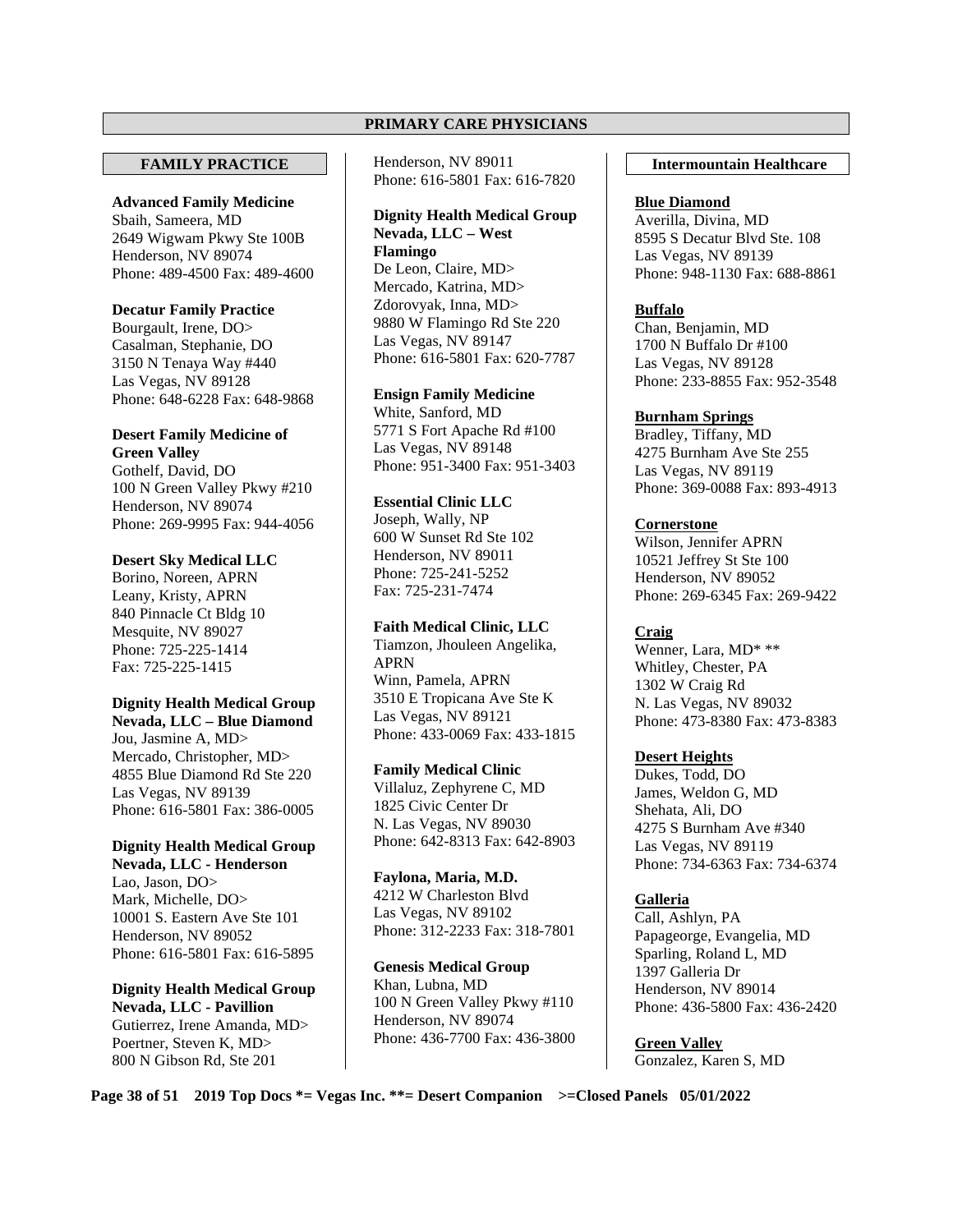Kalra, Sunita, MD Quinesares, Charynne, NP 9077 S Pecos Rd Ste 3800 Henderson, NV 89074 Phone: 947-1940 Fax: 947-1966

#### **Henderson**

Clark, Edward F, MD Henry, Christina, DO King, Richard, DO Lao, Nancy T, MD> Thiele, Mark, MD 595 W Lake Mead Henderson, NV 89015 Phone: 565-1007 Fax: 565-0836

#### **Maryland Parkway**

Black, Chad, MD Maltinski, Genadi, MD Ramirez, Juanita, MD 3131 La Canada Ste 200 Las Vegas, NV, 89169 Phone: 369-5582 Fax: 650-5148

#### **Nellis**

Hadjiev, Christo, MD Khaira, Gurinderpal, MD Park, Nathania, FNP-BC Reboton, Jonathan, MD 821 N Nellis Blvd Las Vegas, NV 89110 Phone: 438-4003 Fax: 438-0555

#### **Nevada Highway**

Earley, Brian V, DO 1297 Boulder City Hwy Ste A Boulder City, NV 89005 Phone: 294-1919 Fax: 294-0072

#### **North Rainbow**

Dao, Alexander, DO Marlon, Anthony J, PA-C Quiamzon Adobo, Jennifer, APRN Sweeney, Margaret E, DO 1000 S Rainbow Blvd Las Vegas, NV 89145 Phone: 259-0088 Fax: 259-9533

#### **Parkway**

Dawood, Lana, MD Henderson, Steven R, PA-C Hutchinson, Caprice, FNP-BC 100 N Green Valley Pkwy #240 Henderson, NV 89074 Phone: 938-0088 Fax: 260-4689

#### **Rancho**

Chavarria, Aysa, NP-C Espinosa, Matthew, NP Singh, Nittu Kaur, MD 4490 N Rancho Dr Las Vegas, NV 89130 Phone: 655-0550 Fax: 655-0545

#### **Siena**

DeMoss, Jeffrey, DO Diaz, Glenn, MD Veniegas, Cheryl, MD 2825 Siena Heights Dr. Ste 101 Henderson, NV 89015 Phone: 616-7049 Fax: 952-1234

#### **Siena Rose**

Del Carmen, Renee, MD Wingard, Donald, DO 2825 Siena Heights Dr Ste 102 Henderson, NV 89052 Phone: 940-1535 Fax: 940-1536

#### **Spring Valley**

Harries, Karyn, DO Raveendran, Shirley, MD 5320 S Rainbow #150 Las Vegas, NV 89118 Phone: 944-7105 Fax: 944-7110

#### **Summerlin**

Duggal, Sejal, MD Heard, Jasmine Elyse, DO Safaei, Sana, MD 2035 Village Center Cir Ste 110 Las Vegas, NV 89134 Phone: 228-7117 Fax: 804-5365

#### **Virgin Valley**

Burgess, Kristian Derek, DO Kane, Maile, DO Stilson, Brandon J, MD 786 W Pioneer Blvd Ste 1 Mesquite, NV 89027 Phone: 345-5000 Fax: 345-2000

#### **West Charleston**

Duggal, Amit, MD 9499 W Charleston Blvd Ste 105 Las Vegas, NV 89117

Phone: 430-3790 Fax: 430-3791

**Internal Medicine Specialists**  Kharazi, Pejman, MD 201 N Buffalo Dr Las Vegas, NV 89145 Phone: 242-2737 Fax: 255-3170

#### **Julie Wu Inc**  Huang, Ryan, DO

2995 S Jones Blvd Las Vegas, NV 89103 Phone: 805-1880 Fax: 330-0250

#### **Jurani Clinic**

Dayco, Niberonofer, APRN Galang, Joan Dawn, APRN 633 N Decatur Blvd Ste A Las Vegas, NV 89107 Phone: 258-4900 Fax: 258-5006

**Kuraishi, Nilofar, MD**  3201 S Maryland Pkwy #100 Las Vegas, NV 89109 Phone: 733-0899 Fax: 733-6380

**Laughlin Community Health Center Inc**  Kelly, Donna, APRN 3650 S Pointe Cir Ste 101 Laughlin, NV 89029 Phone: 299-4252 Fax: 299-4251

#### **My Family Doc**

Kim, Esther, DO Lin, Michelle, DO Nguyen-Ward, Catherine, DO 3227 E Warm Springs Rd Ste 300 Las Vegas, NV 89120 Phone: 209-3590 Fax: 949-404-8363

#### **Osteopathic Medical Assoc. of Nevada**  Licata, Peter, DO

5410 W Sahara Ave Las Vegas, NV 89146 Phone: 362-2500 Fax: 876-6581

**San Carlos Medical**  Anaya, Carlos, MD

**Page 39 of 51 2019 Top Docs \*= Vegas Inc. \*\*= Desert Companion >=Closed Panels 05/01/2022**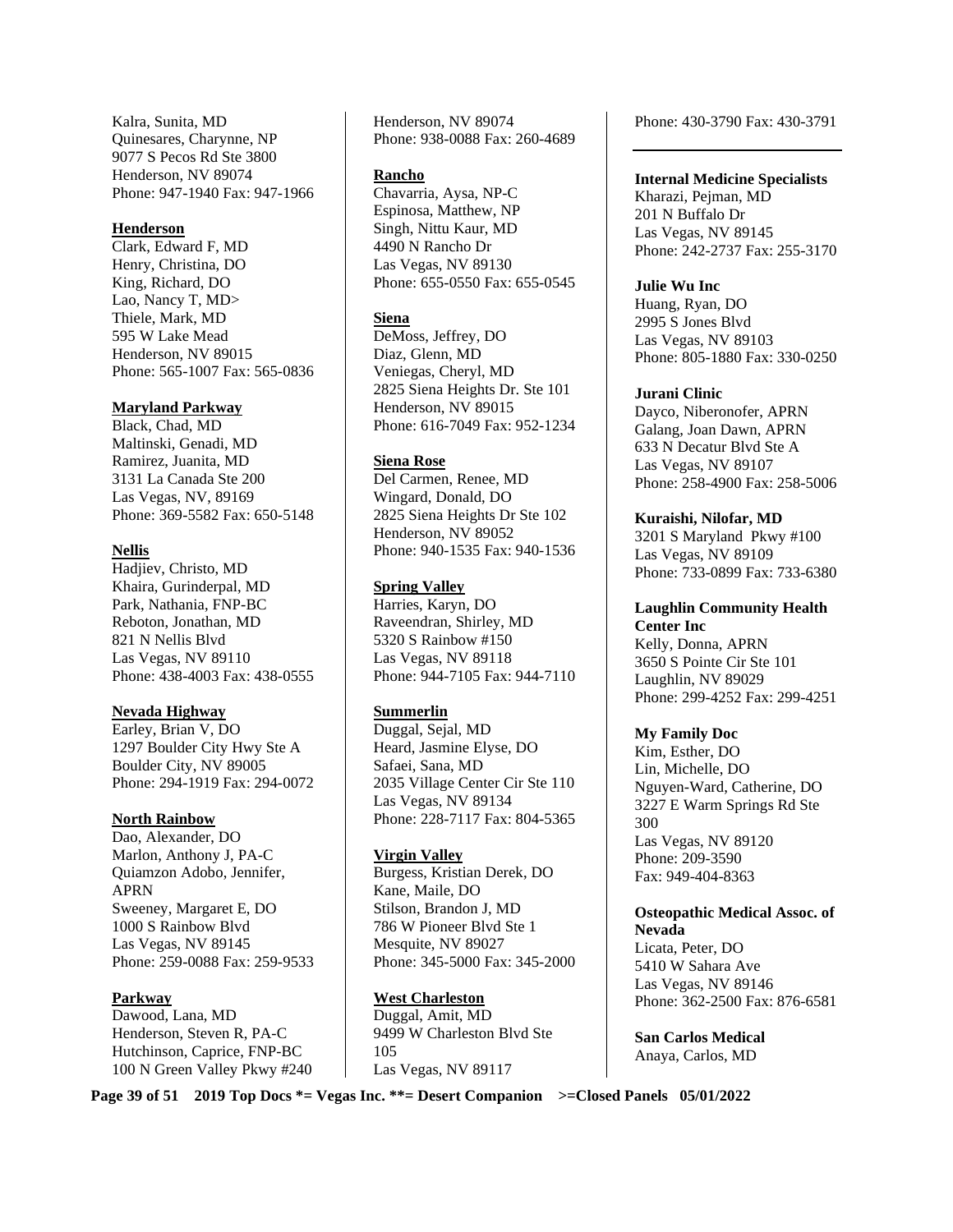3100 W Charleston Blvd Ste 104 Las Vegas, NV 89102 Phone: 320-7930 Fax: 320-7932

#### **Southern Nevada Family Medicine**

Nicknam, Amir K, MD 4060 N Martin L King Blvd Ste 101 North Las Vegas, NV 89032 Phone: 835-9760 Fax: 877-361-1165 and 1765 Village Center Cir Ste 100 Las Vegas, NV 89134 Phone: 733-6622 Fax: 877-361-1165

#### **Spring Valley Family Care**

Jimenez, Steven, MD 4974 S Rainbow Blvd Ste 120 Las Vegas, NV 89118 Phone: 367-0323 Fax: 367-4431

#### **Sunset Clinic**

Eghterafi, Badi DO Ferdowsian, Mehrdad M. DO Rodriguez, Humberto, MD 3551 E Bonanza Rd. Ste. 107 Las Vegas, NV 89110 Phone: 866-831-0911 Fax: 202-1066 and 8530 W Sunset Rd. Ste 110 Las Vegas, NV 89113 Phone: 866-831-0911 Fax: 750-1535 and 4830 W Lone Mountain Rd Las Vegas, NV 89130 Phone: 866-831-0911 Fax: 645-8585 and 6525 N Buffalo Dr. Ste. 130 Las Vegas, NV 89131 Phone: 866-831-0911 Fax: 784-0065 and 3175 Saint Rose Pkwy Ste. 121 Henderson, NV 89052 Phone: 866-831-0911 Fax: 202-1066

## **University Medical Center Primary Care Providers**

#### **Centennial Quick Care & Primary Care**

Anuligo, Nneka, MD Nguyen, Lam, DO 5785 Centennial Center Blvd Ste 230 Las Vegas, NV 89149 Phone: 383-2273 Fax: 366-0570

## **Nellis Primary Care Center**

Omar, Bibi, MD 61 N Nellis Blvd Las Vegas, NV 89110 Phone: 383-6250 Fax: 459-8497

#### **Peccole Quick Care & Primary Care**

Cunningham, Kaye, MD Paner-Ching, Abegail, MD 9320 W Sahara Ave Las Vegas, NV 89117 Phone: 383-3633 Fax: 562-2810

## **Summerlin Quick Care &**

**Primary Care Specialists**  Mauban, Rene, MD 2031 N Buffalo Dr Las Vegas, NV 89128 Phone: 383-2650 Fax: 256-2213

## **GENERAL PRACTICE**

**Family Medical Clinic**  Tirey, Tierney, MD 1825 Civic Center Dr N. Las Vegas, NV 89030 Phone: 642-8313 Fax: 642-8903

## **INTERNAL MEDICINE**

**Adolfo, Maria C., MD**  6015 S Fort Apache Rd Ste 190 Las Vegas, NV 89148 Phone: 228-3111 Fax: 228-0411

**Anne Kristensen, MD**  8571 W Lake Mead Blvd #120 Las Vegas, NV 89128 Phone: 360-5194 Fax: 319-4754

### **AP Medical Group**

Iroha, Emeka, MD 2110 E Flamingo Rd Ste 100 Las Vegas, NV 89119 Phone: 971-3400 Fax: 971-9401

#### **Ascent Primary Care**

Prabhu, Suresh, MD 7100 W Smoke Ranch Rd #110 Las Vegas, NV 89128 Phone: 545-0751 Fax: 818-4817

#### **Calderon Medical Group**

Calderon, Benito, MD Singh, Upinder, MD 3000 W Charleston Blvd Ste 5 Las Vegas, NV 89102 Phone: 877-9511 Fax: 877-9711

## **Caring Health Center**

Serru Paez, Antonio MD 4424 S Eastern Ave Las Vegas, NV 89119 Phone: 732-7440 Fax: 732-9672 and 4418 W Charleston Ave Las Vegas, NV 89102 Phone: 732-7440 Fax: 732-9672

## **Chen, Thomas, MD**

653 Town Center Dr Ste 500 Las Vegas, NV 89144 Phone: 454-0014 Fax: 454-0018

#### **Dignity Health Medical Group Nevada, LLC**

Lee, Sangouk, DO> Shoho, Angela, MD> Venkat, Raji, MD> 10001 S. Eastern Ave. Ste 101 Henderson, NV 89052 Phone: 616-5801 Fax: 616-5895 and 8205 W Warm Springs Rd Ste 210 Las Vegas, NV 89113 Phone: 616-5801 Fax: 616-7712 and Bates, Kimberly Carter, MD> Martinez Sosa, Orlando, MD> 800 N Gibson Rd #201 Henderson, NV 89052 Phone: 616-5801 Fax: 616-7820

**Page 40 of 51 2019 Top Docs \*= Vegas Inc. \*\*= Desert Companion >=Closed Panels 05/01/2022**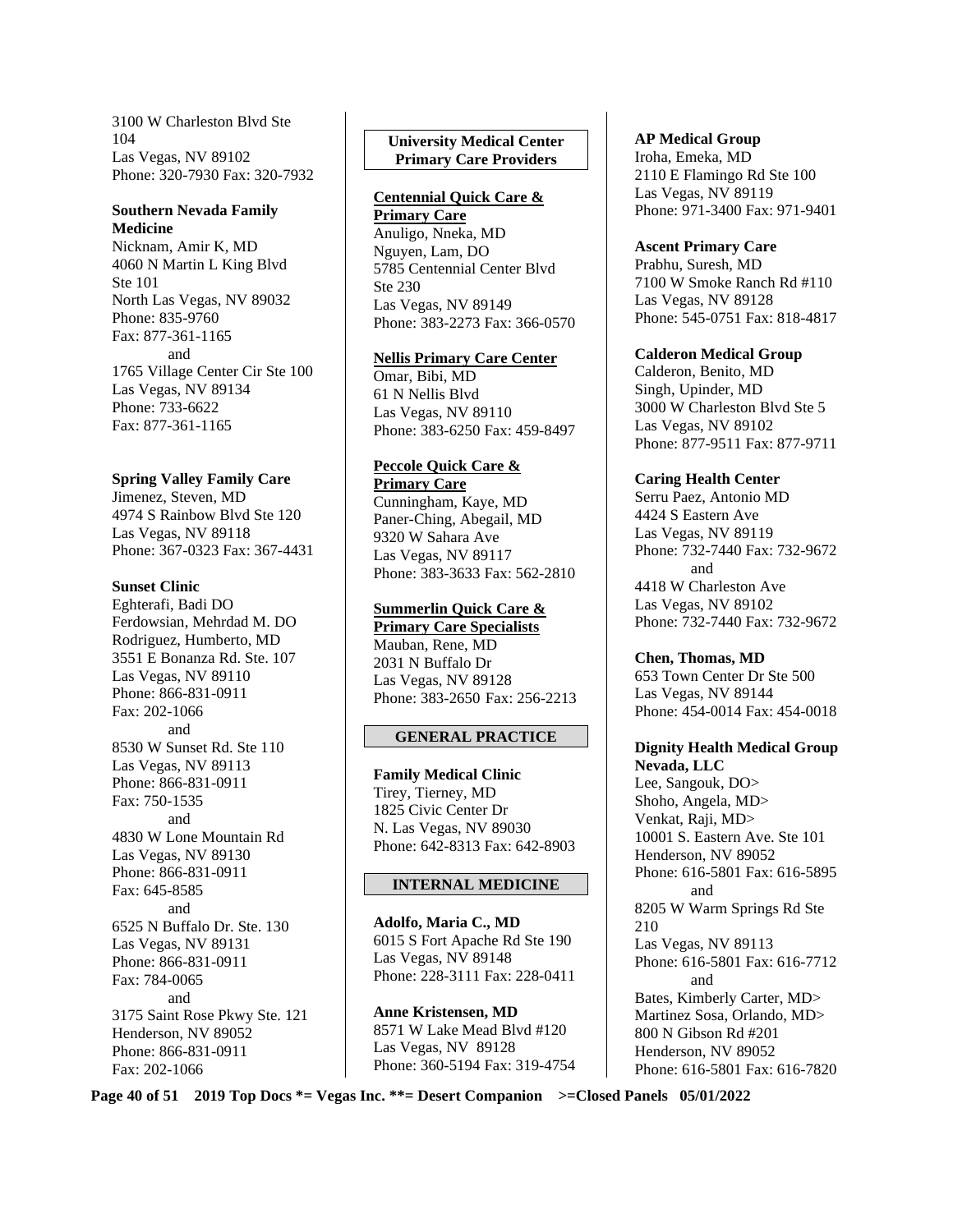and Von Hartleben, Kurt, MD> 9880 W Flamingo Rd Ste 220 Las Vegas, NV 89147 Phone: 616-5801 Fax: 616-7787 and Hong, Patrick S, MD> Miller, Pauline, MD> Vyas-Lahar, Aishwarya, MD> 4855 Blue Diamond Rd Ste 220 Las Vegas, NV 89139 Phone: 616-5801 Fax: 386-0005

#### **Genesis Medical Group**

Singh, M. Paul, MD 100 N Green Valley Pkwy #110 Henderson, NV 89074 Phone: 436-7700 Fax: 436-3800

#### **Guadalupe Medical Center**

Okamoto, Rafael, MD> 1219 E Charleston Blvd Las Vegas, NV 89104 Phone: 384-1110 Fax: 384-6611 and 1440 N Eastern Ave Las Vegas, NV 89101 Phone: 384-1110 Fax: 633-5663 and 731 N Nellis Blvd #2 Las Vegas, NV 89110 Phone: 384-1110 Fax: 214-7611 and 1060 N Rancho Dr Las Vegas, NV 89106 Phone: 384-1110 Fax: 647-0329 and 6804 W Cheyenne Avenue Las Vegas, NV 89108 Phone: 384-1110 Fax: 320-1639

#### **Hope Medical Clinic**

Achin, Rowena, MD Pepito, Don Leo, MD 7455 W Azure Dr #140 Las Vegas, NV 89130 Phone: 725-780-4351 Fax: 725-780-4339

#### **ICARE Medical Clinic**

Aguiluz-Dizon, Jenesa, APRN Palacios, Julie, APRN 8920 W Tropicana Ave Ste 105 Las Vegas, NV 89147

Phone: 713-5347 Fax: 844-858-9345

#### **Intermountain Healthcare**

#### **Blue Diamond**

Cruz, Audrey Sue, MD 8595 S Decatur Blvd Ste 108 Las Vegas, NV 89139 Phone: 948-1130 Fax: 688-8861

#### **Buffalo**

Ming Lam, Philippe Yee, MD 1700 N Buffalo Dr #100 Las Vegas, NV 89128 Phone: 233-8855 Fax: 952-3548

#### **Burnham Springs**

Bruce, Afi, MD Hou, John, MD Krstic, Marija, MD 4275 S Burnham #255 Las Vegas, NV 89119 Phone: 369-0088 Fax: 893-4913

#### **Cornerstone**

Mirabbasi, Seyed Abbas, MD 10521 Jeffrey St Ste 100 Henderson, NV 89052 Phone: 269-6345 Fax: 269-9422

#### **Craig**

Hufana, Donna, MD 1302 W Craig Rd N. Las Vegas, NV 89032 Phone: 473-8380 Fax: 473-8383

#### **Desert Heights**

Bergren, Thomas, DO 4275 S Burnham Ave #340 Las Vegas, NV 89119 Phone: 734-6363 Fax: 734-6374

#### **Galleria**

Zakharian, Karen, MD 1397 Galleria Dr Henderson, NV 89014 Phone: 436-5800 Fax: 436-2420

#### **Henderson**

Tanenggee, Frederick, MD 595 W Lake Mead Pkwy Henderson, NV 89015 Phone: 565-1007 Fax: 565-0836 **Nature Park** 

Lahar, Vikas, MD 2550 Nature Park Dr Ste 235 N Las Vegas, NV 89084 Phone: 948-1150 Fax: 688-8862

#### **Nellis**

Murphy, Tricia B, MD 821 N Nellis Blvd Las Vegas, NV 89110 Phone: 438-4003 Fax: 438-0555

## **North Rainbow**

Ofa, Karyn Lee, DO 1000 S Rainbow Blvd Las Vegas, NV 89145 Phone: 259-0088 Fax: 259-9533

## **Siena Clinic**

Bonuel, Nida, MD 2825 Siena Heights Dr. Ste 101 Henderson, NV 89052 Phone: 616-7049 Fax: 952-1234

## **Siena Rose Clinic**

Mak, Diane Hweelan, MD 2825 Siena Heights Dr Ste 102 Henderson, NV 89052 Phone: 940-1535 Fax: 940-1536

#### **South Decatur**

Daulat, Girish, DO 4500 W Oakey Blvd Las Vegas, NV 89102 Phone: 873-5110 Fax: 873-8093

#### **Spring Valley**

Zakharian, Armine, MD 5320 S Rainbow #150 Las Vegas, NV 89118 Phone: 944-7105 Fax: 944-7110

#### **Summerlin**

Illindala, Hima, MD Pahlevan, Ioana M., MD 2035 Village Center Cir Ste 110 Las Vegas, NV 89134 Phone: 228-7117 Fax: 804-5365

#### **Tenaya**  Asadullah, Saira, MD Huang, Kimball, MD Keck, Leslie, MD

**Page 41 of 51 2019 Top Docs \*= Vegas Inc. \*\*= Desert Companion >=Closed Panels 05/01/2022**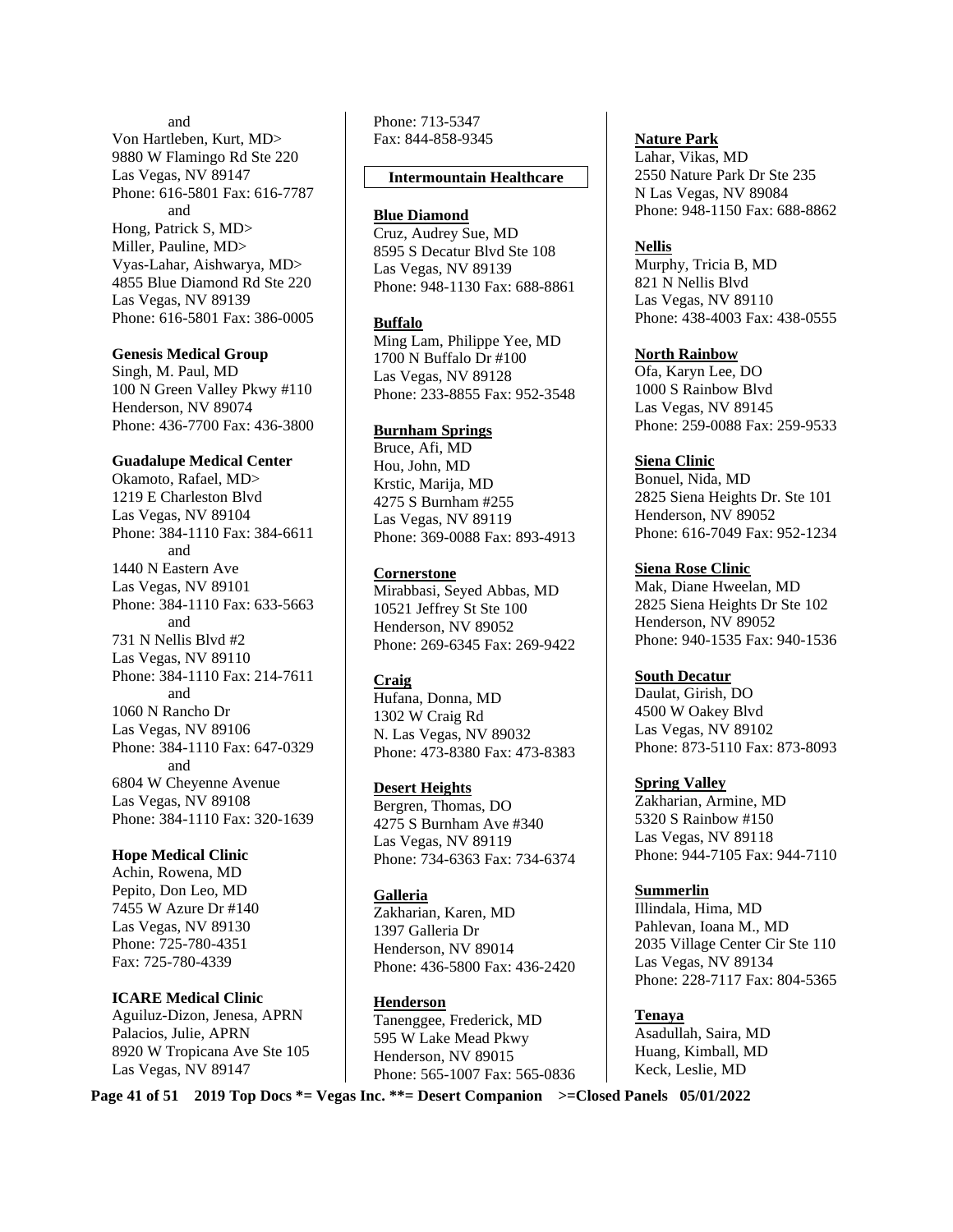Nakhleh, Bashar I, MD 2650 N Tenaya Way Ste 360 Las Vegas, NV 89128 Phone: 240-0088 Fax: 240-3049

#### **Valley**

Batugal, Oscar, MD Suguitan Jr, Amorsolo, MD 400 Shadow Lane #207 Las Vegas, NV 89106 Phone: 382-7760 Fax: 382-7871

#### **Internal Medicine Specialists**

Ghadishah, Babak MD Grossman, Gary, MD Rosenstein, David, MD 201 N Buffalo Dr Las Vegas, NV 89145 Phone: 242-2737 Fax: 255-3170

#### **Julie Wu Inc**

Salcedo, Anna, MD Wu, Julie, MD 3750 S Jones Blvd Ste 120 Las Vegas, NV 89103 Phone: 434-8880 Fax: 862-8880 and 2995 S Jones Blvd Las Vegas, NV 89103 Phone: 434-8880 Fax: 862-8880 and 5597 Spring Mountain Rd Las Vegas, NV 89146 Phone: 434-8880 Fax: 415-376-4528

#### **Jurani Clinic**

Sinha, Abhinav, MD> 633 N Decatur Blvd Ste A Las Vegas, NV 89107 Phone: 258-4900 Fax: 258-5006

#### **Maria C Regalado MD**

Regalado, Maria, MD 1811 S Rainbow Blvd Ste 108 Las Vegas, NV 89146 Phone: 876-0350 Fax: 847-7437

**Meadows Medical Group**  Tafreshi, Mehrdad A, MD 4500 Meadow Lane Las Vegas, NV 89107 Phone: 258-8100 Fax: 258-4244 **Seema Anjum, MD LTD**  Anjum, Seema, MD 3599 S Eastern Ave Las Vegas, NV 89169 Phone: 733-9230 Fax: 733-9243

**Southern Nevada Medical & Pediatrics Associates, LLC**  Tabora, Camilo, MD 3301 W Charleston Blvd Las Vegas, NV 89102 Phone: 968-0100 Fax: 0104

#### **University Medical Center Primary Care Providers**

## **Centennial Quick Care &**

**Primary Care**  Rubio, Ernesto, MD Wichman, David, MD 5785 Centennial Center Blvd Ste 230 Las Vegas, NV 89149 Phone: 383-2273 Fax: 366-0570

## **Nellis Quick Care & Primary Care**

Lorenzana, Gerardo, MD 61 N Nellis Blvd Las Vegas, NV 89110 Phone: 383-6240 Fax: 459-8497

## **Southern Highlands Primary**

**Care**  Tan, Ferdinand, MD 11860 Southern Highlands Pkwy Ste 102 Las Vegas, NV 89141 Phone: 383-6270 Fax: 224-7180

#### **Spring Valley Quick Care & Primary Care**

Almeqbeli, Neelam, DO Coker, Howard, MD Onyema, John, MD> Yu, Chaoran, DO 4180 S Rainbow Blvd #809 Las Vegas, NV 89103 Phone: 383-3626 Fax: 227-8487

**Summerlin Quick Care & Primary Care Specialists**  Geeb, Ute, MD>

2031 N Buffalo Dr Las Vegas, NV 89128 Phone: 383-2650 Fax: 256-2213

#### **Sunset Quick Care & Primary Care**

Agustin, Terence, MD Cordero-Mauban, Eileen, MD 525 Marks Street Henderson, NV 89014 Phone: 383-6210 Fax: 435-7050

#### **Robert P. Chiascione MD**

Chiascione, Robert, MD> 2647 Box Canyon Dr. Las Vegas, NV 89128 Phone: 363-5575 Fax: 319-4755

**Towngate Medical Center**  Sanchez, Luis, MD

2020 Wellness Way Ste 502 Las Vegas, NV 89106 Phone: 399-0447 Fax: 399-0548

#### **Western Mountain Medical Center**

Aslam, Nabila, MD 3015 Highway 95 #107B Bullhead, AZ 86442 Phone: 928-763-0433 Fax: 928-763-0839 and Aslam, Nabila, MD 2482 W Horizon Ridge Pkwy Ste 100 Henderson, NV 89052 Phone: 702-906-1480 Fax: 928-763-0839

**Yao, Betty H., MD>** 

Tu, Fun Chi, MD 5798 S Durango Dr Ste 100 Las Vegas, NV 89113 Phone: 933-6530 Fax: 933-6533

**Yu & I Wellness Center**  Yu, Samuel, APRN 6268 S Rainbow Blvd Ste 100 Las Vegas, NV 89118 Phone: 292-9729 Fax: 505-9235

**Page 42 of 51 2019 Top Docs \*= Vegas Inc. \*\*= Desert Companion >=Closed Panels 05/01/2022**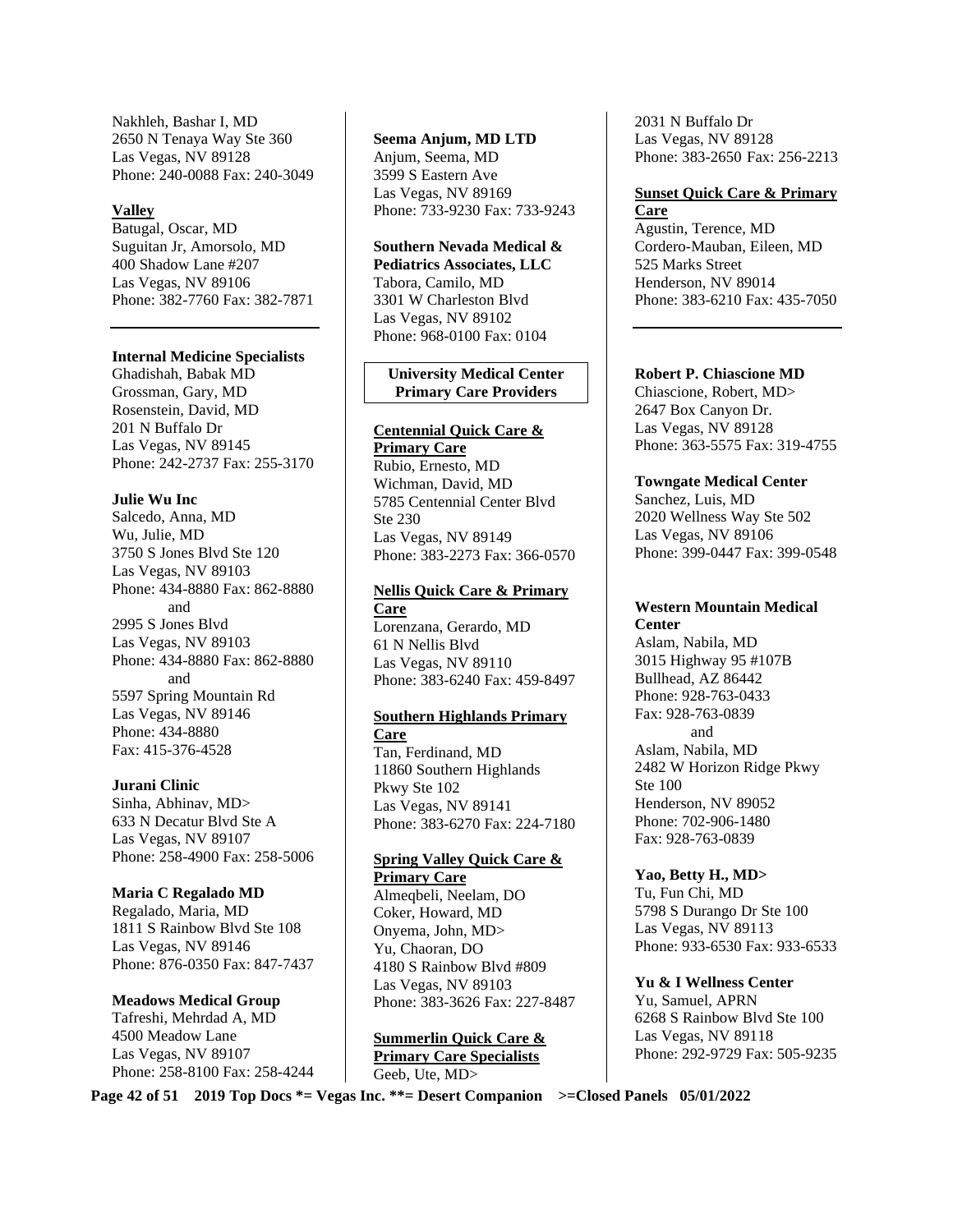# Physicians Index

**Abramowitz, David, MD ..... 36 Achin, Rowena, MD ............. 41 Adaimy, Mark, MD ............. 26 Adekile, Ayoola, MD ........... 26 Adolfo, Maria C., MD ......... 40 Adrian, Charlene, DO ........... 8 Advanced Prosthetics & Orthotics ..................... 12, 14 Advanced Pulmonary Sleep Disorders & Internal Medicine ........................... 16 Affiliated Physical Therapy LLC ............................. 17, 37 Afifi, Hazem, MD ................. 21 Aguiluz-Dizon, Jenesa, APRN ........................................... 41 Agustin, Terence, MD ......... 42 Ahmed, Mustafa, MD .......... 20 Ahrari, Bijan, MD ............... 22 Akbarullah, Syed, MD ......... 35 Akers, Terry, DC ................. 21 Akhtar, Imran, DO .............. 33 Akiyama, Megumi, MD ....... 29 Alali, Abdallah, MD ............. 26 Alamgir, Mohammad, MD.. 30 Albayrak, Samet, MD .......... 29 Alder, Brian, MD ................. 31 Alere Women's &Children's ........................................... 11 Alexander, James, MD ........ 29 Al-Hawarey, Sherif Hassan, MD .................................... 27 Alikozai, Farzad, DO ............. 8 Al-Khazaali, Marwah, MD . 26 Allen, Mark, DO .................. 33 Almeqbeli, Neelam, DO ....... 42 Alnajjar, Eva M, MD .......... 29 American Medical Response11 American Urgent Care & Infusion Centers ................. 9 Amin, Ayushi, OD ................ 31 Anaya, Carlos, MD .............. 40 Anesthesia Management Services, LLC ................... 19 Anh, Daejoon MD ................ 20 Anjum, Seema, MD ............. 42 Ansarinia, Mehdi, MD ......... 27** 

| Anson, John, MD28                                          |
|------------------------------------------------------------|
| <b>Anthem Village Dialysis  15</b>                         |
| Anuligo, Nneka, MD  40                                     |
| Arcus, Sandi, AuD20                                        |
| Asad, Shadaba, MD 25                                       |
| Asadullah, Saira, MD  42                                   |
| Aschenaki, Mekdelawit, MD20                                |
| Ashman, Edward S., MD33                                    |
| Aslam, Nabila, MD 43                                       |
| <b>Associated Pathologists</b>                             |
| <b>Chartered 14</b>                                        |
| <b>Asusta, Heisy, MD 29</b>                                |
| Atkinson, James, MD20                                      |
| Atlas, Sarah, RD28                                         |
| Aurelio, Danilo Miguel, DO  8                              |
| <b>Aveanna Healthcare Medical</b>                          |
| Solutions11                                                |
| Avelar, Taurino, MD 26                                     |
| Averett, James, DPM35                                      |
| Averilla, Divina, MD38                                     |
| Avina, Lindley, MD20                                       |
| <b>Azura Surgery Center Las</b>                            |
|                                                            |
| Bady, Sepehr, MD 32                                        |
| Baker, Bradley, MD33                                       |
| <b>Ballon-Hennings, Helard, MD</b>                         |
|                                                            |
| Balsiger, Robert, DO27                                     |
| Bangalore, Samir, MD27                                     |
| Banker, Dipesh, MD 23                                      |
| Baramidze, Geroge, MD26                                    |
| Baranoff, Scott, MD36                                      |
| Barber, Britany, AuD 20                                    |
| Bardakcioglu, Ovunc, MD21                                  |
| <b>Barnes, Glenn, DO 36</b>                                |
| <b>Barney, Mark, MD 26</b>                                 |
| Bartholomew, Brent F., MD 30                               |
|                                                            |
| Bassewitz, Hugh, MD33<br><b>Bates, Kimberly Carter, MD</b> |
|                                                            |
|                                                            |
| Batugal, Oscar, MD  42                                     |
| <b>Bauldauf, John, MD 25</b>                               |
| Baynosa, Richard MD 34                                     |
|                                                            |
| Beck, Grant L., DPM35                                      |
| Bedotto, John, MD  20                                      |
| Bennion, Kent Jay, OD  31<br>Bergren, Thomas, DO  41       |

**Bernstein,Rick, MD .............. 36 Beuerle, Elizabeth, AuD ....... 20 Bigcas, Jo-Lawrence, MD .... 23 Bishoff, Haley, RD LD ......... 28 Black, Chad, MD .................. 39 Blair, Laurel, MD ................. 24 Blake, Amanda, AuD ........... 20 Blanchard, Lucius, MD ........ 22 Boldur, Adin, MD ................. 26 Bonuel, Nida, MD ................. 42 Borino, Noreen, APRN ......... 38 Botla, Venugopal, MD .... 26, 37 Bourgault, Irene, DO ........... 38 Brace Yourself ................ 12, 14 Bradford, Michael, MD ....... 33 Bradley, Tiffany, MD ........... 39 Bregman, Peter J, MD ......... 34 Brill, Keith, MD .............. 29, 30 Broder, Howard, MD ........... 21 Brotherson, Scott OD ........... 31 Browder, Leslie, MD ............ 21 Bruce, Afi, MD ...................... 41 Bruun, John S, MD .............. 21 Bryan, Michael G, MD ......... 22 Bubb, Chard, MD ............. 8, 22 Burchill, Casey, DPM ........... 35 Burger, Bradley, DO ............ 29 Burgess, Kristian Derek, DO ............................................ 39 Burke, Jennifer, OD ............. 31 Butt, Shamail, MD ................ 30 Caballos, Sonia, MD ............. 29 Cade, Jerry, MD ................... 25 Calderon, Benito, MD .......... 40 Calica, Nicole Aragon, DO..... 8 Call, Ashlyn, PA ................... 39 Calvo, Charles, MD .............. 35 Cameron, Landon, DPM...... 34 Candela, Joseph, MD ........... 36 Canyon Vista Post Acute ..... 16 Carag, Charissa, MD ........... 26 Carevans Medical Transport Services .............................. 11 Carlson, Brian J, MD ........... 23 Carr, Brian J, MD ................ 33 Carrera, Eladio, MD ............ 23 Carroll, Jennifer, MD .......... 24** 

**Page 43 of 51 2019 Top Docs \*= Vegas Inc. \*\*= Desert Companion >=Closed Panels 05/01/2022**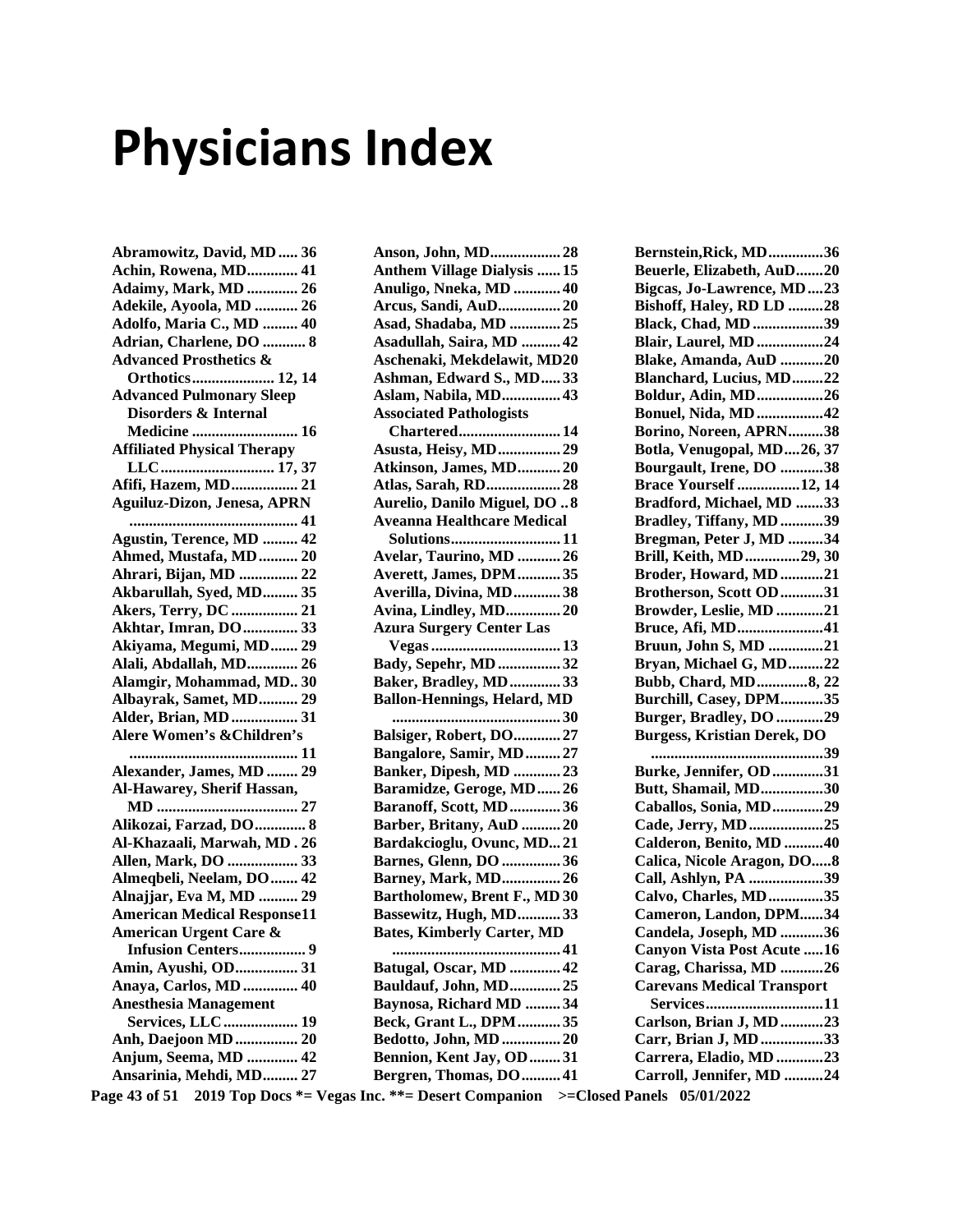| Casalman, Stephanie, DO  38                   |
|-----------------------------------------------|
| <b>Casas, Gerald, MD 29</b>                   |
| Casillas, Benjamin, MD 8                      |
| Cassen, Joyce, MD  31                         |
| Centennial Dialysis  15                       |
| Champion, Amber, MD 22                        |
| Chan, Benjamin, MD 38                         |
| Chan, Holman, MD  33                          |
| Chang, Troy, OD  31                           |
| Chang, Bess, DO  27                           |
| Chang, Julie, OD 31                           |
| Chang, Michael Y., MD, PC 19                  |
| Chaudhuri, Pradipta, MD 21                    |
| Chavarria, Aysa, NP-C  39                     |
| <b>Chen, Thomas, MD 41</b>                    |
| Chiascione, Robert, MD  42                    |
| Child, Reesa, MD  29                          |
| Ching, Harry, MD  23                          |
| Christiansen, Jon, OD  31                     |
| Chu, Jay K, MD  26                            |
| Chu, William, MD  21<br>Chue, Bevins, MD  34  |
| Chung, Arnold, MD 21                          |
| Clark, Edward F, MD  39                       |
| Clifford E., Michael, MD  35                  |
| Cluff, William, OD 31                         |
| Coe, Tracy, MD 30                             |
| Coker, Howard, MD 42                          |
| <b>Community Ambulance  11</b>                |
| Connors, Lisa Majorie, DO. 27                 |
| Contreras, Lisa M., RDN, LN                   |
|                                               |
| Coppel, Alain, MD  33                         |
| Corbin, Dina Z, MD  26                        |
| Cordero-Mauban, Eileen, MD                    |
| 42                                            |
| Cox, Efrem Michael, MD  28                    |
| Crown City Orthopedic 12, 14,                 |
| 51                                            |
| Cruvant, Carolyn, MD  31                      |
| Cruz, Audrey Sue, MD 41                       |
| Cunningham, Kaye, MD  40                      |
| Curry, James, MD  24, 37                      |
| D. Danz & Sons 14                             |
| D'Amato, Thomas, MD  21                       |
| Dabra, Sundeep Kumar, MD 8                    |
| Dang, Michael Quan, DO 27,                    |
| 28                                            |
| Daniels, Gary C, AuD 20                       |
| Dao, Alexander, DO 39                         |
| Daugharthy, James, MD  21                     |
|                                               |
| Daulat, Girish, DO  42                        |
| Daulat, Jaldeep, 22<br>Daulat, Jaldeep, DO 22 |

| Davis, Brian, MD34                                           |
|--------------------------------------------------------------|
| Davis, David, OD31                                           |
| Davis, Larry, OD31                                           |
| Davis, Linda C, OD 31                                        |
| Dawood, Lana, MD  39                                         |
| Day, Brian Lee, DC 21                                        |
| Dayco, Niberonofer, APRN.39                                  |
| De Guzman, Glendell, MD.29                                   |
| De Leon, Claire, MD>38                                       |
| Debry, Peter, MD 31                                          |
| Del Mundo, Lloyd, DO  35                                     |
| DeMoss, Jeffrey, DO  39                                      |
| Dente, Paul, DO29                                            |
| Derasmo, Jennifer, RD LD28                                   |
| Desai, Jyoti, MD 29                                          |
| Desai, Snehal, MD 23                                         |
| Desert Radiologists 15<br><b>Desert Springs Dialysis  15</b> |
| Dhir, Rohtashav, MD23                                        |
| Dhudshia, Neel V., MD 21                                     |
| Dia-Foot  14                                                 |
| Diaz, Glenn, MD39                                            |
| Dickerson, Neil, OD 31                                       |
| Dixit, Shanker, MD  27                                       |
| Dort, Sean, MD24                                             |
| Douds, Gregory L., MD.28, 36                                 |
| Downes, Christopher, MD8                                     |
| Doyle, Nora, MD  29                                          |
| Duggal, Amit, MD 39                                          |
| Duggal, Sejal, MD 39                                         |
| Duke, Derek, MD  28                                          |
| Dukes, Todd, DO39                                            |
| Dumler, Dennis, DC  22                                       |
| Dunaway, Mary RD  28                                         |
| Dunetz, Wayne, DPM  34                                       |
| Dunn, Thomas, MD33                                           |
| <b>Ear Nose and Throat Surgery</b>                           |
|                                                              |
| Earley, Brian V, DO39                                        |
| East Sunrise Dialysis 15                                     |
| Edmunds, Kenneth, MD 41                                      |
| Een, Miriam B., MS, RD  28                                   |
| Eghterafi, Badi DO  40                                       |
| Eisenberg, Dan, MD31                                         |
| Elite Endoscopy 13                                           |
| Elkhoury, Nabil, MD  28                                      |
| El-Salibi, Fadi D, MD  25                                    |
| England, Beau, Au D  20                                      |
| Engorn, David, DPM 34<br>Espinosa, Matthew, NP39             |
| Estrada, Victor, MD  19                                      |
| <b>Evolve Prosthetics and</b>                                |
| Orthotics  12, 14                                            |
|                                                              |

| <b>Falcone-Wharton, Amy, MD</b>                   |
|---------------------------------------------------|
| 28<br>                                            |
| Fang, Qin, MD 26                                  |
| <b>Fanning, Cara, MD 25</b>                       |
| Fant, Emily, MD31                                 |
| Farabi, Alireza, MD 25                            |
| Farbman, Eric, MD27                               |
| Faris, Frank, MD24                                |
| <b>Farrow, Simon, MD 27</b>                       |
| Faylona, Maria, M.D38                             |
| Feikes, Quynh, MD21                               |
| Ferdowsian, Mehrdad M. DO                         |
| Fermin, Anna, MD 27                               |
| Fermin, Joseph, OD 31                             |
| Finch, Michelle Renee, MD 29,                     |
| 30                                                |
| FIT Physical Therapy 13                           |
| Five Star Dialysis Center 15                      |
| Flamingo Surgery13                                |
| <b>Fleury, Aimee, MD 24</b>                       |
| Foggia, David, MD 23                              |
| <b>Fontes, Roger, MD 33</b>                       |
| <b>Forage, James S., MD 28</b>                    |
| Forbes, Scott, DC21                               |
| <b>Foster, George, MD29</b>                       |
| Fouse, Matthew, MD33                              |
| Franco, Nicole, AuD20                             |
| Frankel, Desha, MD 23                             |
| Freeman, Stepanida, MD28                          |
| <b>Fremont Emergency Services</b>                 |
| . 22<br>                                          |
| <b>Fresenius Medical Care 16</b>                  |
| Gabriel, Scott, MD 24                             |
| <b>Galang, Joan Dawn, APRN.39</b>                 |
| Gammoh, Nataly, OD31                              |
| Gandotra, Vishal, MD24                            |
| Garber, Jason, MD28, 36                           |
| Garcia, Olga Rubenovna, DO                        |
| 21                                                |
| Gardner II, Richard, DPM34                        |
| <b>Gardner, Michael Owen, MD</b>                  |
|                                                   |
| Garg, Amit, MD29                                  |
| <b>Gassen, Vincent, OD 31</b>                     |
| Geeb, Ute, MD 42                                  |
| Ghadishah, Babak MD 42                            |
| Gibson, Gina Yakia, DO 8                          |
| Gilmour, Duncan, DO27                             |
| <b>Ginsburg, David, MD27</b>                      |
| Glassman, Irwin, MD29                             |
| Glickman, Scott, DO 28<br>Glyman, Mark, MD, DDS32 |
|                                                   |
| GMTCare, LLC11                                    |

**Page 44 of 51 2019 Top Docs \*= Vegas Inc. \*\*= Desert Companion >=Closed Panels 05/01/2022**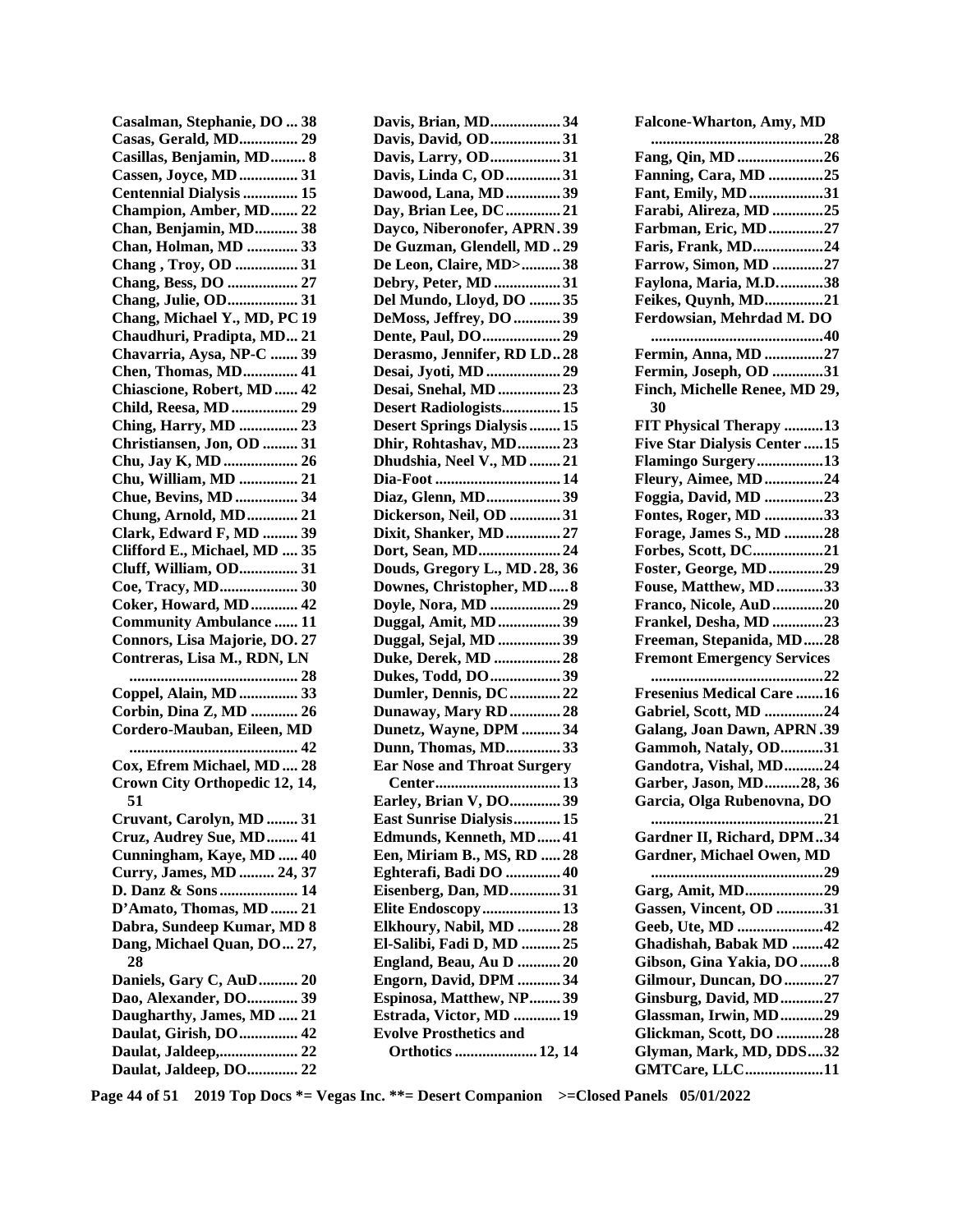| Gnoyski, Joseph, MD 34                            |
|---------------------------------------------------|
| Goli, Vijay, MD 36                                |
| Goll, Frederick, MD  23                           |
| Golshani, Kevin, MD  33                           |
| Gomez, Nadia, MD  29                              |
| Gondy, Anita, MD  29                              |
| Gonzalez, Marilyn, OD  31                         |
| <b>Good Shepherd Rehab</b>                        |
| Institute 20, 35                                  |
| Goodell, Julie, DO 30                             |
| Gorbachinsky, Ilya, MD 36                         |
| Gothelf, David, DO  38                            |
| Gould, Natalie, MD 24                             |
| Grant, Kenneth, MD  36                            |
| <b>Green Valley Dialysis  15</b>                  |
| Gregory, Maria, MD  27                            |
| <b>Grigore, Alina, MD 19</b>                      |
| Grigoriev, Victor, MD  36                         |
| Groesbeck, Paul, AuD  20                          |
| Grolle, Matthew S, MD  29                         |
| Grolle, Matthew, MD  29                           |
| Grondel, Robert J, MD  33                         |
| Grossman, Gary, MD  42                            |
| Grudzinski, Andrew, MD 36                         |
| Guillermo, Patino, DO  36<br>Gupta, Arvin, MD 26  |
|                                                   |
|                                                   |
| Gutierrez, Irene Amanda, MD                       |
| 38                                                |
| Gyang, Andrew, MD  8                              |
| Haddad, Zaid, MD 26                               |
| Hadjiev, Christo, MD  39                          |
| Hadwan, Suzan, DO  27                             |
| Haghani, Sara, OD 31                              |
| Hall, Clifton, MD  22                             |
| Hallman, Daniel L, DPM 34                         |
| Hamilton, Timothy, MD 21                          |
| Hancock, Kyle, MD  33                             |
| Hanger Clinic  12                                 |
| <b>Hanger Prosthetics &amp;</b>                   |
| Orthotics West, Inc 14                            |
| <b>Hanger Prosthetics &amp;</b>                   |
| Orthotics, Inc  14<br>Hanna, Bernadine A., MD  37 |
|                                                   |
| Hansen, Steven, MD  31                            |
| Harb, Mouchir, MD 27                              |
| Harries, Karyn, DO  39<br>Harris, Scott, DO  36   |
| Harrison, Jennifer A, DO 8                        |
| Harter, Steven, MD  29                            |
| Hashemi, Neda, MD 26                              |
| Haslett, Katrina. MD 30                           |
| Havins, Weldon, MD  31                            |
| Heard, Jasmine Elyse, DO  39                      |

| Heller Nguyen, Ai-Quoc, DPM                                                                                                                                  |
|--------------------------------------------------------------------------------------------------------------------------------------------------------------|
| 34                                                                                                                                                           |
| Hendershot, Wade, DPM34                                                                                                                                      |
| <b>Henderson Surgery Center . 13</b>                                                                                                                         |
| Henderson, Steven R., PA-C39                                                                                                                                 |
| Henkel, Ashley, OD31                                                                                                                                         |
| Henry, Christina, DO 39                                                                                                                                      |
| Henry, Jerry, DPM 34                                                                                                                                         |
| Henry, LaKeisha, MD23                                                                                                                                        |
| Herpolsheimer, Arthur, MD29                                                                                                                                  |
| Herrero, Carmelo, MD  24                                                                                                                                     |
| Herrero, Rebecca, MD29                                                                                                                                       |
| Hersh, Carrie, DO  27                                                                                                                                        |
| Hijazi, Bishr, MD  25                                                                                                                                        |
| Hildebrand, Peter, MD  30                                                                                                                                    |
| Hillock, Ronald, MD  33                                                                                                                                      |
| Hilton, Daniel, DO23                                                                                                                                         |
| Hodges-Wills, Toni, DO  30                                                                                                                                   |
| Hoer, Steven, MD33                                                                                                                                           |
| Hollifield, Rodney, MD  35                                                                                                                                   |
| Hong, Patrick S, MD 41                                                                                                                                       |
| Hooshmand, Babak, MD  25                                                                                                                                     |
| <b>Hoover Emergency Physicians</b>                                                                                                                           |
| . 22                                                                                                                                                         |
| <b>Horizon Specialty Hospital of</b>                                                                                                                         |
| Henderson11                                                                                                                                                  |
| <b>Horizon Specialty Hospital of</b>                                                                                                                         |
|                                                                                                                                                              |
| Las Vegas11<br>Hou, John, MD  41                                                                                                                             |
|                                                                                                                                                              |
| Houchin, Kenneth, MD30                                                                                                                                       |
| Howard, Shain, DO33                                                                                                                                          |
| Hsiao, Mark, MD 33                                                                                                                                           |
| Hsieh, Geoffrey, MD  24                                                                                                                                      |
| Hsu, Jay, MD21                                                                                                                                               |
| Huang, Kimball, MD  42                                                                                                                                       |
| Huang, Ryan, DO 39                                                                                                                                           |
| Hufana, Donna, MD 41                                                                                                                                         |
| Huff, Lawrence, MD  33                                                                                                                                       |
| Hutchinson, Caprice, FNP-BC                                                                                                                                  |
| 39                                                                                                                                                           |
| Huynh, Curtis C. MD 34                                                                                                                                       |
| Hyson, Morton, MD27                                                                                                                                          |
|                                                                                                                                                              |
|                                                                                                                                                              |
|                                                                                                                                                              |
|                                                                                                                                                              |
| <b>Intermountain Connect Care</b>                                                                                                                            |
|                                                                                                                                                              |
|                                                                                                                                                              |
|                                                                                                                                                              |
|                                                                                                                                                              |
| Illindala, Hima, MD 42<br><b>Institute of Orthopedic</b><br>Ip, Randy James, DO  21<br>Iqbal, Bilal Z, MD  26<br>Iroha, Emeka, MD  40<br>Ismail, Ayaaz, MD23 |
| Ivey, Pamela, MD21                                                                                                                                           |
|                                                                                                                                                              |
| Iwamoto, Craig, MD  24, 37<br>Izuora, Kenneth, MD22                                                                                                          |

| Jahangir, Nauman, MD 21                                             |
|---------------------------------------------------------------------|
| Jain, Gaurav, MD26                                                  |
| James, Weldon G, MD 39                                              |
| Janda, Paul, DO27                                                   |
| Janga, Radhika R, MD 26                                             |
| Jefic, Dane, MD 21                                                  |
| Jefic, Dijana, MD26                                                 |
| Jenabi, Isaac, MD 33                                                |
| Jensen, Michelle, RD, LD,                                           |
|                                                                     |
| <b>Jensen, Tony, OD 31</b>                                          |
| Jilani, Jawad, DO 23                                                |
| Jimenez, Steven, MD40                                               |
| Johnson, Elijah, MD24, 37                                           |
| Johnstone, Cameron Miles,                                           |
|                                                                     |
| Jolley, Steve, PT37                                                 |
| Joseph, Wally, NP38                                                 |
|                                                                     |
| Joshi, Dhiresh.R, MD25                                              |
| Jou, Jasmine A, MD>38                                               |
| Julio, Jacqueline, OD 31                                            |
| <b>Jung, Sharon, PsyD27, 28</b>                                     |
| Justice, Ashlee, MD 24                                              |
| Kalra, Sunita, MD 39                                                |
| Kamen, Charles, MD 27                                               |
| Kane, Maile, DO 39                                                  |
| Kang, Parminder, MD 33                                              |
| Kantor, Samuel, MD 26                                               |
|                                                                     |
| Kaplan, Stuart, MD28, 36                                            |
| Karanth, Nikhil S, MD24                                             |
| Karno, Grant, MD33                                                  |
| Kartzinel, David, MD30                                              |
| Kastrup, John MD33                                                  |
|                                                                     |
| Kay, Johnson, DO36                                                  |
| Kayali, Zeid, MD 23                                                 |
| <b>Keck, Leslie, MD 42</b>                                          |
| Keeley, Katherine, MD. DDS<br>32                                    |
| .                                                                   |
| Kelley, John, MD29, 30                                              |
| Kelly, Donna, APRN 40                                               |
| Kelly, G. Timothy, MD 36                                            |
| Kelner, Andrew, MD33                                                |
| Khaira, Gurinderpal, MD39                                           |
|                                                                     |
|                                                                     |
| Khan, Lubna, MD 38<br>Khanna, Bindu, MD26<br>Kharazi, Pejman, MD 39 |
| <b>Kidney Specialists Surgery</b>                                   |
| Center13                                                            |
| Kim, Daniel H, DO 23                                                |
| Kim, Daniel, DO 23                                                  |
| Kim, Esther, DO 40                                                  |
| Kim, Nguyen, DO 36                                                  |
| Kim, Soon, MD 24<br>Kim, Thomas, MD33                               |

**Page 45 of 51 2019 Top Docs \*= Vegas Inc. \*\*= Desert Companion >=Closed Panels 05/01/2022**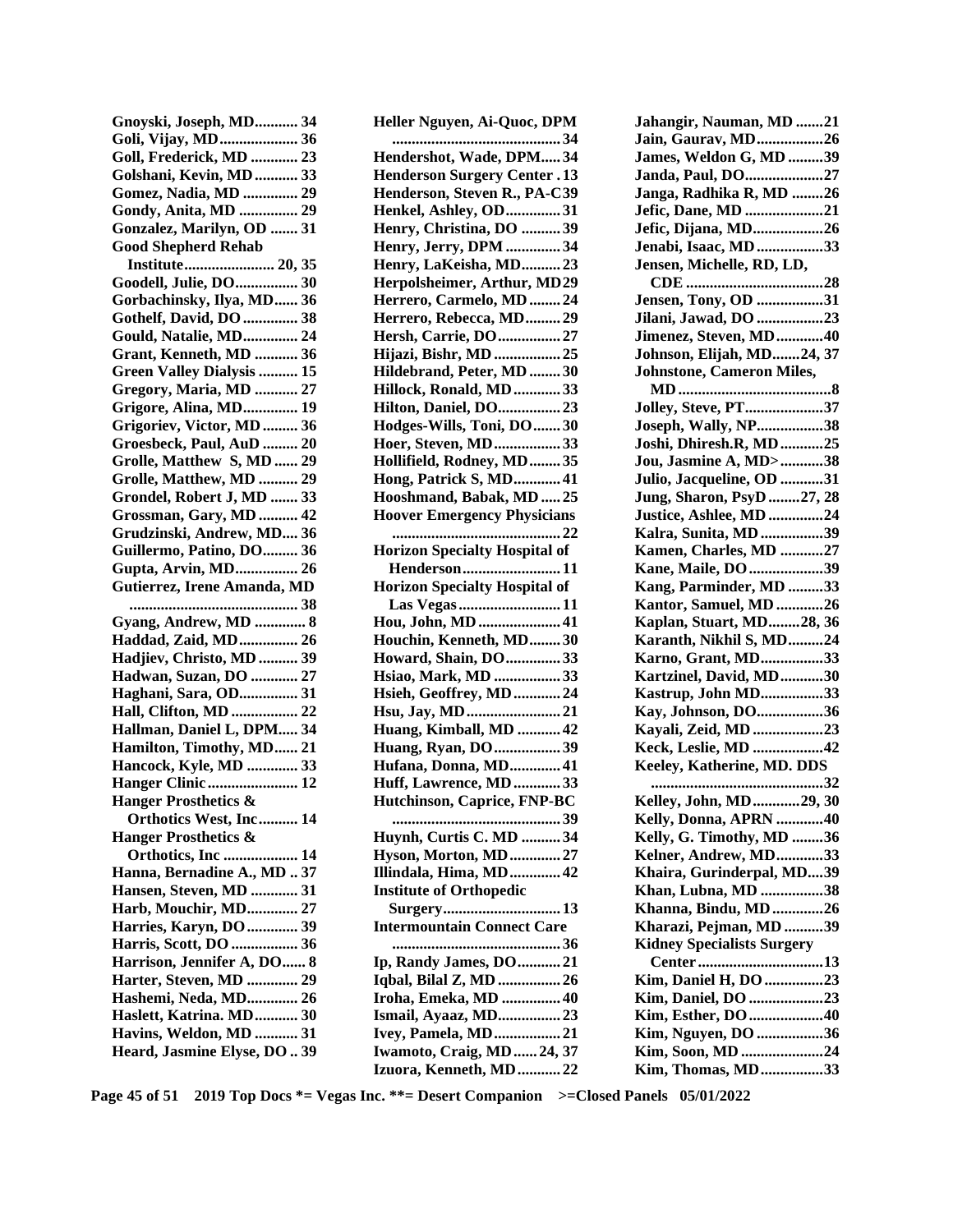| King, Richard, DO  39                      |
|--------------------------------------------|
| King, William, MD  26                      |
| Kiregard, Leslie, RDN, LD. 28              |
| Kittah, Nana Esi Nkuma, MD                 |
|                                            |
| Klugh, Serena, MD  22                      |
| Knoblock, Lyn, MD  24                      |
| Koe, Ronald, MD  33                        |
| Kojima-Kim, Vanessa, OD. 31                |
| Kowalski, Lynn D, MD 24                    |
| Kramer, Steven, MD  29                     |
| Kristensen, Anne, MD  40                   |
| Krstic, Marija, MD  41                     |
| Krulewitz, David, DPM  34                  |
| Kubonoya, Yoriko, OMD 19                   |
| Kumar, Jennifer, MD 26                     |
| Kuraishi, Nilofar, MD  40                  |
| Kuruvilla, Thomman, DPM 34                 |
| Kushnir, Christina, MD  24                 |
| Kwiatkowski, Terrance, MD                  |
|                                            |
| Labelle, Denise, PhD 28                    |
| <b>Laboratory Medicine</b>                 |
| <b>Consultants 14</b>                      |
| Lacayo, Enrique, MD  24                    |
| Lahar, Vikas, MD  41                       |
| Lake Mead Dialysis  15                     |
| Lamarr, Tyler, DO  29<br>Lao, Jason, DO 38 |
| Lao, Nancy T, MD  39                       |
| Laroche, Kevin, MD  33                     |
| Larsen, Karl, OD  31                       |
| Larsen, Ralph, MD  36                      |
| Las Vegas Bariatrics 20                    |
| <b>Las Vegas Pediatrics Dialysis</b>       |
|                                            |
| Las Vegas Renal Center  15                 |
| Leany, Kristy, APRN 38                     |
| Leavitt, Tracy, DPM 34                     |
| Ledee, Daniel, AuD  20                     |
| Leduc, Marc, MD 20                         |
| Lee, Daniel, MD  33                        |
| Lee, Janet, MD 31                          |
| Lee, Michael, MD 25                        |
| Lee, Sangouk, DO  41                       |
| Lee, Simhean, MD  19                       |
| Lehrner, Lawrence, MD 26                   |
| Leichman, Joshua, MD  21                   |
| Leininger, Shannon, RD 28                  |
| Leiserowitz, Marc, MD 26                   |
| Lesani, Omid A, MD 36                      |
| Levy, Adam, MD 29                          |
| Licata, Peter, DO  40                      |
|                                            |

| <b>Life Care Center of Las Vegas</b>                  |
|-------------------------------------------------------|
|                                                       |
| Lim Jr, Thomas Q, MD 26                               |
| Lin, Michelle, DO  40                                 |
| Lipman, Brian J, MD 25                                |
| Liu, Judy, MD 35<br>Liu, Xin Nick, DO 32              |
| Lomax, Randall, DO  23                                |
| Loo, Roy, MD 35                                       |
| Lorenzana, Gerardo, MD42                              |
| Loudyi, Aida, MD 35                                   |
| Low Vision Services, Inc 25                           |
| Lubritz, Joel, MD  23                                 |
| Luh, Henry, MD29                                      |
| Luken, Kristine A, DC21                               |
| Lymphatic Therapy25                                   |
| Lyon, Wesley, DPM 37                                  |
| Madden, Heather, MD30                                 |
| Mahajan, Jay, DO  27                                  |
| Mak, Diane Hweelan, MD  42                            |
| Makar, Ranjit, MD 24                                  |
| Makhija, Suresh K, MD  26                             |
| Makil, David, MD  26                                  |
| Maklad, Muthena A, MD  24                             |
| Malhotra, Deepak, MD21                                |
| Malone-Davis, Toya, MD 27<br>Maltinski, Genadi, MD 39 |
| Mancuso, Aaron, OD 31                                 |
| Manfra, Douglas, DC22                                 |
| Manning, Michael, DO 33                               |
| <b>Manthei, Scott, DO 23</b>                          |
| Mari, Zoltan K., MD27                                 |
| Mark A Rubinstein, DC 22                              |
| Mark, Michelle, DO 38                                 |
| Marlon, Anthony J, PA-C  39                           |
| Martin John V., MD 29                                 |
| Martin, Gloria, MD28                                  |
| Martin, John V., MD 30                                |
| <b>Martin, Juan, MD  21</b>                           |
| Martinez Sosa, Orlando, MD                            |
|                                                       |
| Mashhood, Firooz, MD34                                |
| <b>Mason, Albert, MD  24</b>                          |
| Masterson, Megan E, AuD20<br>Matsunaga-Kirgan, Marsha |
|                                                       |
| <b>Mauban, Rene, MD 40</b>                            |
| Mayes, Annette, MD  28                                |
| Mazo, Robert, DO  27                                  |
| McCraw, Casey, MD36                                   |
| McDaniel, Alexandra, MD 29                            |
| McDermott, Nasim, DO23                                |
| <b>MedicWest Ambulance11</b>                          |
| Medina-Garcia, Luis, MD  25                           |
| c **- Desert Comnanion >-C                            |

| <b>Medlife Transportation LLC</b>                                                                                                                                                                              |
|----------------------------------------------------------------------------------------------------------------------------------------------------------------------------------------------------------------|
| 11<br><b>Mendez, Jaime, OD 31</b>                                                                                                                                                                              |
| Menezes, John M., MD 34                                                                                                                                                                                        |
| Mengistu, Fikre, MD 24                                                                                                                                                                                         |
| <b>Mercado, Christopher, MD .38</b>                                                                                                                                                                            |
| Mercado, Katrina, MD 38                                                                                                                                                                                        |
| <b>Merrell, Robert, MD 26</b><br><b>Mesa View Physical</b>                                                                                                                                                     |
| Rehabilitation 13                                                                                                                                                                                              |
| Miao, Michael, MD33                                                                                                                                                                                            |
| Michaels, Saovaros, MD 29, 30                                                                                                                                                                                  |
| Michaels, Susun, DO 22                                                                                                                                                                                         |
| Miles, Melissa, MD 21                                                                                                                                                                                          |
| Miller, Donna, MD 28<br>Miller, Katharine, PsyD.27, 28                                                                                                                                                         |
| Miller, Pauline, MD41                                                                                                                                                                                          |
| Ming Lam, Philippe Yee, MD                                                                                                                                                                                     |
|                                                                                                                                                                                                                |
| Mirabal, Christine A, MD 23                                                                                                                                                                                    |
| Mirabbasi, Seyed Abbas, MD                                                                                                                                                                                     |
| 41<br>Mirfendereski, Seyedqumars,                                                                                                                                                                              |
|                                                                                                                                                                                                                |
| Mistry, Neville Farookh, MD                                                                                                                                                                                    |
|                                                                                                                                                                                                                |
| <b>Mobility Prosthetic and</b>                                                                                                                                                                                 |
| Orthotic Services 12, 14                                                                                                                                                                                       |
|                                                                                                                                                                                                                |
|                                                                                                                                                                                                                |
|                                                                                                                                                                                                                |
|                                                                                                                                                                                                                |
|                                                                                                                                                                                                                |
|                                                                                                                                                                                                                |
|                                                                                                                                                                                                                |
| Mocherla, Deepa, MD 30<br>Modjinou, Dodji, MD35<br>Mohammad, Mir Ali, MD25<br>Mohammed, Ashraf, MD26<br>Mokuolu, Adedayo, MD23<br>Montgomery, Steven, MD31<br>Morris, Dexter OD 31<br>Mortenson, Julie, AuD 20 |
| Mrkaic, Ana, MD 22                                                                                                                                                                                             |
|                                                                                                                                                                                                                |
|                                                                                                                                                                                                                |
|                                                                                                                                                                                                                |
|                                                                                                                                                                                                                |
| <b>Mukherjee, Ranadev, MD 23</b><br>Mukhopadhyay, Deb, MD 23<br>Mulchandani, Harsha, MD26<br><b>Murphy, Rory, OD</b> 31<br>Murphy, Tricia B, MD41<br><b>Myint, Shoib, MD30</b>                                 |
| Nagy, Aurangzeb, MD 28                                                                                                                                                                                         |
| Nair, Baishali, MD26<br>Najjar, Marvin, MD 30                                                                                                                                                                  |
| Nakhle, Samer, MD22                                                                                                                                                                                            |
| Nakhleh, Bashar I, MD 42                                                                                                                                                                                       |
| Nalbone, Vincent P., MD 23                                                                                                                                                                                     |
| Nandalur, Karunakar R, MD8                                                                                                                                                                                     |
| Nandikanti, Deepak, MD26                                                                                                                                                                                       |
| Nasri-Chenijani, Sina, MD.23<br>Nayer, Muhammad, MD27<br><b>Neibaur, Darrick, MD31</b>                                                                                                                         |

**Page 46 of 51 2019 Top Docs \*= Vegas Inc. \*\*= Desert Companion >=Closed Panels 05/01/2022**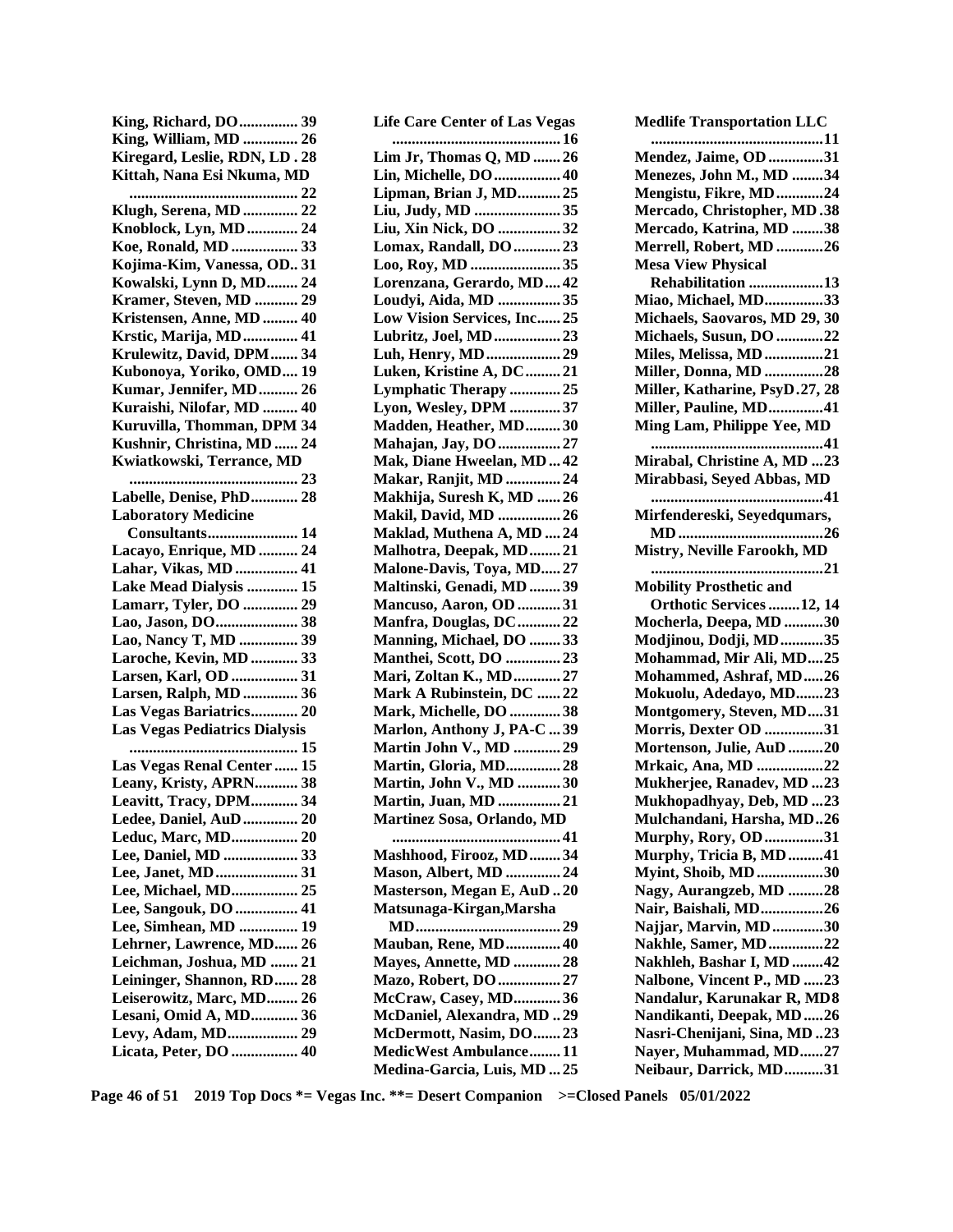| Nevada Behavioral Health                                       |
|----------------------------------------------------------------|
| <b>Solutions  11, 16</b>                                       |
| <b>Nevada Dialysis Center  15</b>                              |
| <b>Nevada Surgical Suites 13</b>                               |
| <b>Nevins, Russell, MD 33</b>                                  |
| Newman, Lawrence, MD 36                                        |
| Ng, Matthew, MD  23                                            |
| Nguyen, Christina, MD  30                                      |
| Nguyen, Cuong, MD  21                                          |
| Nguyen, Holly, AuD 20                                          |
| Nguyen, Lam, DO  40<br>Nguyen, Michael H., DO  8               |
|                                                                |
| Nguyen-Le, Trang, DO 26<br>Nguyen-Ward, Catherine, DO          |
|                                                                |
| Nicknam, Amir K, MD 40                                         |
| Nieto, Michelle L., RD LD 28                                   |
| Nijim, Shadi, MD  26                                           |
| Nishiyama, Steven, DO 33                                       |
| Nizri, Laura, RD  28                                           |
|                                                                |
| Noorda, Jameson, DPM  34                                       |
| Noorda, Spencer K, DPM  34                                     |
| North Las Vegas Dialysis  15                                   |
| Nwasike, Chinedu, MD  33                                       |
| O'Rourke, Ryan, MD  33                                         |
|                                                                |
|                                                                |
| <b>Ocular Prosthetics  14</b>                                  |
| Ofa, Karyn Lee, DO  41<br><b>Office Anesthesia Consultants</b> |
|                                                                |
| Ofikwu, Godwin, MD  21                                         |
| Ofori, Edward N, DO  29                                        |
| Oguh, Odinachi, MD  27                                         |
| Oh, Stephanie, OD  31                                          |
| Ohning, Gordon, MD  24                                         |
| Ojukwu, Promise C, MD 28                                       |
| Okafor, Chidi Celestine, MD                                    |
|                                                                |
| Okamoto, Rafael, MD  41                                        |
| Olson, Charissa, MD  29                                        |
| Omar, Bibi, MD  40                                             |
| Ong, Gene, MD  26                                              |
| Onyema, John, MD 42                                            |
| Oparanaku, Okey J., MD 35                                      |
| Orevillo, Joel D. MD 35                                        |
| Orthopedic Motion  12                                          |
| Orton, Douglas, OD  31                                         |
| Osman, Hassan, MD  26                                          |
| Pack, Edmond E., MD 30                                         |
| Pahlevan, Ioana M., MD  42                                     |
| Pakdeesupapol, Pongchanok,                                     |
|                                                                |
| Palacios, Julie, APRN  41<br>Palacios, Sean, MD  23            |

| Palal, Betsy, MD 22             |
|---------------------------------|
| Palmer, Angela Wilcox, MD 28    |
| Paner-Ching, Abegail, MD40      |
| Pannico, Preston, DPM34         |
| Papageorge, Evangelia, MD 39    |
| Paragon of Summerlin35          |
| Parasugo, Natalie, RD 28        |
| Parekh, Parag, DO  26           |
| Park, Nathania, FNP-BC39        |
| Parker, Jeffrey, MD35           |
| Parson, Craig, DO22             |
| Pasha, Tousif, MD23             |
| Patel, Beena Mangalbhai, OD     |
|                                 |
| Patel, Janmejay J., MD21        |
| Patel, Punam, MD20              |
| Paul, Sheldon W., MD  29        |
| Paulraj, Nirupa, MD26           |
| Pepito, Don Leo, MD  41         |
| Perel, Leon, MD 33              |
| Periyasamy, Baskar, MD26        |
| Periyasamy, Basker, MD36        |
| Perry Jr, Archie, MD33          |
| Peterson, Ryan, OD31            |
| Pham, Khanh, CDE, R.Ph28        |
| Phang, Frances, MD 24           |
| Piceno, Jessie, MD26            |
| Pillon, Luana, MD26             |
| Pistorio, Ashley, MD  34        |
| Planinic, Petar, MD29           |
| Pliagas, George, MD 36          |
| Poertner, Steven K, MD 38       |
| Poindexter, Curtis, MD 34       |
| Pokroy, Neville, MD 26          |
| Pomerantz. Daivd, MD  35        |
| Pomeranz, Morgan, MD20          |
| POP Prosthetics 12, 15          |
| Portz, Stephen, MD21            |
| Prabhu, Suresh, MD  40          |
| Precision Orthotic &            |
| Prosthetics 12, 15              |
| Preferred Homecare 11           |
| Premier Health &                |
| <b>Rehabilitation Center 16</b> |
| Pring, Jan, DO35                |
| <b>Prosthetic Center of</b>     |
| <b>Excellence  12, 15</b>       |
| Pudumjee, Shehroo, PhD27        |
| Qazi, Rizwan, MD  26, 37        |
| Qazi, Sayed, MD 26              |
| Quadeer, Arshi, MD 26           |
| Quezada, Yarini, MD 24, 28      |
| Quiamzon Adobo, Jennifer,       |
|                                 |

**Quinesares, Charynne, NP .. 39 Qureshi, Amir, MD .............. 25 Radpour, Omid, MD ............ 22 Rahnema, Molouk, MD ....... 22 Raissi, Abdolreza, MD ......... 33 Raja, Asima, MD .................. 26 Raju, Saujatha, MD ............. 26 Raman, Ankita, MD ............. 29 Ramirez, Juanita, MD .......... 39 Raveendran, Shirley, MD .... 39 Rebentish, Alka, MD ............ 25 Reboton, Jonathan, MD ....... 39 Red Rock Surgery Center .... 13 Reddy, Ravi K., MD ............. 31 Reddy, Tushina, MD ............ 31 Reese, Lee Micheal, MD. 24, 37 Regalado, Maria, MD ........... 42 Reuther, Michele P, SLP ...... 25 Reynolds, Brandon, MD ...... 34 Reynolds, Tammy R., MD ... 30 Reynolds, Tammy, MD ........ 29 Ribeiro, Phillip, MD ............. 26 Richards, Daniel, DO ..... 29, 30 Richter, Lawson, MD ........... 28 Ricker, Jonathan, DO .......... 24 Riggio, Robert, MD .............. 27 Rimoldi, Reynold, MD ......... 33 Rios, Joel, OMD .................... 19 Rivaz, Maryam, MD ............. 22 Roadhouse, Sarah Amarylis, DO ...................................... 29 Roberts, Lisa A., MD ........... 29 Robertson, Cristy, MD ......... 26 Rodriguez, Humberto, MD .. 40 Rojas II, J.A., MD ................ 29 Rojas, Kirsten B., MD .......... 29 Rosenbaum, Amy A, DO ...... 29 Rosenstein, David, MD ......... 42 Rouweyha, Rajy, MD ........... 31 Rovit, Adam, MD ................. 31 Rubio, Ernesto, MD ............. 42 Rudnitsky, Benjamin S, MD 36 Rudnitsky, Benjamin S., MD ............................................ 26 Ruiz Leon, Lilliana, MD ...... 29 Ryu, Jeffrey, MD .................. 26 Safaei, Sana, MD> ................ 39 Salcedo, Anna, MD ............... 42 Saleem, Kamron, MD ........... 26 Salinas, Jonathan, B., MD ... 23 Samant, Priya, DPM ............ 35 Sanchez, Luis, MD ................ 43 Sanghera, Prateek, MD ........ 26 Sankaran, Sundar, MD .. 26, 36** 

**Page 47 of 51 2019 Top Docs \*= Vegas Inc. \*\*= Desert Companion >=Closed Panels 05/01/2022**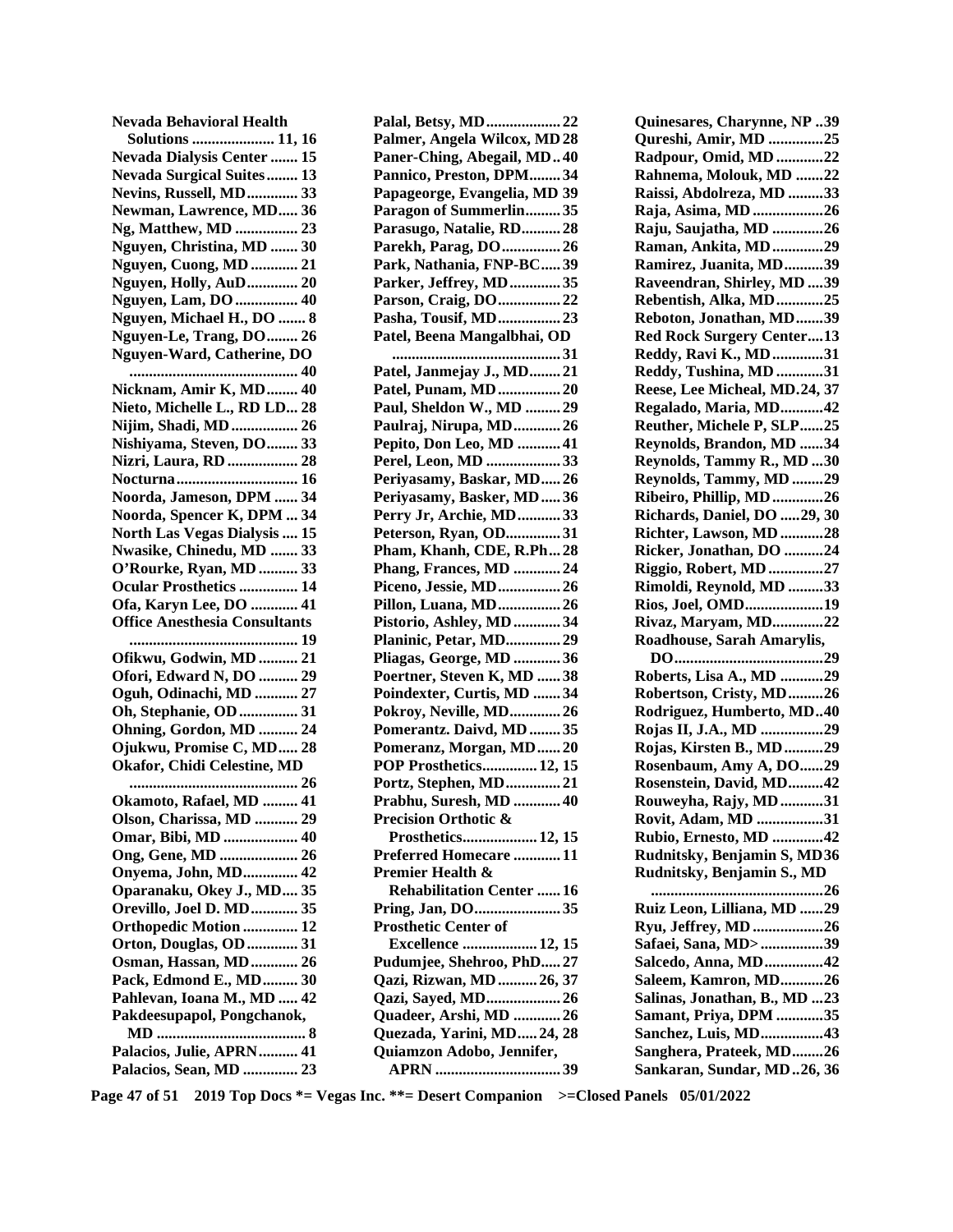**Saraiya, Uday, MD .............. 24 Saud, Bipin O, MD .............. 24 Sauter, Timothy T, MD ....... 29 Saxe, Steven DMD ............... 32 Say, Phillip, MD ................... 23 Sazegar, Hooman, DO ......... 35 Sbaih, Sameera, MD ............ 38 Schaller, Frederick, DO ...... 21 Schiber, Marissa, AuD ........ 20 Schneider, Xenia, DO .......... 35 Schoenhaus, Samantha, DO 30 Schorr, Emily, MD............... 31 Schroeder, W.W, MD .......... 23 Schwartz, Susan, DO ........... 23 Scleparis, George, MD ......... 21 Seiff, Michael E., MD .......... 28 Sekine, Keita, OMD ............. 19 Sela, Zvi, MD ........................ 26 Serru Paez, Antonio MD ..... 41 Seven Hills ASC LLC .......... 14 Seven Hills Surgery Center. 11 Seward, Christopher J, MD 28, 36 Shabnam Darbari MD ......... 26 Shadow Emergency Physicians ......................... 22 Shadrou, Shahrouz, MD ..... 26 Shah, Syed, MD .................... 26 Shah, Vipul, MD .................. 26 Shaposhnikov, Yakov D, MD ........................................... 24 Sharif, Kevin R, MD ............ 33 Sharma, Vishvinder, MD .... 23 Shaw, Lawrence, MD .......... 29 Shehata, Ali, DO .................. 39 Shen, Gary, MD ................... 36 Shepherd Eye SurgiCenter . 11 Shi, Jiong, MD ...................... 27 Shiode, Marisa, MD ............. 30 Shockley, Ronald, MD ......... 25 Shoho, Angela, MD> ............ 41 Siegel, Fredric, MD .............. 21 Siena Henderson Dialysis .... 15 Sikand, Ashley, MD ............. 23 Silver Hills Health Care Center ............................... 16 Silver Ridge Health Care Center ............................... 16**  Silverberg, David, MD......... 33 **Singh, Harbinder, MD......... 21 Singh, Krishna, MD ............. 29 Singh, M. Paul, MD ............. 41 Singh, Naresh, MD............... 35 Singh, Navkaran, MD .......... 30** 

**Singh, Nittu Kaur, MD ........ 39 Singh, Raj P, MD ................. 26 Singh, Surjeet, MD ............... 31 Singh, Upinder, MD ............. 40 Sinha, Abhinav, MD ............ 42 Sisu Healthcare Solutions .... 11 Smith Therapy Partners ...... 11 Snead, Brandon, MD ........... 34 Sohail, Irfan, MD ................. 26 Song, Walter, MD ................ 25 Sood, Rajat, MD ................... 24 Soong, Darren, MD .............. 20 Sorelle, Jonathan, MD ......... 25 Sound Physician Emergency Medicine of Nevada .......... 22 South Las Vegas Dialysis ..... 15 Southern Hills Dialysis Center ........................................... 15 Sparling, Roland L., MD ..... 39 Speech Therapy Associates 13, 25 Spickelmier, James, DC ....... 21 Spinner, Alycia, MD ............ 23 Spirtos, Nick, MD ................. 24 Spring Valley Hospital Outpatient Wound Care .. 17 St. Rose Dominican Hospital . 7 St. Rose Dominican Hospital – San Martin Campus ........... 7 Stankiewicz, Danielle M, AuD ........................................... 20 Steinkohl, William B., MD .. 36 Stewart, Brad OD................. 31 Stewart, Jeffrey, DPM ......... 34 Stewart, Paul, MD ................ 35 Stewart, William, MD .......... 25 Stilson, Brandon J, MD ....... 39 Stonecreek Surgery Center . 14 Storey, Jean, DO .................. 29 Stradling, Mark, DO ............ 31 Strebel, Kord, MD................ 29 Sudhir S Khemka MD PLLC ........................................... 19 Sugay, Rosanne, MD ............ 25 Suguitan Jr, Amorsolo, MD 42 Summerlin Dialysis Center . 16 Sunset Surgery Center ......... 14 Surgeon's Surgery Center ... 14 Sutherland, Timothy, MD ... 33 Swainston, Darin, MD ... 29, 30 Swanson, Eric, MD, DMD ... 32 Sweeney, Margaret E, DO ... 39 Sy, Fridolin, MD ................... 21 Syed, Zeeshan F, MD ........... 26**  **Tabassi, Guita, DO ............... 30 Tabora, Camilo, MD ............ 42 Tafreshi, Mehrdad, MD ....... 42 Taherian, Elham, MD .......... 35 Tahir,Nauman, MD .............. 26 Tait, Robert, MD .................. 33 Takieddine, Marwan, MD ... 26 Tan, Ferdinand, MD ............ 42 Tan, George, MD .................. 24 Tandon, Teena, MD ............. 26 Tariq, Abdul, DO ................. 27 Taylor, Arthur, MD ....... 25, 33 Taylor, Chirisse, MD ............ 28 Taylor, Robert, MD .............. 31 Terry, Joshua, OD ................ 31 Terry, Riley, AuD ................. 20 Thacker, Keri, OD ................ 31 Thanki, Ketan, MD .............. 21 The Sleep Centers of Nevada ............................................ 16 Theodosis, Raymond, MD.... 31 Thiele, Mark, MD ................. 39 Thomas, Steven C, MD ........ 33 Thornton, Joseph, MD ......... 21 Tiamzon, Jhouleen Angelika, APRN ................................. 38 Tilton, Jeremy, DPM ............ 34 Tingey, Craig, MD ................ 33 Tirey, Tierney, MD ............... 40 Tiu, Hannah, MD ................. 26 Tong, Sharon, OD................. 31 Torres, Guy, MD .................. 29 Tottori, David MD ................ 19 Trainor, Michael, DO ........... 32 Trainor, Timothy, MD ......... 32 Tran, Linda, MD .................. 30 Trang, Ngo G, OD ................ 31 Truc, Clarice B., MD .............. 8 Truc, Teddy T., MD ............... 8 Tsai, Anna, MD .................... 23 Tsui, Harpreet K, DO .......... 41 Tsui, Kevin, DO .................... 35 Tu, Fun Chi, MD .................. 43 Tubbs, Jocelyn, AuD ............ 20 Turner, Carla, MD ............... 28 Turner, Shannon, RD LD .... 28 Tyre, Rebecca, MD ............... 29 Uche, Chukwudum, MD ...... 25 University Medical Center Wound Care Clinic ........... 17 Vadovic, Robert J, NP .......... 41 Vaghefi-Hosseini, Reza, MD 25 Valley Hospital Medical Center Wound Clinic ....... 17** 

**Page 48 of 51 2019 Top Docs \*= Vegas Inc. \*\*= Desert Companion >=Closed Panels 05/01/2022**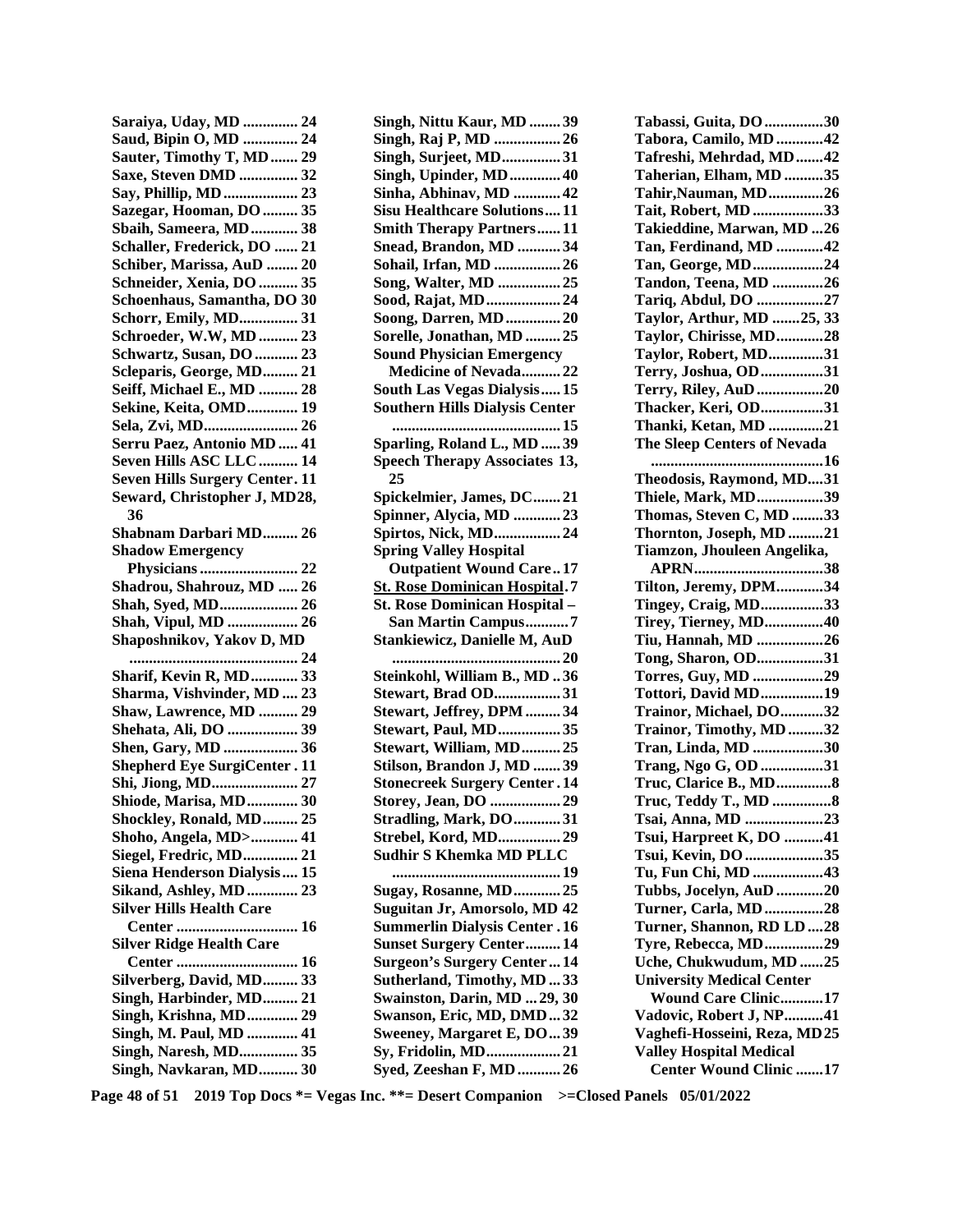**Valley View Surgery Center 14 Vanornum, Chelsea, RD...... 28 Veerapaneni, Vivek, MD 26, 37 Veerappan, Venkat MD ...... 27 Vellek, Mark James, MD .... 30 Veniegas, Cheryl, MD ......... 39 Venkat, Raji, MD ................. 41 Vennart, Ralph, MD ............ 29 Vernetti, Nicholas John, MD ........................................... 22 Vickers, Aroucha, DO ......... 27 Villaluz, Zephyrene C, MD . 38 Villamaria, Carole, MD ....... 34 Vishnepolsky, Mark, MD .... 26 Vizcarra, Nika, MD ............. 28 Von Hartelben, Kurt, MD ... 41 Vornicu, Maria D., MD ....... 26 Vyas-Lahar, Aishwarya, MD ........................................... 41 Wahid, Shahid, MD ............. 23 Wairimu, Kathleen, MD...... 25 Waite, Brad, OD .................. 31 Wallis, Carl, MD .................. 33 Walton, Charles B., MD ...... 24 Wang, Robert C, MD .......... 23 Wang, Robert H, MD .......... 29 Wangsuwana, Miracle, DO . 27 Warner, Naomie, MD .......... 31 Wasserman, Richard, MD .. 24 Watson, Joseph, MD ............ 30 Watson, Troy, MD ............... 33 Wei, Pelin, MD ..................... 26**  **Weingarten, Randall, MD ... 23 Weisz, Nicolae, MD .............. 24 Weltman, James, DO ........... 26 Wenner, Lara, MD ............... 39 White, Sanford, MD ............. 38 Whitley, Chester, PA ........... 39 Wichman, David, MD .......... 42 Wickens, Jason, MD ............ 35 Williams Jr, Carl, MD ......... 37 Williams, Jr. Carl, MD .. 25, 34 Wilson, Jennifer APRN ....... 39 Winder, Richard, MD .......... 33 Wingard, Donald, DO .......... 39 Winn, Pamela, APRN .......... 38 Wint, Dylan Patrick St. Xavier, MD ....................... 27 Wise, William R., MD .......... 36 Wishnev, Stephanie A, MD . 21 Wong, Christina, PhD .......... 27 Wong, Jennifer, DO ............. 30 Wood, Jeremy, DPM ............ 35 Wood, Michael Grady, MD . 21 Woodson, Linda, MD ........... 22 Woodworth, Richard, MD... 33 Wrightson, Jeffrey, MD ....... 29 Wu, Edwin, MD ................... 21 Wu, Julie, MD ...................... 42 Wu, Xiantuo, MD ................. 30 Wyant, Jill, AuD ................... 20 Xie, Kevin, MD ..................... 27 Yakaitis, Basia, MD ............. 28 Yang, Vincent Lay-jun, MD 26** 

| Yao, Betty H., MD 43          |  |
|-------------------------------|--|
| Yates, Steven, MD 30          |  |
| Yee, Randall32                |  |
| Yeh, Robert, MD 24            |  |
| Yeo, Jane, MD 24              |  |
| Yepremyan, Meher, MD35        |  |
| Yip, Candice, MD23            |  |
| Yip, Sandy, MD 19             |  |
| Young, Chen, OD 31            |  |
| <b>Young, Ryan, MD29</b>      |  |
| Yousefi, Faysal, MD 26        |  |
| Yu, Chaoran, DO42             |  |
| Yu, Kevin, DO 26              |  |
| Yu, Larry, MD23               |  |
| Yu, Samuel, APRN43            |  |
| Yu, Santos, MD27              |  |
| Zaidi, Syed T., MD 21         |  |
| Zakharian, Armine, MD42       |  |
| Zakharian, Karen, MD 41       |  |
| Zamora, Rene, MD31            |  |
| Zapinsky, Jeffrey, MD 36      |  |
| Zaugg, Garet Jefferson, DO 27 |  |
| Zdorovyak, Inna, MD 38        |  |
| Zeedoc, LLC 19                |  |
| Zhang, Fan, DO 27             |  |
| Zhang, Ren Yu, MD 21          |  |
| Zhou, Anthony, MD 19          |  |
| Zhou, Rixin, MD30             |  |
| Zia, Mehreen, OD31            |  |
| Zink. Davor Nicolas. PhD28    |  |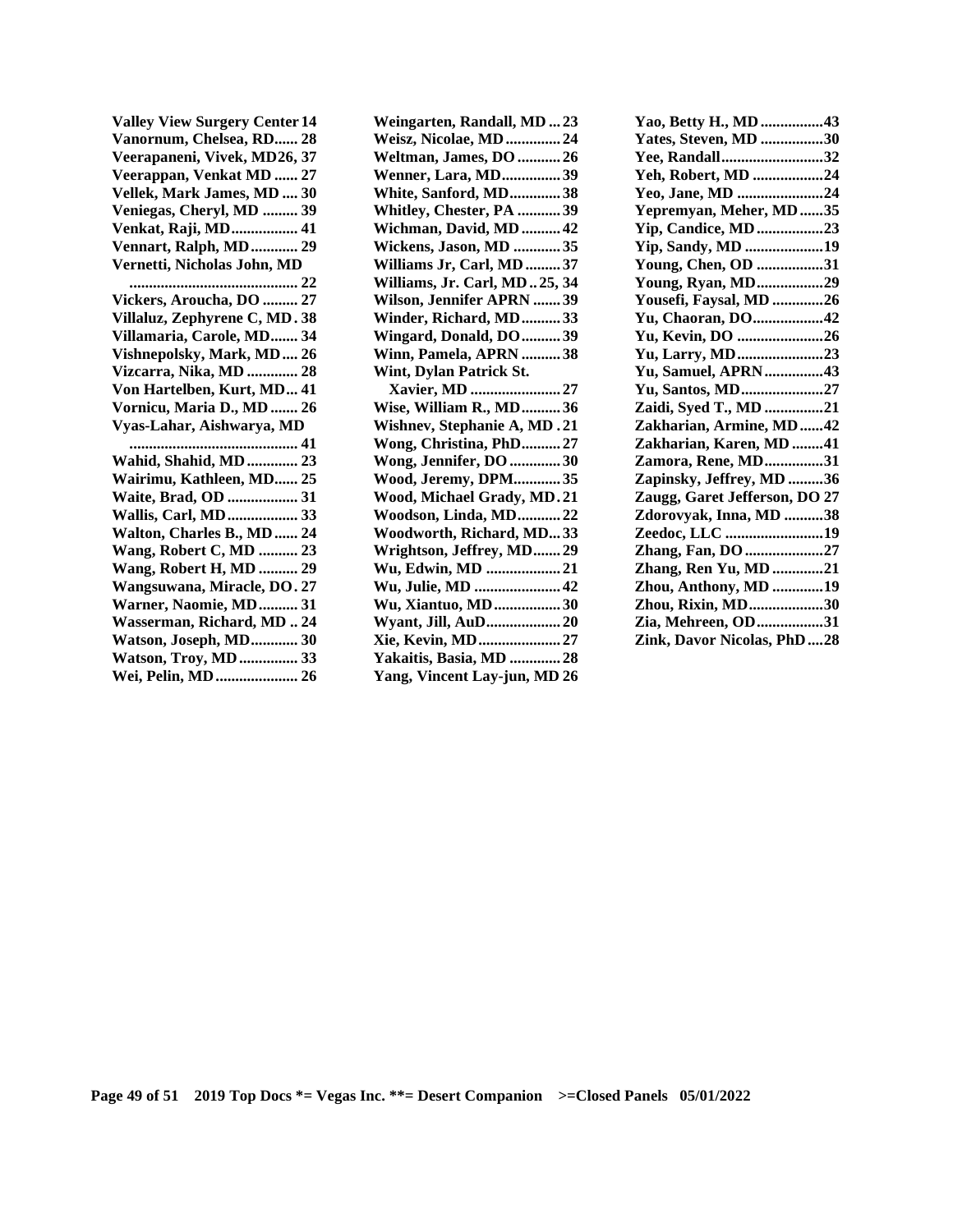## SUMMARY OF NETWORK CHANGES FOR MAY 2022 ADDITIONS

| <b>LAST NAME</b> | <b>FIRST NAME</b>  | <b>SPECIALTY</b>                     | <b>EFF DATE</b> | <b>GROUP NAME</b>                       |
|------------------|--------------------|--------------------------------------|-----------------|-----------------------------------------|
| Zakharian        | Armine, MD         | Internal Medicine                    | 4/6/2022        | Intermountain Healthcare                |
| N/A              | N/A                | Orthotics and<br><b>Prosthetics</b>  | 5/1/2022        | Crown City Orthopedic                   |
| Khaira           | Gurinderpal, MD    | <b>Family Practice</b>               | 5/1/2022        | Intermountain Healthcare                |
| Zakharian        | Karen, MD          | Internal Medicine                    | 4/6/2022        | Intermountain Healthcare                |
| Peterson         | Ryan, OD           | Optometry                            | 3/23/2022       | Nevada Eye PA LLP                       |
| Park             | Chan Jerome, MD    | Cardiothoracic &<br>Vascular Surgery | 5/1/2022        | Dignity Health St Rose Specialty Clinic |
| Thanki           | Ketan, MD          | <b>Colon Rectal Surgery</b>          | 3/23/2022       | Las Vegas Medical Group, LLC            |
| Wood             | Michael Grady, MD  | Cardiothoracic &<br>Vascular Surgery | 5/1/2022        | Dignity Health St Rose Specialty Clinic |
| Garcia           | Olga Rubenovna, DO | <b>Colon Rectal Surgery</b>          | 3/23/2022       | <b>UNLV Medicine</b>                    |